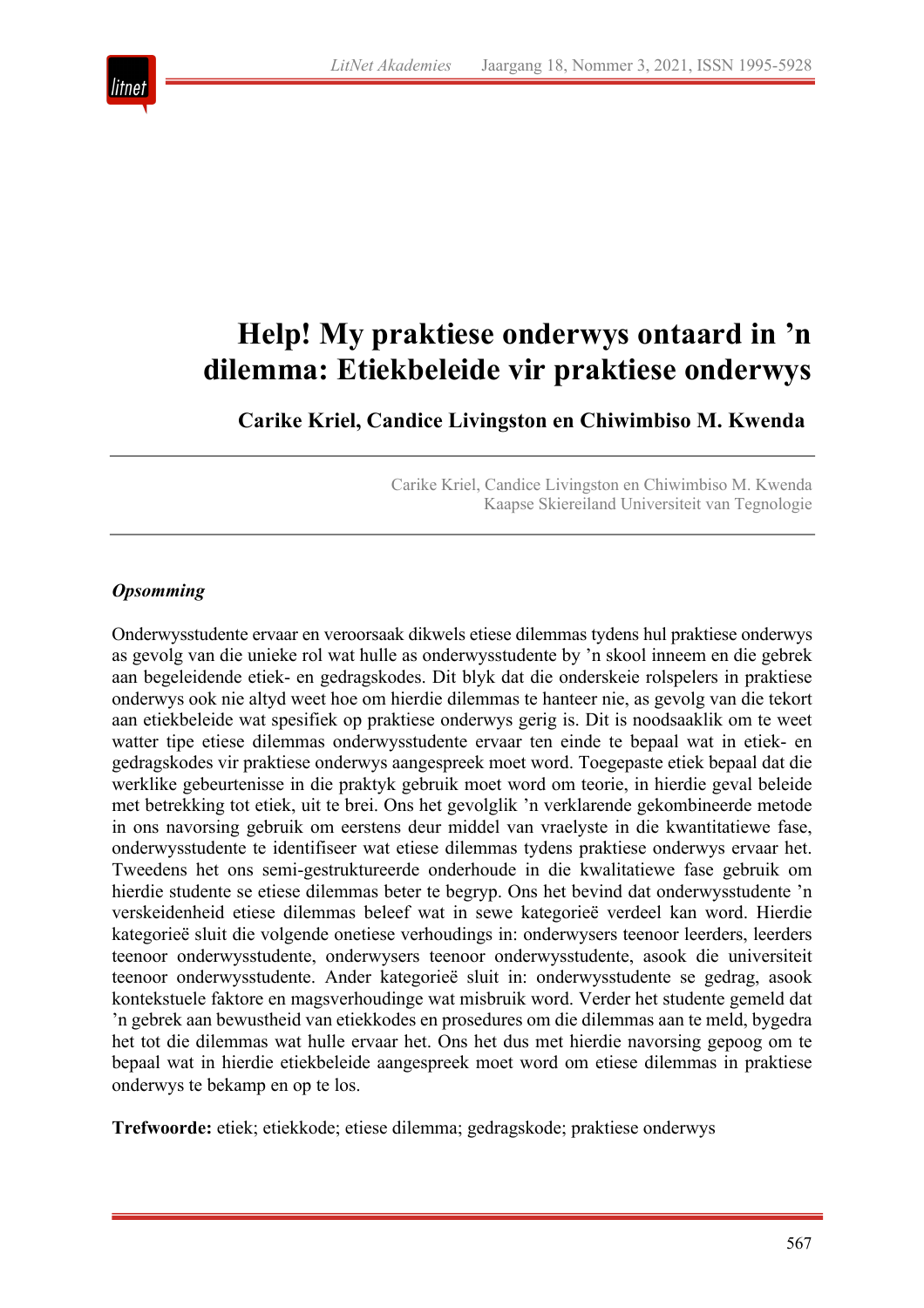

#### *Abstract*

#### **Help! My teaching practice is a dilemma: Ethics policies for teaching practice**

Research has shown that pre-service teachers experience, as well as cause, ethical dilemmas during their teaching practice. Pre-service teachers inhabit a unique space at schools during their teaching practice, as they are acting as teachers, but are not yet qualified or employed as teachers by the Department of Basic Education or school governing bodies. While it is to be expected that they could experience similar ethical dilemmas to those faced by in-service teachers, their unique role as pre-service teachers often leads to additional ethical dilemmas. Therefore, the lack of guiding codes of ethics and codes of conduct that are written specifically for teaching practice is of concern. The absence of guiding codes of ethics and conduct leads to uncertainty about how to address ethical quandaries that arise during teaching practice. The various role players in teaching practice such as principals, in-service teachers, pre-service teachers, the Department of Education and South African Council for Educators (SACE) are unaware of the procedures and protocols that they are expected to follow, as well as who is responsible for resolving these dilemmas. In order to determine what should form part of a code of ethics and code of conduct for teaching practice, it is of the utmost importance to determine what types of ethical dilemmas pre-service teachers experience during their teaching practice. This notion is supported by the underlying theory of applied ethics that was used in this study, which suggests that practice should inform theory, while theory again informs practice. Within the context of this study, it meant that the ethical dilemmas experienced and caused by pre-service teachers during teaching practice were used to inform the categories that are to be included in a code of ethics and code of conduct. This code of ethics and code of conduct should then be used to guide pre-service teachers' behaviour during their teaching practice.

A sequential explanatory mixed method design was developed and employed in order to gain greater insight into the ethical dilemmas experienced by pre-service teachers, so that possible criteria could be identified for inclusion in the code of ethics and code of conduct for teaching practice at a specific South African university. We applied for ethical clearance at the specific university, and clearance was granted to conduct voluntary surveys and interviews with Foundation Phase pre-service teachers at this university. In the first phase, quantitative participant selection surveys were sent to 237 third and fourth (final) year pre-service teachers at a specific South African university. The main aim of this survey was to identify pre-service teachers who had previously experienced ethical dilemmas during their teaching practice. The survey did however gather additional information regarding the ethics training and preparation for ethics in teaching practice at the specific university. The reasons why only third and fourth year Foundation Phase pre-service teachers were included were firstly because they had had more experience of teaching practice and the probability was higher that they would have experienced ethical dilemmas in their past teaching practice periods. Secondly these pre-service teachers had completed a larger part of their total Bachelor of Education degree's course work and could therefore give a more accurate description of what the ethical training in their course should and did entail.

Despite the fact that the pre-service teachers received the link to the Google Forms survey on multiple electronic platforms (WhatsApp groups, Google Classroom and student email) and received two additional reminders, only 55 pre-service teachers completed the voluntary survey. The first page of the survey was an informed consent form where the pre-service teachers had to agree to participate in the study, before they could continue with the survey.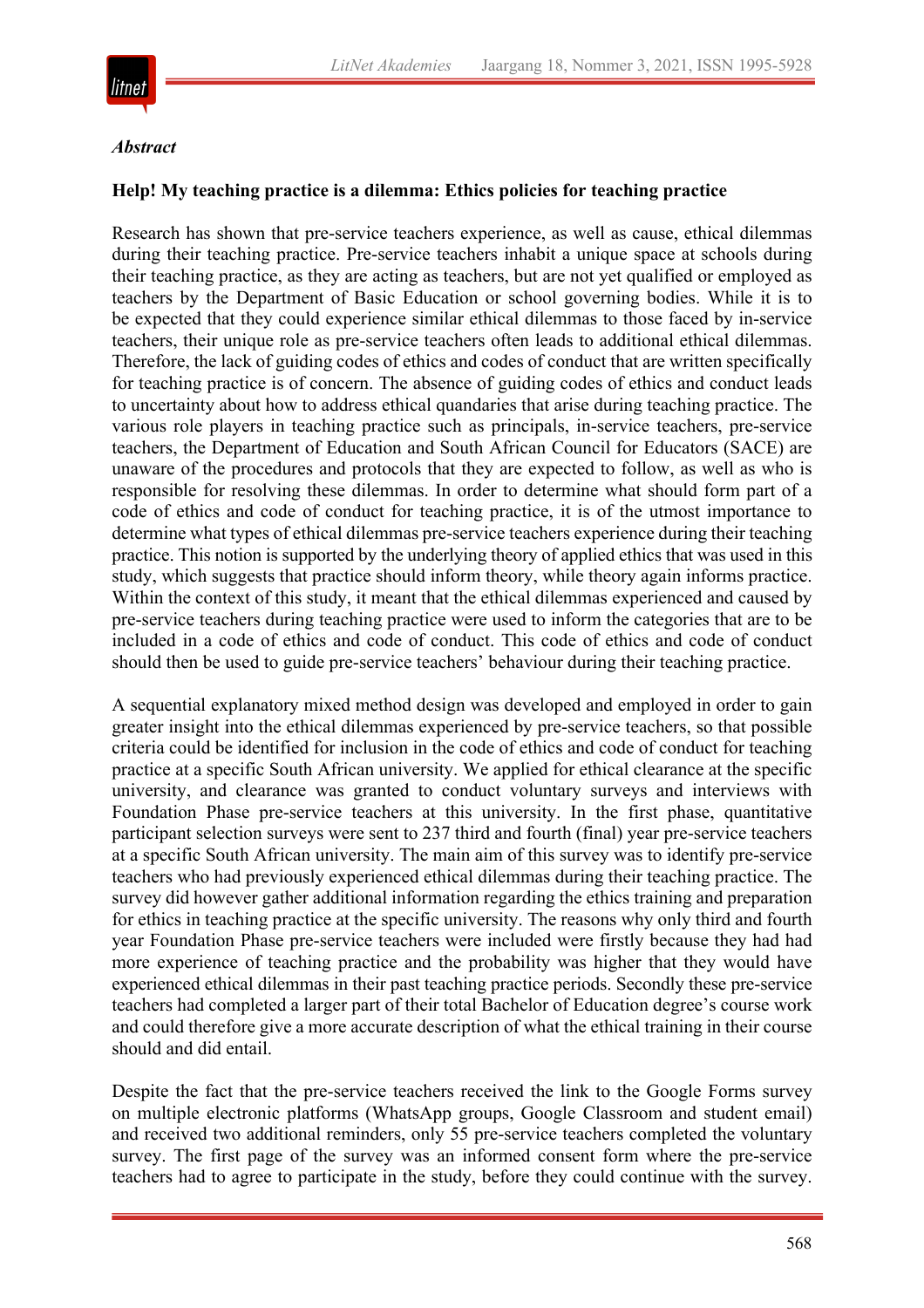

The survey aimed to identify participants for the interview phase of this study and not to collect data that could be generalised. From this survey nine pre-service teachers were identified for the qualitative follow-up interviews, as they indicated that they had previously experienced ethical dilemmas. Section A of the survey gathered biographical information of the participants in order to describe the sample. Section B consisted of closed-ended questions that aimed to determine how pre-service teachers were prepared for ethics in teaching practice, and identify those who had previously experienced ethical dilemmas during their teaching practice. Section C consisted of three open-ended questions that aimed to gain greater insight into pre-service teachers' opinions of the ethics preparation that they had received in their teacher training programme at the university. The data from the survey were analysed by downloading it as an Excel document and then uploading it to the SPSS computer software to analyse the closedended questions from section A and section B. The data from the open-ended questions in section C were then analysed thematically by using structural coding, where the answers to each question were analysed separately. Colour coding was used to mark similar themes at each question.

All nine pre-service teachers who were identified from the surveys agreed to participate in the second phase of semi-structured follow-up interviews. These interviews aimed to gain a deeper insight into the ethical dilemmas that the pre-service teachers experienced during their teaching practice, and also find out if and how these ethical dilemmas were addressed. The fixed questions on the interview schedule were asked in each interview; however, the follow-up questions varied according to the responses. All participants gave permission for the voice recordings of these interviews to be used to aid the transcription. The transcriptions were then analysed through thematic analysis using two cycles of coding. In the first cycle of coding the transcriptions, data were themed individually and then compared to look for similar and contrasting themes. Theme mapping was then employed to categorise the themes. After categorising the themes, they were further grouped and re-categorised in order to condense the large data set. Finally, the second cycle of coding employed focused coding, where the categories were grouped into four overarching themes, namely ethics policies and protocols, pre-service teachers' ethical dilemmas, reporting ethical dilemmas, and ethics training for teaching practice.

The results revealed that pre-service teachers from this university experienced a variety of ethical dilemmas that can be grouped into seven main categories. These categories include the observation of unethical relationships between various role players in teaching practice, such as pre-service teachers witnessing unethical relationships between in-service teachers and learners; learners acting unethically toward pre-service teachers; in-service teachers acting unethically towards pre-service teachers; pre-service teachers experiencing the university policies and assessment criteria as unethical; pre-service teachers acting unethically during teaching practice; contextual factors such as teaching across cultures that are unknown to the pre-service teacher; and power relationships that are abused by principals and mentor teachers. Unethical relationships between the in-service teachers and pre-service teachers seem to be common and often there appears to be a lack of supervision and mentoring during teaching practice. Another finding from this study was that pre-service teachers are not aware of the codes of ethics, codes of conduct or formal reporting procedures which are provided by the university, for when ethical dilemmas are encountered during teaching practice. This means that pre-service teachers are sometimes unaware of what is expected of them in terms of ethical behaviour during their teaching practice. Furthermore, they are unaware of what they should do when they experience ethical dilemmas during their teaching practice. Pre-service teachers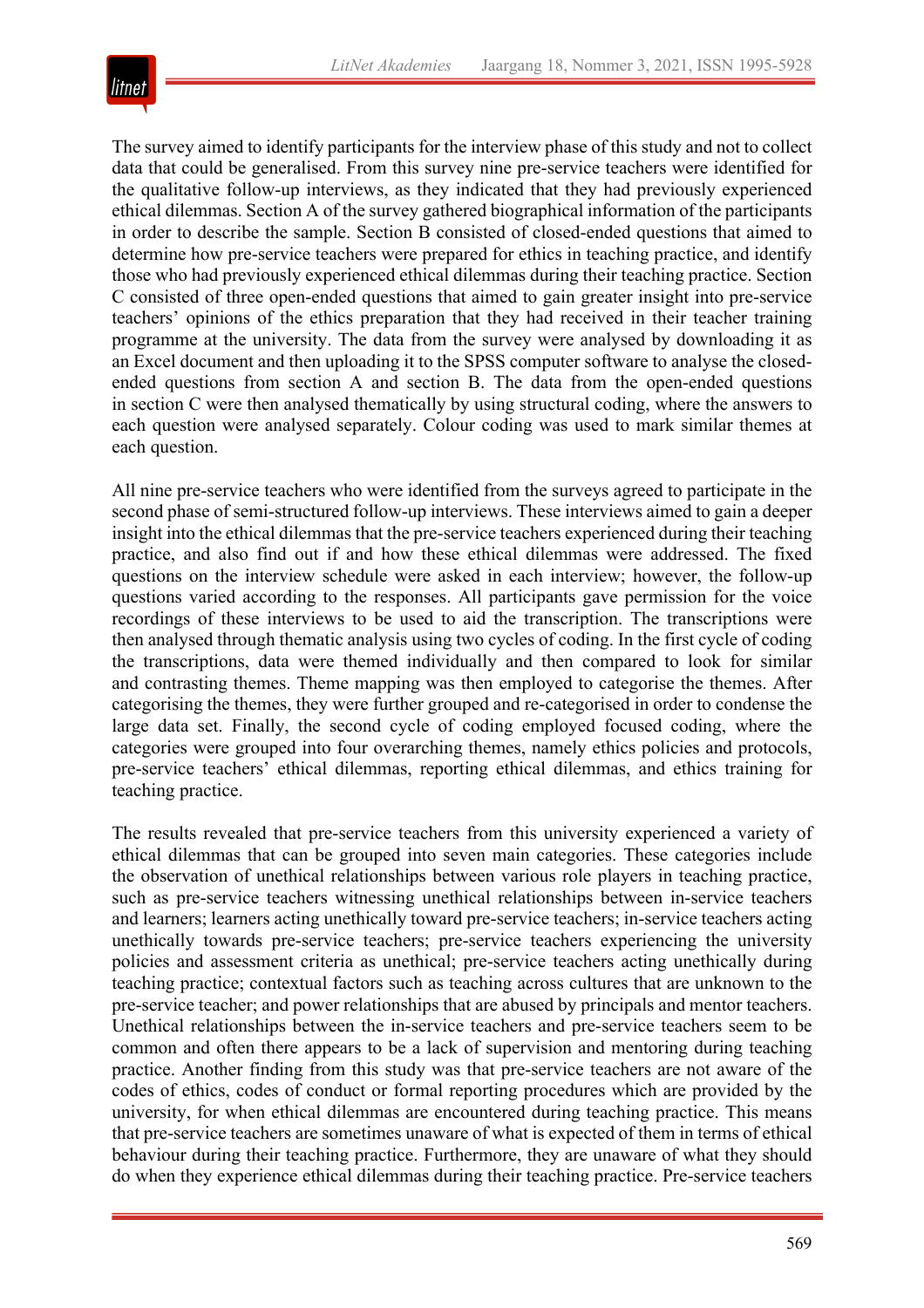

claimed that this lack of awareness was a contributing factor to some of the ethical dilemmas they experienced. Some pre-service teachers even claimed that they thought that they were not allowed to report ethical dilemmas they experienced, as they did not know of protocols they were supposed to follow. Although this research aimed to determine what should form part of the code of ethics and code of conduct to address the ethical dilemmas that pre-service teachers currently face in teaching practice, it also highlighted the importance of raising awareness of these codes and procedures in order to ensure that they are in fact administered efficiently. Consequently, ethics training for teaching practice should include training regarding the ethics policies and protocols of the university. Another finding was that pre-service teachers seem to have a need for the Department of Education and South African Council for Educators to become more involved in their ethics training, as well as in addressing the ethical dilemmas that they as pre-service teachers experience during their teaching practice.

**Keywords:** code of conduct; code of ethics; ethics; ethical dilemmas; teaching practice

# **1. Inleiding en agtergrond**

In Suid-Afrika moet onderwysstudente 20 tot 32 weke se praktiese onderwys voltooi as voorvereiste om te gradueer (Departement van Hoër Onderwys en Opleiding [DHOO] 2015:23). Terwyl die noodsaaklikheid van praktiese onderwys as deel van onderwysopleiding nie genoeg beklemtoon kan word nie, veroorsaak hierdie selfde praktyk misnoeë by heelwat onderwysstudente en lei soms daartoe dat hulle kies om hul studies te staak en die beroep te verlaat nog voordat hulle werklik daarmee begin het (Boon 2011:83). Aan die ander kant is daar ook onderwysstudente wat so oneties optree dat hulle nie toegelaat word om as onderwysers te gradueer nie (Foulger, Ewbank, Kay, Popp en Carter 2009:1; Kumar 2015:61). Gevolglik is dit belangrik dat universiteite voorsorgmaatreëls tref om etiese dilemmas wat tydens praktiese onderwys opduik te bekamp en dit te hanteer indien dit wel plaasvind.

Alhoewel onderwysstudente vir die tydperk van hul praktiese onderwys deel vorm van die skool se personeel, en ongetwyfeld aan die eise van die skool se etiek- en gedragskodes moet voldoen, kan daar nie aanvaar word dat dieselfde beleide bloot vir hierdie studente geld nie. Ten spyte van die feit dat die onderwysstudente as opvoeders by die skool optree, is hulle nie volwaardige onderwysers nie; dus verskil die rolle, verantwoordelikhede en gesag van hierdie onderwysstudente van dié van die opvoeders wat reeds in diens van die skool is (Deakin University School of Education 2020). Dit onthul die belangrikheid van 'n etiek- en gedragskode wat spesifiek vir onderwysstudente se praktiese onderwys opgestel moet word. Dit behoort die regte en verantwoordelikhede van onderwysstudente te stipuleer, asook die protokolle wat gevolg moet word indien hulle tydens praktiese onderwys oneties hanteer word of oneties optree.

'n Studie in Engeland het getoon dat onderwysstudente soms voorberei word vir etiek in praktiese onderwys, deurdat hulle 'n gedragskode moet onderteken. Hierdie gedragskode stipuleer die "moets en moenies" asook die dissiplinêre stappe wat gedoen sal word indien die student die kode oortree (Walters, Heilbronn en Daly 2017:390). Volgens Foulger e.a. (2009:14) sal die gebrek aan 'n gedragskode vir onderwysstudente veroorsaak dat geen stappe gedoen kan word indien die onderwysstudent oneties optree nie. Dieselfde geld egter ook vir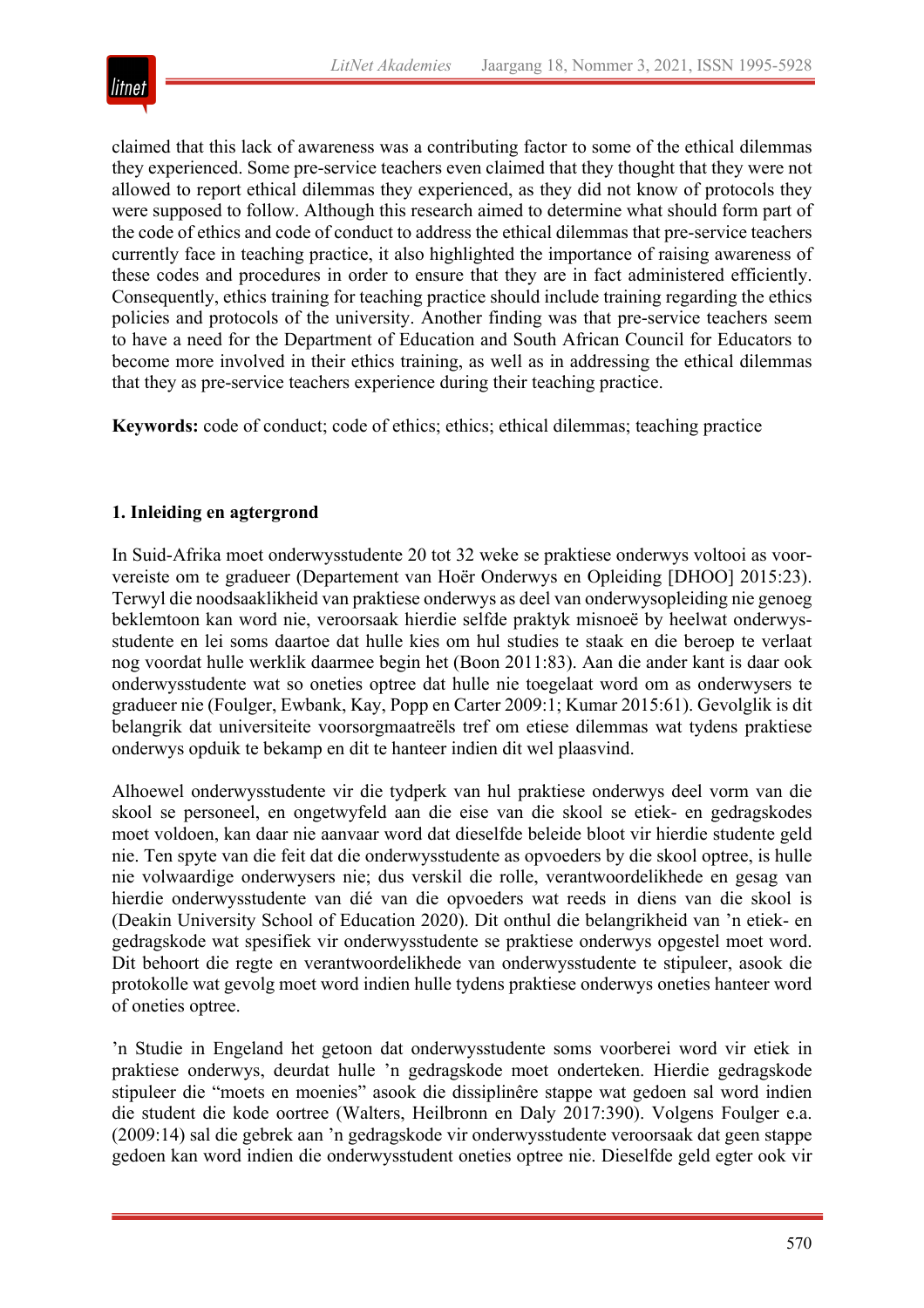



die mentor-onderwyser en dus is dit noodsaaklik dat 'n skriftelike ooreenkoms tussen die skool en die universiteit, asook tussen die onderwysstudent en die mentor-onderwyser aangegaan word.

Een deelnemer aan ons navorsing het die volgende stelling gemaak:

Vir my voel ek dis belangriker om 'n onderwyser te wees met goeie morele waardes en, uhm, standpunte is vir my belangriker as wat dit nodig is om te weet wat 'n meteor is en daai tipe goed. Dit gaan nie van my 'n goeie onderwyser maak wat invloed gaan hê op 'n kind nie, maar as ek weet wat goeie waardes is kan ek 'n goeie invloed op daai kind hê. (PST17: In 4.107 − 4.110)

Hierdie stelling benadruk die belangrikheid van 'n onderwyser se gedrag en handelinge bo en behalwe 'n goeie vakkennis en vakdidaktiek. Met toetrede tot die universiteit wissel onderwysstudente se voorkennis en belewenisse van etiek, afhangende van die omgewing waarin hulle groot geword het. In Suid-Afrika is daar egter 'n riglyn in die "Norme en Standaarde vir Onderwysers" wat die sewe rolle wat van die onderwyser verwag word stipuleer (Departement van Basiese Onderwys [DBO] 2000). Dit is dus noodsaaklik dat etiek deel moet vorm van onderwysopleiding om uiteindelik toe te sien dat alle onderwysers hierdie waardes deel. Die "Personnel Administrative Measures" (PAM)-dokument beskryf ook die basiese pligte en verantwoordelikhede van onderwysers (DBO 2016). Verder verskaf die Suid-Afrikaanse Raad vir Opvoeders (SARO) ook 'n "Kode vir Professionele Etiek" wat 'n aantal vereistes vir alle geregistreerde onderwysers stipuleer (Suid-Afrikaanse Raad vir Opvoeders [SARO] 2020a). Wat egter kommerwekkend is, is dat geeneen van hierdie dokumente stipuleer of, en indien wel, hoe dit van toepassing is op onderwysstudente wat die onderwys tydelik betree tydens hul praktiese onderwys nie. Die onderskeie verslae van SARO is ook teenstrydig in terme van die registrasie van onderwysstudente. Alhoewel 'n e-pos aan die dekaan van onderwys by 'n Suid-Afrikaanse universiteit gestipuleer het dat die 2017−2021 plan van SARO om die professionaliteit van die onderwys te verhoog onder meer insluit om alle onderwysstudente by SARO te registreer (E Mokgalane 2018, professionele kommunikasie, 25 April), verwys die onlangse jaarverslag (SARO 2020b) slegs na die registrasie van finalejaar-onderwysstudente. Onderwysstudente aan die meerderheid van die Suid-Afrikaanse universiteite is egter reeds vanaf hul eerste jaar by praktiese onderwys betrokke.

Een moontlike rede vir etiese dilemmas wat tydens praktiese onderwys opduik, is 'n gebrek aan opleiding in etiek en voorbereiding vir etiek in praktiese onderwys. Dit blyk dat 'n tekort aan opleiding in etiek as deel van BEd-grade nie slegs in Suid-Afrika voorkom nie. Onderwysstudente in Australië het ook voorheen beklemtoon dat daar nie genoeg aandag aan etiek gegee word in hul onderwysopleiding nie (Boon 2011). Talle navorsers benadruk dat etiek in onderwysopleiding ingesluit moet word om onderwysers se etiese bewustheid te bevorder en hulle in staat te stel om etiese dilemmas op te los (Boon 2011; Kruea-In en Kruea-In 2015; Kumar 2015; Sawhney 2015). Vorige navorsing beklemtoon egter ook die gebrek aan 'n vaste raamwerk vir hoe etiek onderrig moet word (Anangisye 2011). Dit is dus belangrik om 'n raamwerk op te stel wat kan verseker dat onderrig in etiek nie net in die onderwysopleidingkurrikulum ingesluit word nie, maar dat dit werklik die onderwysstudente se etiese bewustheid en redenering bevorder. Ons navorsing het gepoog om te bepaal watter tipes etiese dilemmas Grondslagfase-onderwysstudente ervaar en waarom, sodat dit aangespreek kan word in etiekbeleide vir praktiese onderwys om etiese dilemmas te bekamp en op te los.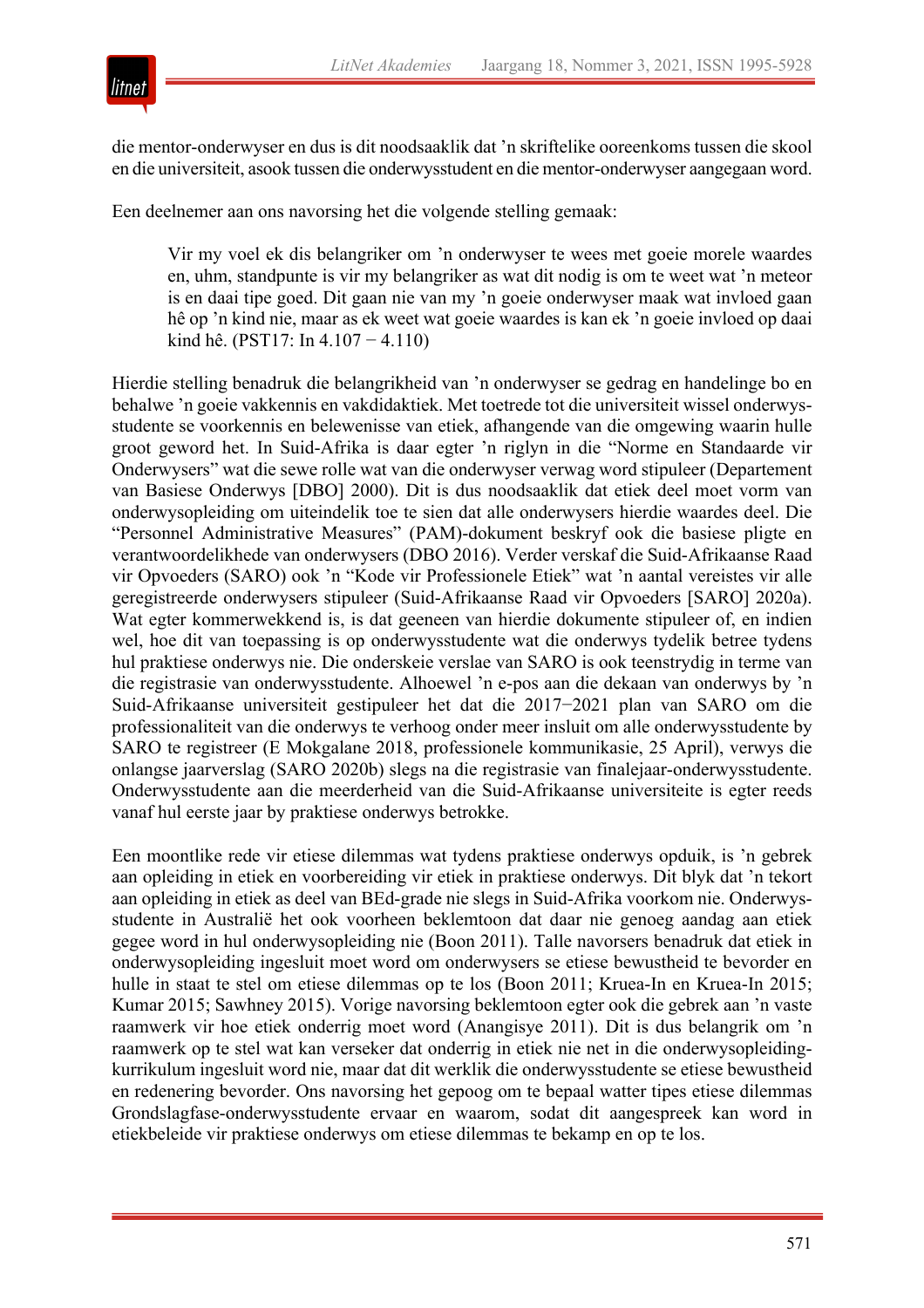

# **2. Konseptuele raamwerk en literatuurstudie**

#### *2.1 Toegepaste etiek as onderbou vir die navorsing*

Etiek kan hoofsaaklik in drie subkategorieë verdeel word, naamlik meta-etiek ("meta ethics"), normatiewe etiek ("normative ethics") en toegepaste etiek ("applied ethics") (Fieser 2020). *Meta-etiek* word beskou as die filosofie van etiek (Schroeder 2018:1). Dit handel oor die terminologie en universele waarhede met betrekking tot etiek (Fisher 2014; Fieser 2020:2). *Normatiewe etiek* is gegrond op die veronderstelling dat reëls (bv. 'n gedragskode) gedrag kan beheer (Fieser 2020). Normatiewe etiek kan egter verder in sub-subkategorieë verdeel word, naamlik deontologiese etiek ("deontological ethics"), voortvloeiende etiek ("consequentialist ethics") en deugde-etiek ("virtue ethics") (Sabbagh 2009:664). *Deontologiese etiek* impliseer dat mense wette en reëls sal gehoorsaam (Fieser 2020). *Voortvloeiende etiek* aan die ander kant poog om die mees gunstige uitkoms te bereik, al beteken dit dat die wet nie tot op die letter uitgevoer word nie (Sabbagh 2009:665-6; Fieser 2020), terwyl *deugde-etiek* fokus op morele ontwikkeling om etiese gedrag aan te spoor (Fieser 2020).

Die derde subkategorie van etiek is toegepaste etiek. *Toegepaste etiek* poog om die spesifieke morele dilemmas binne 'n spesifieke praktyk aan te spreek (Collste 2007:5; Fisher 2014:1). Dit fokus ook op situasies wat nie voorheen as etiese dilemmas beskou is nie (Fossa 2017:36). Sommige dilemmas wat in praktiese onderwys opduik sal ook nie met die eerste oogopslag as etiese dilemmas beskou word nie. Dilemmas wat onderwysstudente ervaar ten opsigte van kwessies soos kleredrag en haarstyle kan egter dikwels met geloof of kultuur verbind word en raak sodoende kwessies van diskriminasie teen geloofsoortuigings of kulturele onverdraagsaamheid wat wel as etiese dilemmas beskou kan word. Toegepaste etiek word dikwels beskryf as die skakel tussen teorie en praktyk. Toegepaste etiek sluit onder andere nadenke oor werklike ervarings in en oorweeg die verhouding tussen 'n instansie en beginsels (Collste 2012:18). Toegepaste etiek kan dus beskou word as nadenke oor jou besluite en gedrag met die doel om dit te regverdig (Collste 2012:17). Binne toegepaste etiek kan verskeie van die ander etiekteorieë gebruik word om te verseker dat die beste moontlike oplossing gevind word (Collste 2012:18). In hierdie studie het ons gefokus op toegepaste etiek as onderbou, met wortels in deontologiese etiek, omdat ons ondersoek het wat in etiek- en gedragskodes ingesluit behoort te word om etiek in praktiese onderwys te bevorder.

# *2.2 Etiek- en gedragskodes*

#### *2.2.1 Die verskil tussen 'n etiekkode en gedragskode*

Alhoewel die terme *etiekkode* en *gedragskode* dikwels as sinonieme gebruik word, verwys dit nie na dieselfde beleid nie (Delgado-Alemany, Blanco-González en Díez-Martín 2020:10). 'n *Etiekkode* beskryf normaalweg die kernwaardes van die instansie, wat gewoonlik rondom respek, integriteit en verantwoordelikheid gesentreerd is (VIT 2016:5). Die doel van 'n etiekkode is om iemand intrinsiek te motiveer en aan te moedig om moreel op te tree volgens die kernwaardes van die kode (Forster 2012:14). 'n Gedragskode word tipies gebruik om gedrag te reguleer en spesifiseer presies watter gedrag van die individu verwag word (Van Nuland 2009:26). Dit kan riglyne vir professionele handelinge, persoonlike handelinge en professionele bevoegdheid insluit (VIT 2016:2–3). Alhoewel 'n gedragskode etiese gedrag kan aanspoor, lei dit nie noodwendig tot die ontwikkeling van etiese waardes nie (Campbell 2000:205).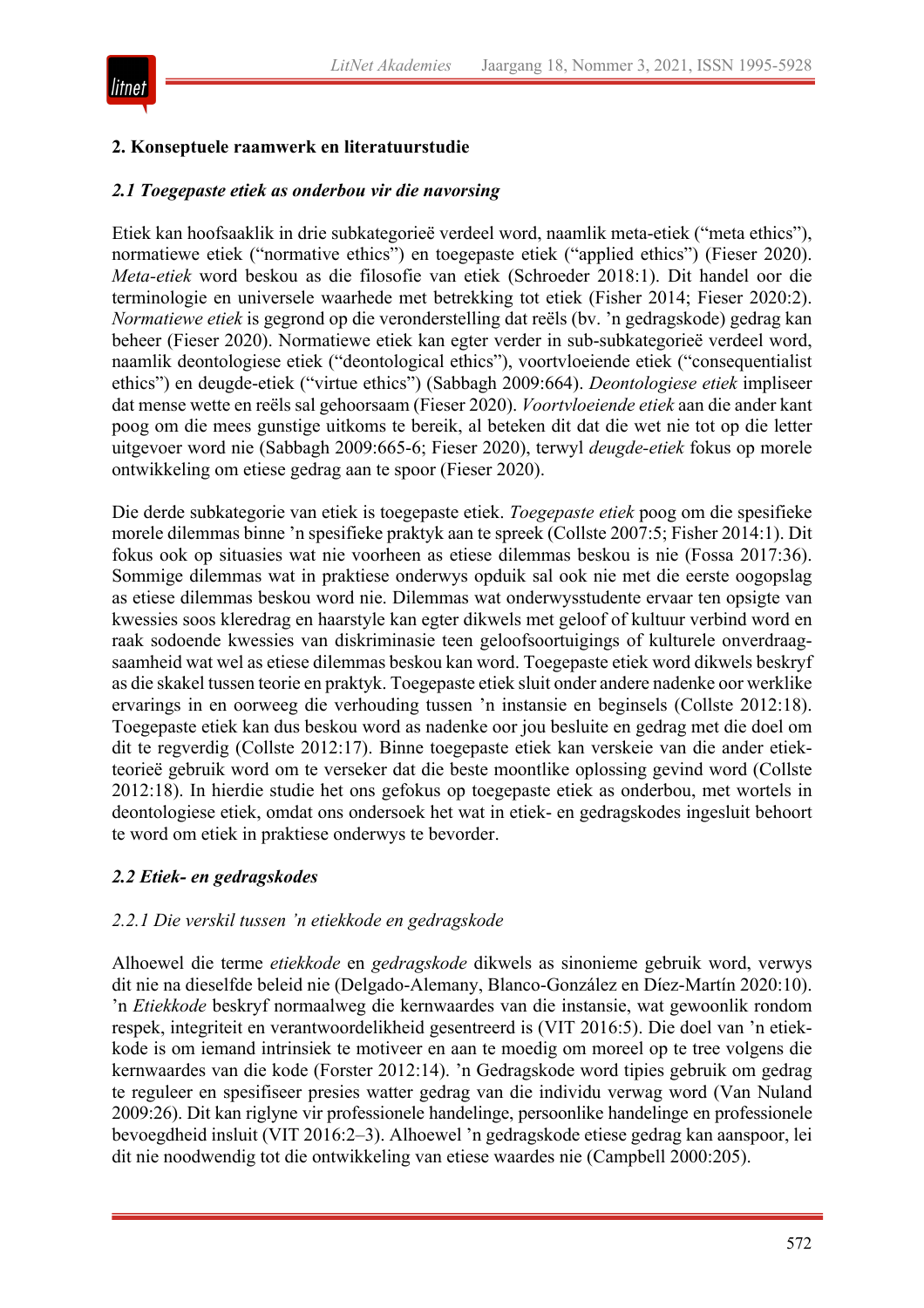

#### *2.2.2 Die doel van etiek- en gedragskodes*

'n Etiekkode behoort die standaarde vir onderwys, asook onderriguitnemendheid, te verhoog (Concordia University 2005:1). Verder behoort dit ook die gemeenskap se vertroue in die instansie te bevorder (Şahin, Öztürk en Ünalmiş 2009:803; Forster 2012:6). Ander voordele van etiekkodes is dat dit leiding verskaf wanneer moeilike besluite gemaak moet word oor etiese dilemmas, leiding verskaf in verband met wat as etiese gedrag beskou word en die professionele en etiese standaarde van die instansie bevorder (Şahin e.a. 2009:803; Collste 2012:30; Forster 2012:14).

Gedragskodes word dikwels vanuit etiekkodes ontwikkel. Gedragskodes kan toewyding, professionele gedrag, werkverrigting en persoonlike handelinge verbeter. Dit behoort weer die gehalte van onderrig te verbeter (Van Nuland en Khandelwal 2006:19–20). 'n Gedragskode verhoog die instansie se aanspreeklikheid teenoor die gemeenskap deurdat dit die dissiplinêre stappe beskryf wat eerstens gebruik word om gedrag positief te beïnvloed en tweedens om etiese dilemmas op te los (Campbell 2000:218; Van Nuland en Khandelwal 2006:25; Şahin e.a. 2009:803).

Volgens Shapira-Lishchinsky (2010:7) is etiek- en gedragskodes noodsaaklik omdat onderwysers nie genoeg selfvertroue het om etiese dilemmas in hul persoonlike hoedanigheid aan te spreek nie. Indien indiensonderwysers te min selfvertroue het in hul vaardighede om etiese dilemmas te hanteer, kan dit soveel te meer verwag word dat onderwysstudente, met minder ervaring, te bang sal wees om etiese dilemmas aan te pak of te rapporteer. Dit beklemtoon die noodsaaklikheid van 'n amptelike etiek- en/of gedragskode wat spesifiseer wat hulle moet doen. Alhoewel elk van hierdie kodes voordele het, het hulle ook nadele. 'n Etiekkode kan daartoe lei dat die onderwyser 'n held wil wees en gevolglik nie professioneel optree nie (Forster 2012:6), terwyl 'n rigiede gedragskode kan veroorsaak dat onderwysers nie krities redeneer oor 'n dilemma nie en gevolglik nie die keuse maak wat tot die mees gewenste oplossing lei nie (Shapira-Lishchinsky 2010:8).

#### *2.2.3 Implementering van etiek- en gedragskodes*

'n Etiek- of gedragskode het geen nut indien die rolspelers vir wie dit geskryf is, nie kennis daarvan dra nie (Van Nuland en Khandelwal 2006:10; Delgado-Alemany e.a. 2020:56). Om 'n etiek- en/of gedragskode te implementeer is dit noodsaaklik dat daar vrye toegang is tot die kode, alle rolspelers opleiding ontvang oor die kode sowel as die rapporteringsprosedures wat in die kode voorkom, die kode op alle rolspelers afgedwing word, en dat rolspelers in die onderwys (bv. unies) handhawing van die kode ondersteun (Van Nuland en Khandelwal 2006:20). Een voorstel is om hierdie dokumentasie op 'n inligtings- en kommunikasietegnologieportaal (IKT-portaal) te plaas om toegang aan alle rolspelers te verseker (PrimTEd 2019:26–7). Dit is ook uiters belangrik dat die etiek- en/of gedragskode deur die fakulteitsraad goedgekeur moet word om dit geldig te maak (Braxton en Bayer 2004:51). Nog 'n kritiese vereiste vir suksesvolle implementering is dat hierdie kodes in die onderwysopleidingkurrikulum ingesluit moet word (Van Nuland en Khandelwal 2006:84). Alhoewel dit blyk dat onderwysstudente oor die algemeen in Suid-Afrika riglyne vir etiek in praktiese onderwys ontvang, lyk dit nie of almal hulself van hierdie riglyne vergewis nie (BRIDGE 2019:5).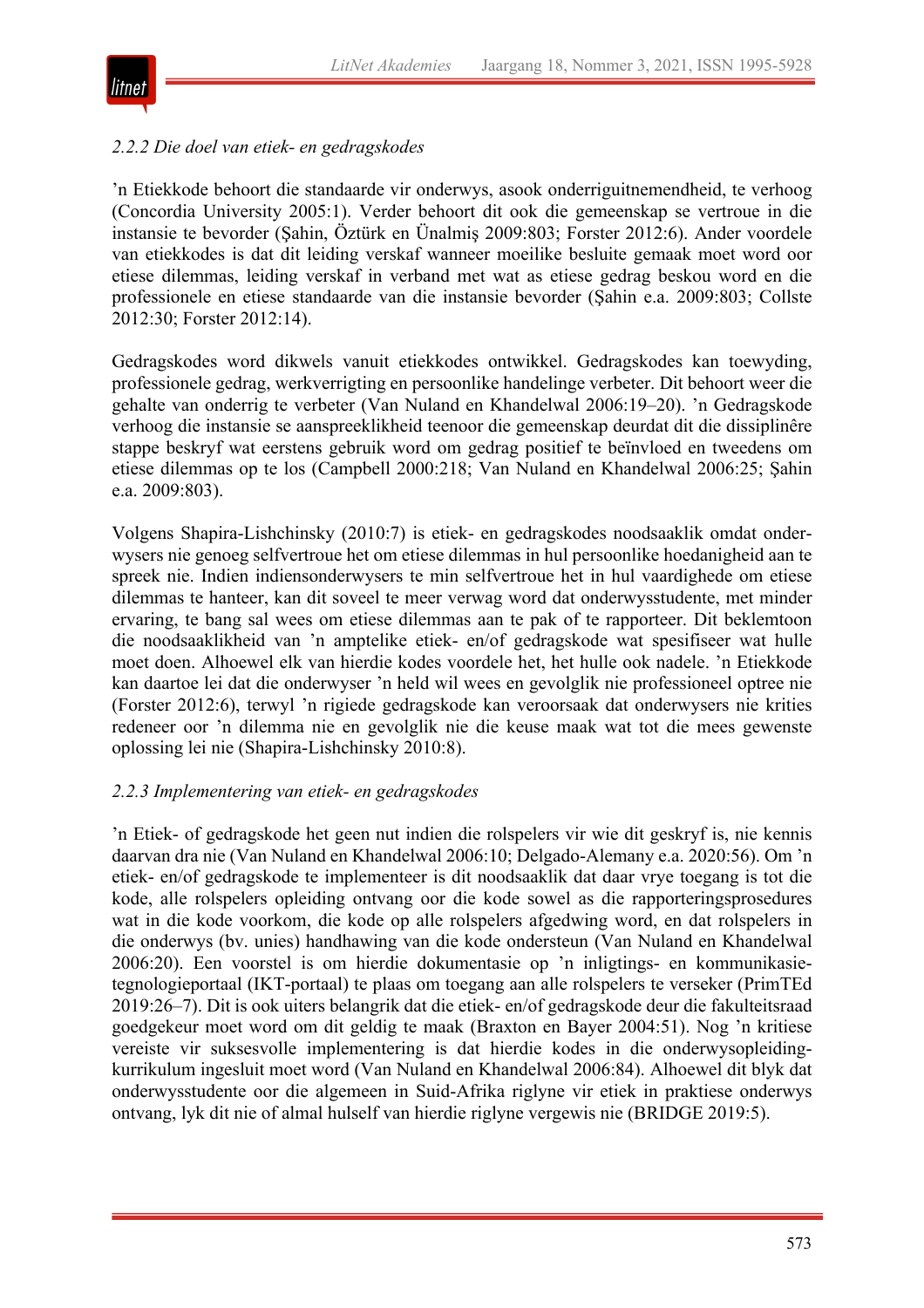

Volgens Braxton en Bayer (2004) hang suksesvolle implementering van 'n kode verder af van:

- die rekordhouding van etiese dilemmas wat aangemeld word;
- die aanspreek deur 'n komitee van die dilemmas wat aangemeld word;
- die insluiting van die dissiplinêre prosedures om dilemmas aan te spreek in die universiteit se amptelike beleide;
- geleenthede vir onderwysstudente om inspraak te lewer oor wat in die kode moet voorkom;
- die deursigtigheid waarmee alle voorvalle hanteer word, terwyl dit steeds vertroulikheid eerbiedig;
- die opname van norme, waardes en rapporteringsprosedures wat in die etiek- en gedragskode vir praktiese onderwys voorkom, moet ook deur die akademiese departement by die kurrikuluminhoud van die vak waarvan praktiese onderwys deel vorm, ingesluit word (Braxton en Bayer 2004:52–3).

Van Nuland (2009:75) stel verder voor dat die kodes in ooreenstemming moet wees met die landswette en dat die nasionale onderwysdepartement en professionele raad vir onderwysers (die Departement van Basiese Onderwys (DBO) en SARO in Suid-Afrika) moet saamstem oor wat by hierdie kodes ingesluit moet word. Dit is ook noodsaaklik dat alle onderwysers by hierdie professionele raad vir onderwysers aansluit sodat SARO die kode kan implementeer, ontwikkel en deurvoer. Laastens behoort 'n standaardkode ter wille van eenvormigheid deur alle rolspelers geïmplementeer te word (Van Nuland 2009:49–50). In Suid-Afrika kan sommige van hierdie voorstelle egter problematies wees, aangesien nie alle onderwysstudente tans by SARO geregistreer is nie en daar teenstrydigheid in die SARO-verslae bespeur word in terme van die tydelike registrasie van eerste- tot derdejaaronderwysstudente (Suid-Afrika 2007; Mokgalane 2018; SARO 2020b).

# *2.2.4 SARO se Kode vir Professionele Etiek*

Die doel van SARO se Kode vir Professionele Etiek is om onderwysers aan te moedig om self verantwoordelikheid te neem vir hul etiese gedrag (SARO 2020b:20). Die kode is van toepassing op geregistreerde en voorwaardelik geregistreerde onderwysers (SARO 2020a:2). Teenstrydigheid ontstaan egter aangesien onderwysstudente vanaf hul eerste jaar van studie aan praktiese onderwys deelneem, voordat hulle by SARO geregistreer is. Dit verskaf riglyne oor die verwagte handelswyse tussen onderwysers en leerders, ouers, die gemeenskap, kollegas, beroep, werkgewer, en SARO as raad vir onderwysers (SARO 2020a:3−6). Verder verskaf dit ook riglyne oor dissiplinêre prosedures indien lede van die raad die kode oortree (SARO 2020a:e-12).

# *2.3 Etiese dilemmas in praktiese onderwys*

Collste (2012:17) beskryf etiek as 'n persoon se nadenke oor hul morele oortuigings en aksies. Finkler en De Negreiros (2018:40) verduidelik verder dat etiek te make het met wat goed, reg en regverdig is wanneer persone kontrasterende waardes het. Etiese dilemmas kan dus beskou word as probleme wat ontstaan as gevolg van kontrasterende waardes tussen verskillende persone. Alledaagse probleme, byvoorbeeld kleredragvoorskrifte wat oortree word, kan egter ook in etiese dilemmas ontaard indien dit diskrimineer teen 'n ander persoon se geloof of die morele waardes van 'n bepaalde kultuur. Volgens Orchard en Davids (2019:8–9) verskil die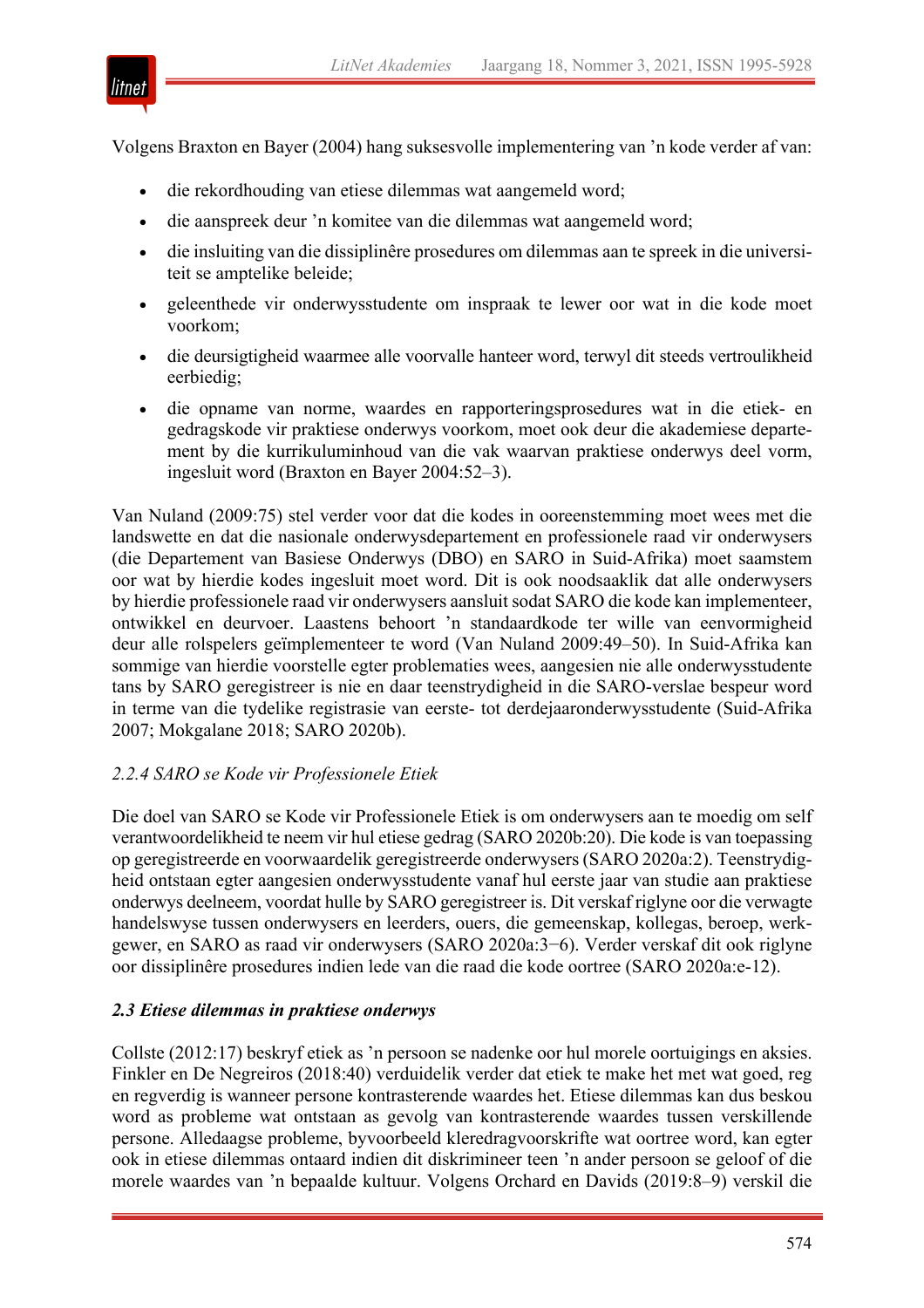

tipes etiese dilemmas by skole in verskillende kontekste in Suid-Afrika. Shapira-Lishchinsky (2010:4) het die etiese dilemmas wat indiensonderwysers ervaar in vyf kategorieë geplaas, naamlik:

- omgeeklimaat teenoor 'n formele klimaat;
- geregtigheid teenoor skoolstandaarde;
- vertroulikheid teenoor skoolnorme;
- lojaliteit aan kollegas teenoor skoolnorme;
- familie-agenda teenoor onderwysstandaarde.

Hierdie kategorieë kan oorweeg word vir etiek- en gedragskodes vir praktiese onderwys. Dit is egter belangrik om in gedagte te hou dat onderwysstudente se rol, verantwoordelikhede en gesag grootliks verskil van dié van onderwysers wat reeds in diens is. Gevolglik sal die etiese dilemmas wat hulle ervaar nie almal ooreenstem met dié wat deur indiensonderwysers ervaar word nie. Daarom behoort universiteite addisionele etiek- en gedragskodes daar te stel om die spesifieke etiese dilemmas wat onderwysstudente ervaar te hanteer (Woody 2008:39).

Etiese dilemmas wat voorheen in praktiese onderwys geïdentifiseer is, sluit in:

- onderwysers wat onderwysstudente boelie;
- onderwysstudente wat onderwysers boelie;
- onvanpaste verhoudings tussen onderwysstudente en leerders of onderwysstudente en onderwysers;
- seksuele teistering van onderwysstudente deur skoolhoofde of van onderwysers deur onderwysstudente;
- onderwysstudente wat leerders se selfone vir onvanpaste doeleindes gebruik;
- gebrekkige vakkennis, vakdidaktiek en onderrigmetodes;
- onderwysstudente wat onvoorbereid is vir lesse en nie doen wat van hulle verwag word nie;
- onderrig van sensitiewe inhoud;
- oneerlikheid oor assesseringsresultate;
- swak klaskamerbestuursvaardighede;
- swak beplanning en voorbereiding van hulpmiddels;
- onverdraagsaamheid teenoor ander kulture;
- nie-inklusiewe handelinge;
- onderwysstudente wat vloek;
- onregverdige behandeling van leerders;
- skending van vertroulikheid;
- 'n gebrek aan toesig en leiding deur mentor-onderwysers (Woody 2008:40; Boon 2011:83; Heeralal en Bayaga 2011:104; Ulla 2016:244).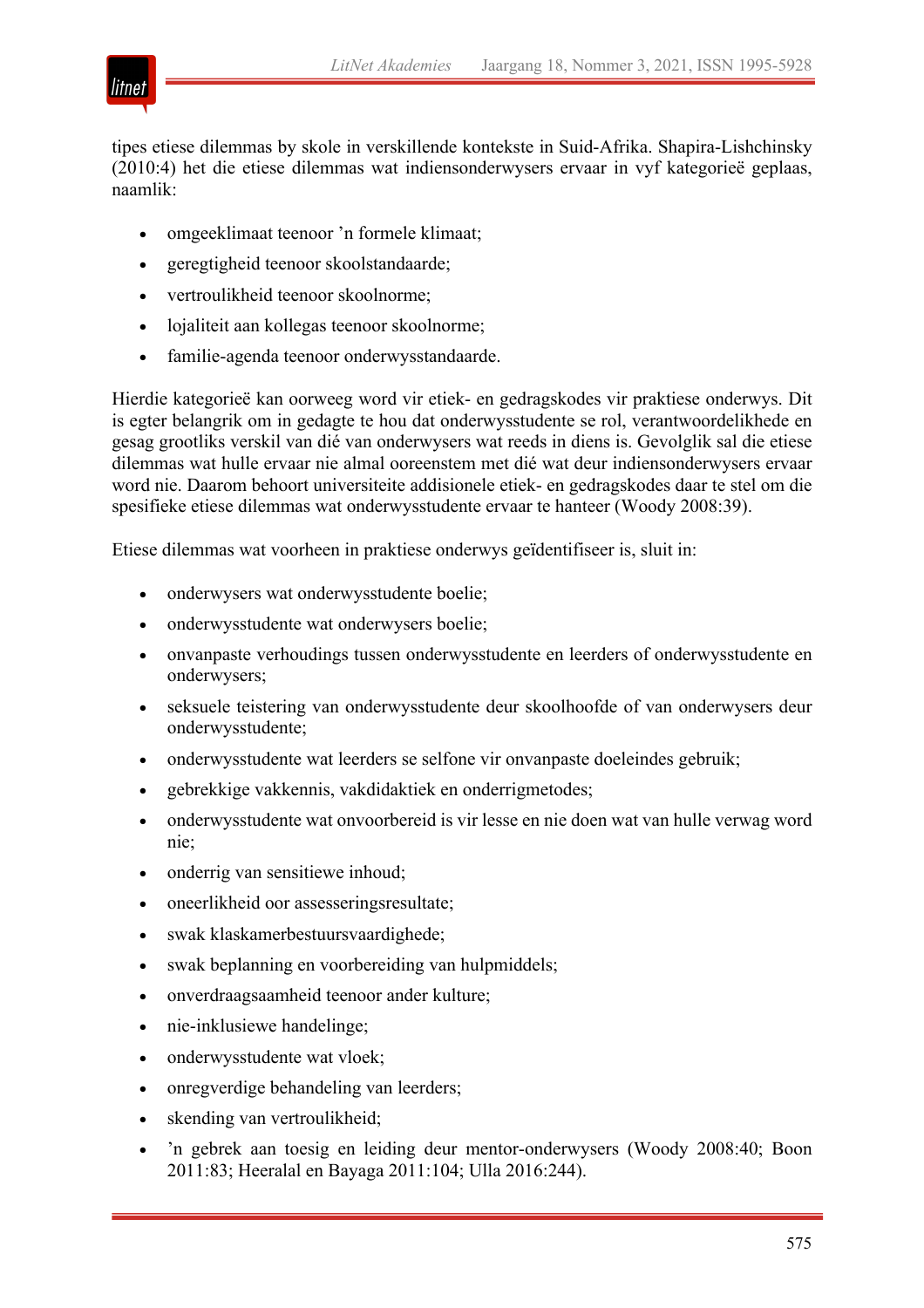

Kontekstuele verskille tussen skole, in die diversiteit van Suid-Afrika, blyk nog 'n groot oorsaak van etiese dilemmas te wees (Davids 2016:5). Daar word van onderwysstudente verwag om tydens hul praktiese onderwys ervaring te kry in die onderrig van leerders van verskillende kulture en sosio-ekonomiese omstandighede, aangesien Suid-Afrika so 'n ryk diversiteit van mense het (DHOO 2015:18; PrimTEd 2019:30). Vir baie studente is dit egter hul eerste kennismaking met leerders wie se agtergrond van hul eie verskil. Etiese dilemmas as gevolg van kontekstuele verskille is egter nie 'n nuwe verskynsel nie (Donahue 1999:693). In Suid-Afrika hou die meeste etiese dilemmas wat indiensonderwysers ervaar en veroorsaak egter verband met seksuele teistering en lyfstraf (SARO 2020b:38).

Dit is noodsaaklik dat alle rolspelers in praktiese onderwys, insluitend mentor-onderwysers en die assessors van die universiteit, opgelei word in die etiese verwagtinge wat die universiteit aan onderwysstudente stel (McDonough 2015:143; PrimTEd 2019:42–3). Dit is ook belangrik dat die mentor-onderwysers as etiese rolmodelle optree en die vaardighede het om etiese dilemmas met onderwysstudente te bespreek (Ulvik, Smith en Helleve 2017:248).

Nog 'n belangrike aspek om in gedagte te hou is dat sommige dilemmas nie as sodanig morele dilemmas is nie, en dus nie as etiese dilemmas geklassifiseer sou word nie. Wanneer 'n dilemma soos kleredrag, wat nie moreel is nie, egter begin om 'n onderwysstudent se geloof, kultuur of seksualiteit te striem, grens dit aan diskriminasie teenoor die onderwysstudent se regte en kan dit in 'n etiese dilemma ontaard. Toegepaste etiek as die onderbou van ons navorsingstudie stel verder juis dat dilemmas wat nie voorheen as etiese dilemmas beskou is nie, wel as etiese dilemmas oorweeg moet word (Fossa 2017:36).

'n Ander geneigdheid wat op sigself in etiese dilemmas kan ontaard, is die feit dat onderwysstudente nie die etiese dilemmas wat hulle ervaar, aanmeld nie. Soms word etiese dilemmas nie aangemeld nie as gevolg van 'n vriendskapsverhouding tussen twee partye. Ander kere is dit weens vrees of skaamte oor die voorval (SARO 2020b:29). Dit is egter meer algemeen dat etiese dilemmas in die onderwys nie aangemeld word nie, omdat onderwysers nie bewus is van hul regte en verantwoordelikhede nie (SARO 2021:13). Die moontlikheid bestaan dat dieselfde redes die oorsaak kan wees waarom onderwysstudente nie die etiese dilemmas wat hulle ervaar, aanmeld nie. Verder kan dit ook dié redes wees waarom indiensonderwysers nie die etiese dilemmas wat onderwysstudente veroorsaak, aanmeld nie.

# *2.4 Voorbereiding vir etiek in praktiese onderwys*

Sommige universiteite verwag dat onderwysstudente reeds oor die nodige kennis en vaardighede met betrekking tot etiek in die onderwys moet beskik wanneer hulle inskryf by die universiteit en dat dit nie onderrig kan word nie (Maxwell 2015:10; Boon en Maxwell 2016:10; Rusznyak 2018:5). Volgens Delgado-Alemany e.a. (2020:4) is dit egter universiteite se plig om studente voor te berei vir etiek en deontologie wat in die praktyk van hulle verwag gaan word. Dit kan op verskeie maniere geskied. Dit blyk dat dit 'n algemene verskynsel is om etiekopleiding vir onderwysstudente aan te bied as 'n oriënteringsessie oor die praktiese onderwysbeleide direk voor die onderwysstudente die universiteit verlaat vir praktiese onderwys (Anangisye 2011:13; Boon 2011:85; Ulla 2016:243). Ander navorsing het ook getoon dat universiteite verwag dat die onderwysstudente voor praktiese onderwys 'n gedragskode – as deel van die etiekbeleide – moet onderteken om hulle aan die vereistes van hierdie kode te verbind (Walters e.a. 2017:390).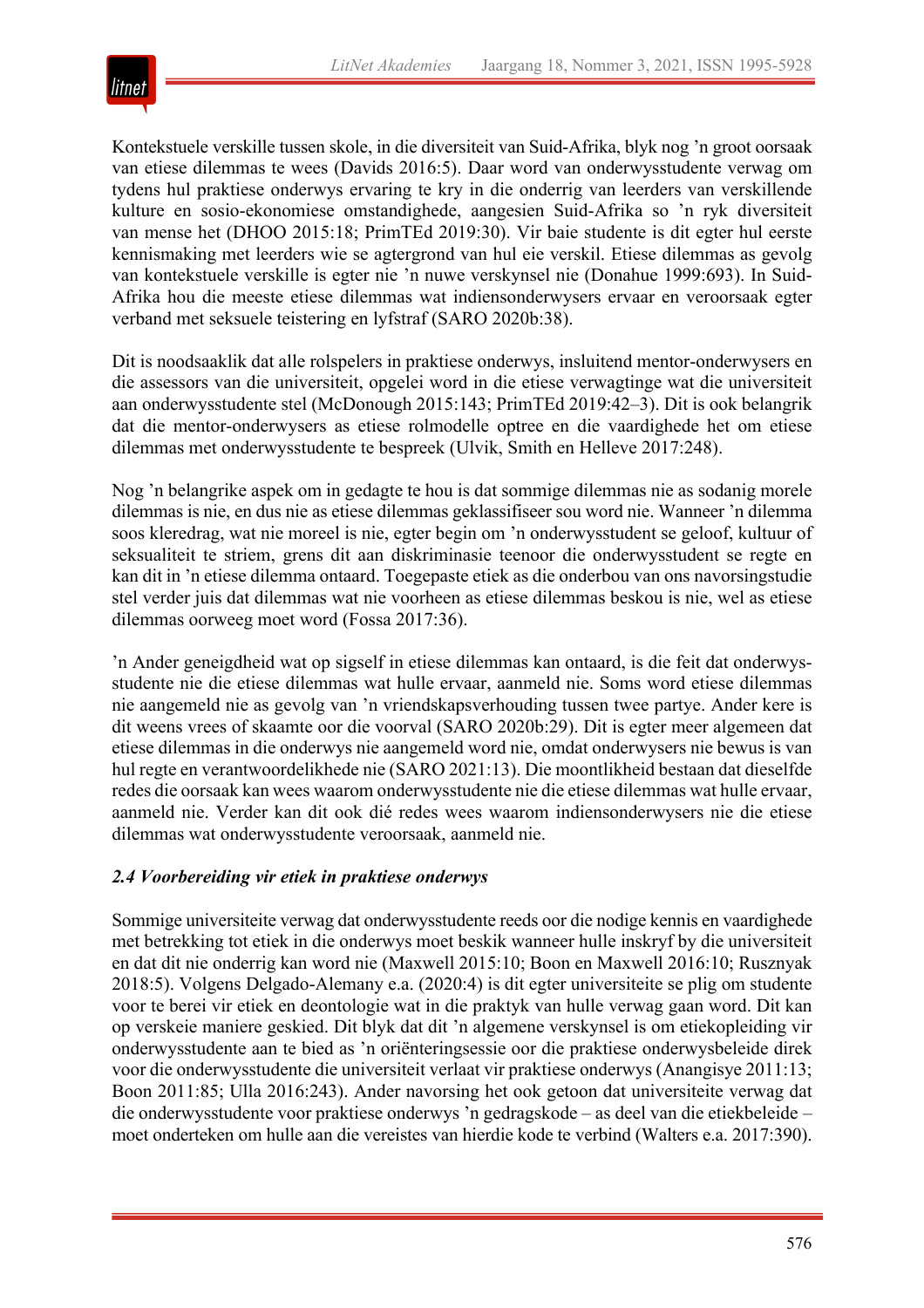

Daar behoort egter meer aandag aan etiek geskenk te word in onderwysopleiding. Sommige navorsers stel voor dat daar gefokus moet word op onderwyser-identiteit en hoe dit aansluit by etiek, om onderwysstudente meer bewus te maak van die norme en waardes, asook pligte en verantwoordelikhede wat van 'n onderwyser verwag word (Van Nuland en Khandelwal 2006:11; Davids 2016:47). Finkler en De Negreiros (2018:41−2) waarsku egter dat norme en waardes nie aangeleer word deur lyste daarvan te memoriseer nie, maar deur die norme en waardes toe te pas. Dieselfde geld vir etiek- en gedragskodes. Memorisering van die kodes kan daartoe lei dat onderwysstudente dit soos papegaaie kan opsê maar nie weet hoe om dit toe te pas nie (Boon 2011:81). Verskeie navorsers stel dus voor dat gevallestudies gebruik word om onderwysstudente voor te berei om etiese dilemmas te hanteer (Van Nuland en Khandelwal 2006:76; Boon 2011:64; Warnick en Silverman 2011:85; Bergman 2013:275; Kumar 2015:39). Nog 'n voorstel is dat onderwysstudente die geleentheid gegun moet word om na te dink oor etiese dilemmas wat hulle tydens hul praktiese onderwys ervaar het. Sulke nabetragting kan tydens lesings plaasvind, of as werkswinkels wat fokus op etiek (Davids 2016:393; Schjetne, Afdal, Anker, Johannesen en Afdal 2016:10; Walters e.a. 2017:39; Orchard en Davids 2019:15). Etiek- en/of gedragskodes, teoretiese kennis en assesseringskriteria vir praktiese onderwys kan ook gebruik word om onderwysstudente voor te berei vir etiek in praktiese onderwys (Rusznyak 2018:6). Volgens Warnick en Silverman (2011:274) moet nasionale etiekbeleide deel vorm van die etiekkodes waarin onderwysstudente onderrig word. Bowenal moet onderwysstudente ook touwys gemaak word in die vestiging van etiese verhoudings met die verskeie rolspelers in praktiese onderwys (PrimTEd 2019:42). 'n Waardevolle voorstel is om etiek nie net as deel van die kurrikuluminhoud aan te bied nie, maar om dit ook deel te maak van die algemene universiteitsbedrywighede soos stiptelikheid van lesings, om assesserings betyds in te lewer en om nie plagiaat, diskriminasie en soortgelyke aksies of gedrag te verdra nie (Rusznyak 2018:5).

# **3. Metodologie**

#### *3.1 Navorsingsontwerp: verklarende gekombineerde metode*

Ons navorsing is deur middel van die verklarende gekombineerde metode uitgevoer, wat aansluit by die pragmaties-filosofiese benadering wat gevolg is. Die pragmatiese benadering veronderstel dat beide kwantitatiewe en kwalitatiewe navorsing kan bydra tot die antwoord van die navorsingsvrae en die navorser kan die metodes identifiseer wat die spesifieke navorsingsvrae die beste sal beantwoord (Creswell en Plano Clark 2011:60). Hierdie metode behels dat die kwantitatiewe data eerste ingesamel word en dan opgevolg word deur kwalitatiewe navorsing om meer insig te kry in die belewenisse van onderwysstudente wat tydens hul praktiese onderwys etiese dilemmas ervaar het (Creswell 2015:63). Die kwantitatiewe en kwalitatiewe data wat ons ingesamel het, is egter as van dieselfde waarde beskou in terme van die bydraes wat dit gelewer het tot die beantwoording van die navorsingsvrae (Creswell en Plano Clark 2011:65).

Ons het aansoek gedoen vir etiese klaring by die Fakulteit van Onderwys se Etiekkomitee voordat ons kontak gemaak het met enige potensiële deelnemers. 'n Volledige etiekaansoekvorm met die besonderhede van die navorsing, asook hoe die deelnemers beskerm sou word, is voltooi en ingedien. Verder moes 'n voorbeeld van die uitnodigingsbrief en vrywaringsvorm wat ons beoog het om in hierdie studie te gebruik, die aansoek vergesel. Die Etiekkomitee het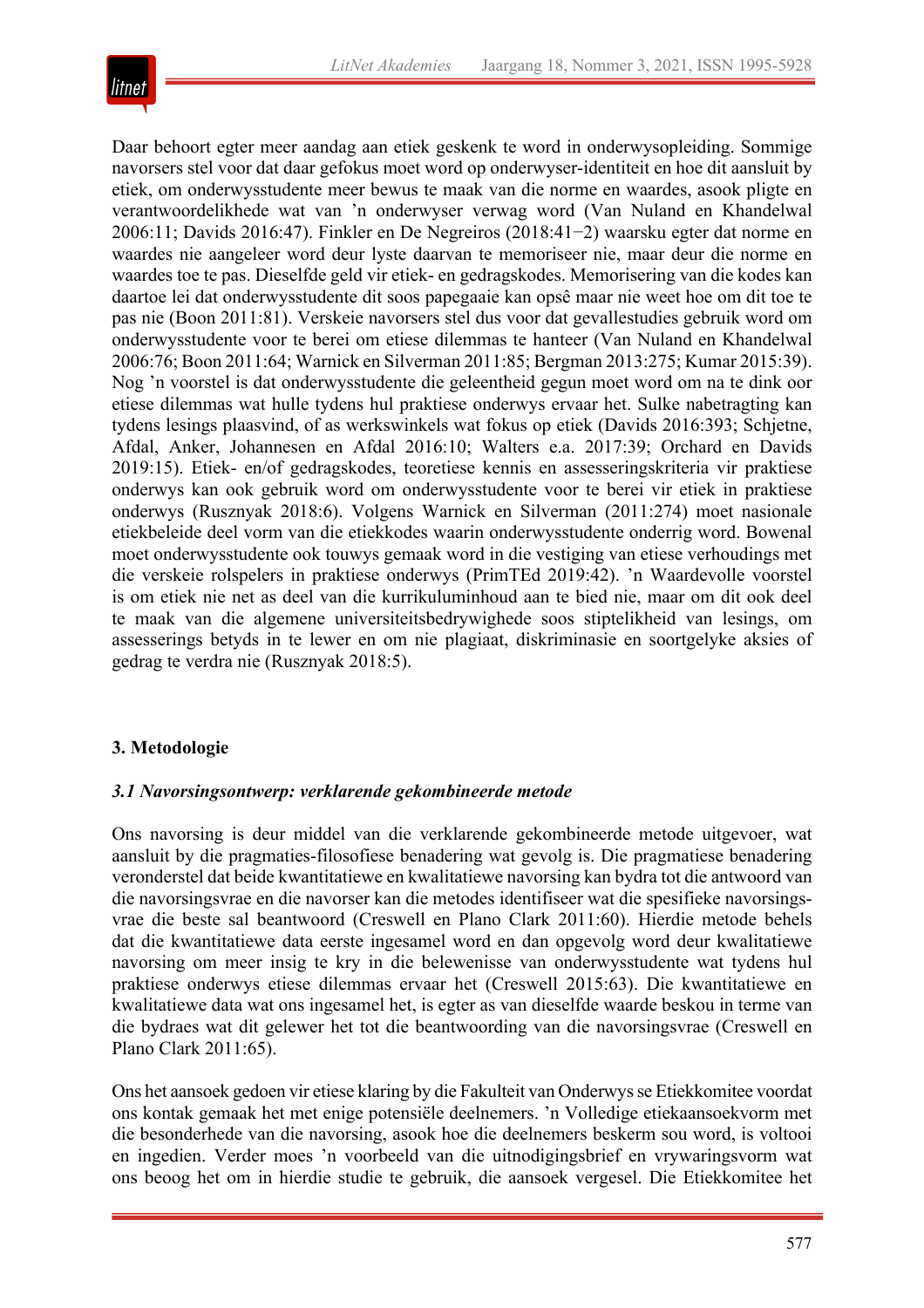

toestemming gegee vir hierdie studie om voort te gaan en 'n etiese sertifikaat is aan ons uitgereik met die klaringsnommer EFEC1-12-2019.

#### *3.2 Deelnemers: derde- en vierdejaaronderwysstudente*

Dit was belangrik om die deelnemers doelbewus te selekteer om te verseker dat die individuele onderwysstudente met wie die onderhoude gevoer is, self tydens hul praktiese onderwys 'n etiese dilemma beleef het en gevolglik kommentaar oor die gebeurtenis kon lewer (Kumar 2015:64). Om 'n stel deelnemers doelbewus te kies dra egter die risiko van partydigheid. Om dit te voorkom het ons besluit om 'n kwantitatiewe deelnemerseleksievraelys ("participant selection survey") te gebruik om die deelnemers willekeurig te identifiseer (Creswell en Plano Clark 2007:73). Ons het 'n vraelys aan 237 derde- en vierdejaaronderwysstudente van 'n spesifieke kampus van 'n enkele universiteit gestuur. Die vraelys was vrywillig en alhoewel die studente 'n kalendermaand gehad het om dit te voltooi, asook verskeie kere aan die uitnodiging herinner is, het slegs 55 studente die vraelys voltooi. Hierdie vraelys het hoofsaaklik ten doel gehad om vas te stel watter onderwysstudente al tydens hul praktiese onderwys etiese dilemmas beleef het. As 'n deelnemerseleksiemetode vir die kwalitatiewe fase het hierdie vraelyste nie gepoog om data in te samel vir veralgemening nie. Die nege studente wat op hul vraelys aangedui het dat hulle in hierdie kategorie val, is uitgenooi om 'n opvolgonderhoud in die kwalitatiewe fase van ons navorsing by te woon. Daarby het hierdie vraelys ook belangrike inligting in verband met die onderrig en voorbereiding van hierdie universiteit se onderwysstudente vir etiek in praktiese onderwys ingesamel.

#### *3.3 Data-insamelingsproses*

Die eerste stap van ons data-insamelingsproses het behels dat 'n vraelys aan die derde- en vierdejaaronderwysstudente gestuur is. Elke student het 'n uitnodigingsbrief met 'n skakel na die Google Forms-vraelys, asook 'n toestemmingsvorm met die besonderhede van ons navorsing ontvang, sodat hulle 'n ingeligte besluit kon neem ten opsigte van deelname aan ons navorsing. Hierdie uitnodigings is elektronies oor verskeie platforms gestuur om toegang vir alle studente te vergemaklik. Die platforms het die onderwysstudente se e-pos by die universiteit, WhatsApp-kommunikasiegroep vir die jaargroep en 'n Google Classroom-platform vir die jaargroep ingesluit. Onderwysstudente wat wou deelneem kon op die skakel in die uitnodigingsbrief klik wat hulle direk na die aanlyn vraelys geneem het. Die student moes dan eers die toestemmingsvorm aan die begin voltooi voordat die vraelys beskikbaar gemaak is. Sodra die student die vraelys voltooi het en die indien-opsie gekies het, is die respons outomaties aanlyn aan ons beskikbaar gemaak.

Die tweede stap van die data-insamelingsproses was onderhoudvoering met die nege onderwysstudente wat in hul vraelyste aangedui het dat hulle reeds voorheen 'n etiese dilemma tydens hul praktiese onderwys beleef het. Ons het elkeen van hierdie studente gekontak deur middel van die e-posadres wat op die oorspronklike Excel-werkboek van die resultate verskyn het, voordat die persoonlike besonderhede van die deelnemers verwyder is vir die data-ontleding, om te bevestig of hulle belangstel om deel te neem aan die opvolgonderhoud. Al nege studente het ingestem om deel te neem. Daarna het ons 'n skakel na 'n onderhoudafspraakvorm op Google Forms aan elke student gestuur om te bepaal op watter tyd en datum elkeen beskikbaar sou wees. Formele afsprake is daarna deur middel van e-pos met elke student geskeduleer. Die onderhoudskedule en addisionele vrywaringsbrief vir die oudio-opname van die onderhoud het ook hierdie e-pos vergesel. Elke student het 'n semi-gestruktureerde onderhoud van 30 tot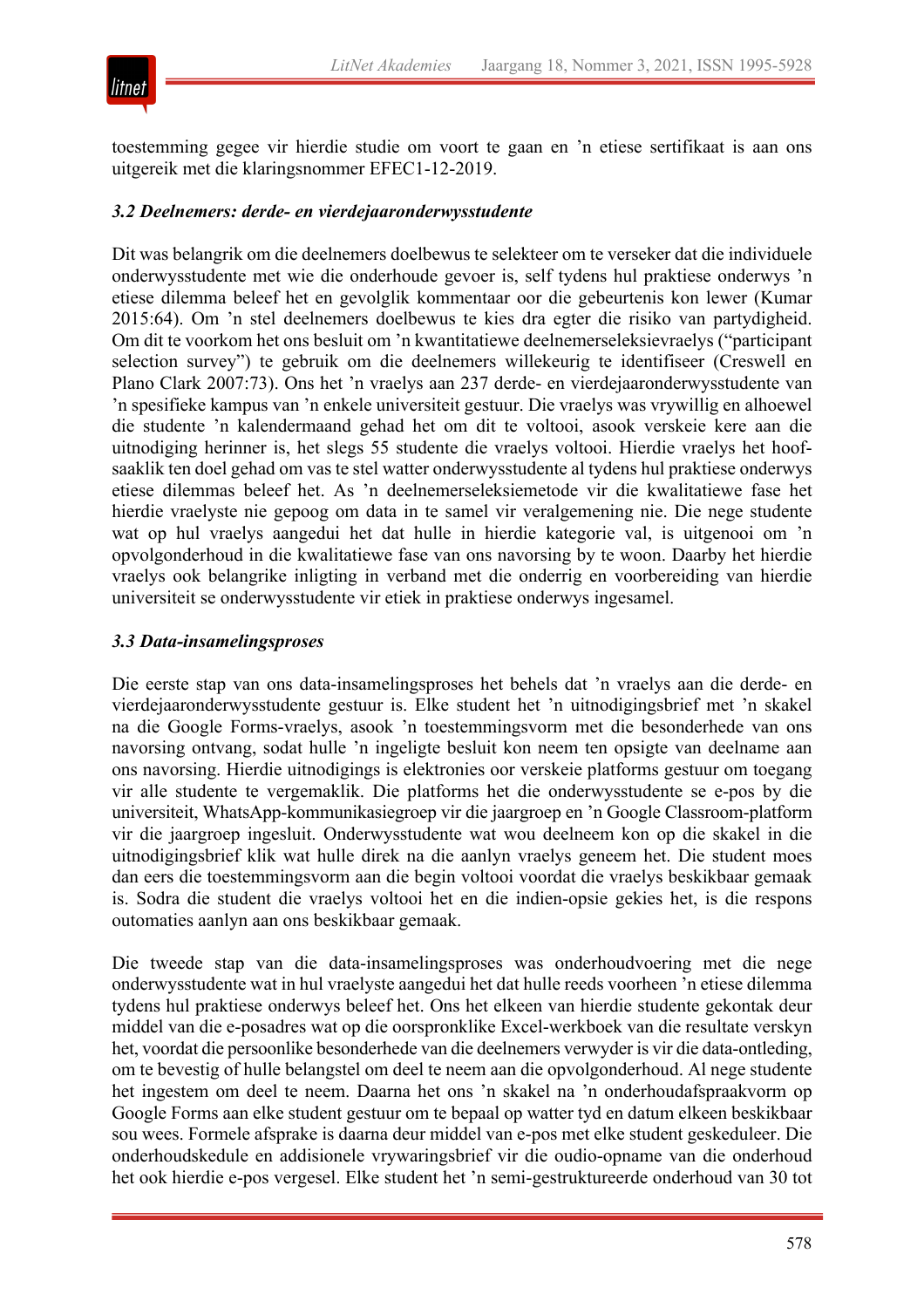



45 minute bygewoon waar al die vrae op die onderhoudskedule aan elke deelnemer gestel is. Ons het egter verskeie opvolgvrae gevra wat nie in al die onderhoude identies was nie.

# *3.4 Data-ontledingsproses*

Afdeling A van die vraelys het biografiese inligting ingesamel. Afdeling B het hoofsaaklik bestaan uit geslote vrae om te bepaal hoe onderwysstudente voorberei word vir etiese kwessies wat tydens hul praktiese onderwys kan ontstaan, asook wie voorheen etiese dilemmas beleef het. Afdeling C het uit drie oop vrae bestaan wat beoog het om te bepaal wat onderwysstudente se persepsies is oor die etiese onderrig en voorbereiding wat hulle voor hul praktiese onderwys van die universiteit ontvang. Die biografiese inligting is gebruik om die agtergrondkonteks van die onderwysstudente te skets. Die geslote vrae is deur beskrywende statistiek in 'n rekenaarprogram SPSS1 ontleed. Die antwoorde van al die deelnemers was outomaties op Google Forms beskikbaar om as 'n Excel-werkboek afgelaai te word. Alle persoonlike besonderhede van die deelnemers is van hierdie werkboek verwyder voordat dit in SPSS opgelaai is. SPSS het 'n reeks tabelle en grafieke van elke vraag opgestel wat vir die bespreking gebruik is (Okeke en Van Wyk 2015:522–3). Ons het die oop vrae in Afdeling C van die vraelys tematies ontleed. Hier het ons gebruik gemaak van strukturele kodering deur elke vraag afsonderlik te kodeer (Saldaña 2013:84), asook van kleur-kodering deur antwoorde wat op dieselfde tema dui met 'n spesifieke kleur te merk (Okeke en Van Wyk 2015:548).

Alle deelnemers het vir ons toestemming gegee om 'n oudio-opname van die onderhoud te maak. Gevolglik is alle onderhoude opgeneem en na 'n transkribeerder gestuur wat dit woordeliks uitgetik het. Die transkripsies is toe aan die deelnemers terug gestuur sodat hulle kon kontroleer of hulle tevrede is met die transkripsie en dat dit nie weerspreek wat hulle gesê het nie. Slegs twee studente het egter hierop reageer en beide was tevrede met die transkripsie van hul onderhoude. Soos met die oop vrae van die vraelyste, is die onderhouddata tematies ontleed (Saldaña 2013:175). Tematiese ontleding gedurende hierdie stap van die navorsing was egter inspannend. Elke transkripsie is afsonderlik voorberei vir tematiese ontleding deur dit in tabelle in Microsoft Word te plaas (Saldaña 2013:176). Die tabelle het uit vyf kolomme bestaan en die reëlnommer, spreker en tyd, notas, woordelikse transkripsie, en ontluikende temas ingesluit. Tydens die eerste koderingsiklus is elkeen van hierdie transkripsies eers afsonderlik ontleed deur dit deur te lees en dan te herlees en moontlike temas of notas neer te stip in die ooreenstemmende kolomme. Agterna is alle transkripsies weer deurgewerk om te kyk of temas wat in ander transkripsies voorgekom het, weer bespeur kon word in volgende of vorige transkripsies (Saldaña 2013:176). Alle temas wat op die transkripsies neergestip was, is toe op 'n temalys oorgetik. Daarna het ons gebruik gemaak van 'n temaskema ("theme mapping") om soortgelyke temas te groepeer. Die groepe is herkategoriseer om die aantal temas te verminder, totdat ons in die tweede koderingsfase vier oorheersende temas geïdentifiseer het om gefokusde kodering te bereik (Saldaña 2013:213). Hierdie temas was: "beleide en protokolle vir etiek", "onderwysstudente se etiese dilemmas", "rapportering van etiese dilemmas" en "voorbereiding vir etiek in praktiese onderwys".

#### **4. Data-ontleding**

Die data-ontleding het in twee fases plaasgevind voordat dit gekombineer is om tot 'n algemene slotsom te kom.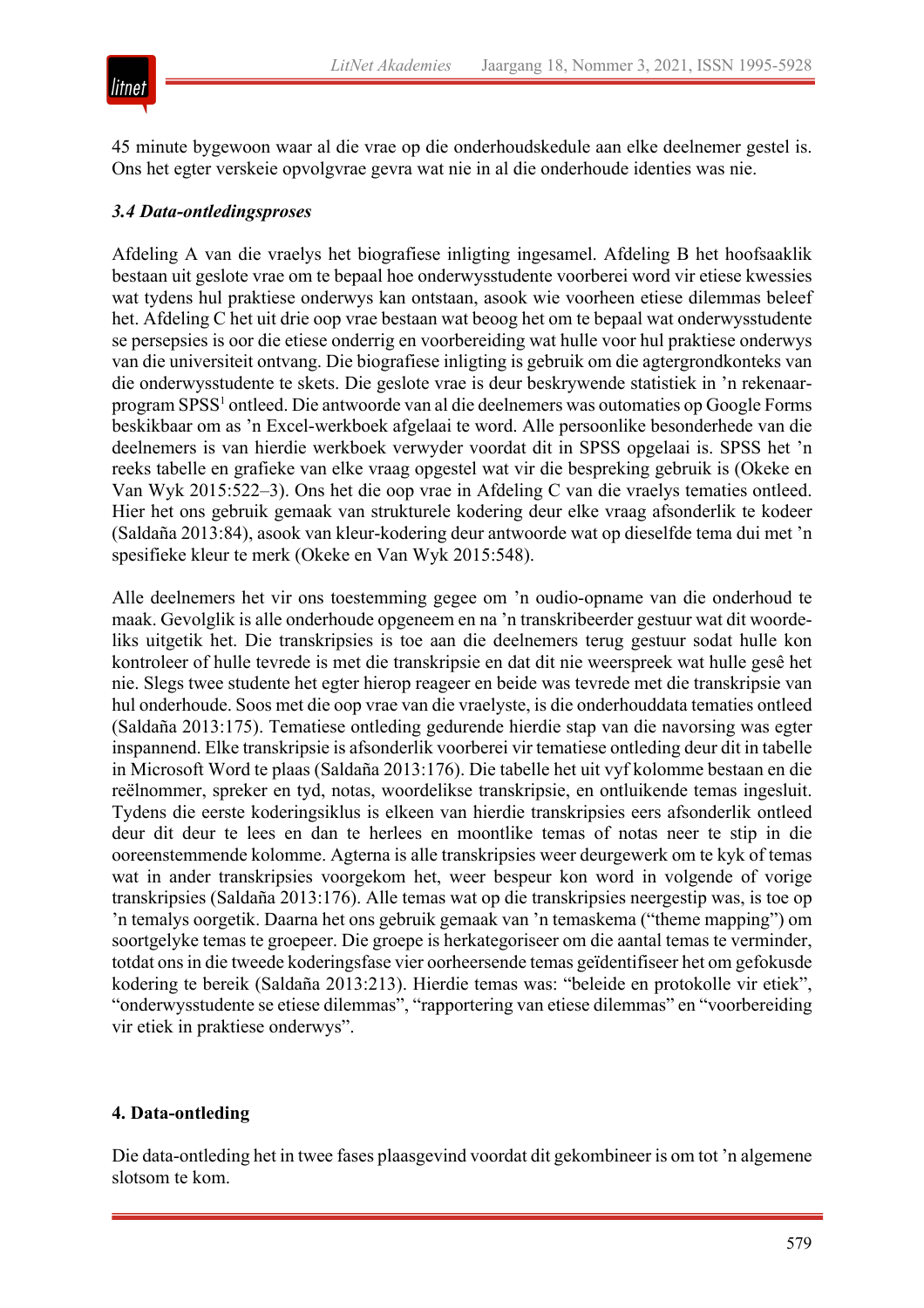

# *4.1 Vraelys oor onderwysstudente se persepsies van etiek tydens praktiese onderwys*

Die vraelyste is in drie sub-afdelings ontleed.

# *4.1.1 Afdeling A: Biografiese inligting*

Afdeling A van die vraelys het gefokus op die insameling van biografiese inligting om die steekproef te beskryf. Hierdie inligting word in Tabel 1 opgesom.

#### **Tabel 1. Biografiese inligting van onderwysstudente**

| <b>Biografiese inligting</b>                   | Aantal $(f)$ | $\frac{0}{0}$ |  |  |  |
|------------------------------------------------|--------------|---------------|--|--|--|
| Geslag                                         |              |               |  |  |  |
| Manlik                                         | 0            | 0             |  |  |  |
| Vroulik                                        | 55           | 100           |  |  |  |
| Studiejaar                                     |              |               |  |  |  |
| 3de                                            | 24           | 43,6          |  |  |  |
| 4de                                            | 31           | 56,4          |  |  |  |
| Provinsie waar praktiese onderwys uitgevoer is |              |               |  |  |  |
| Oos-Kaap                                       | 4            | 7,3           |  |  |  |
| Gauteng                                        |              | 1,8           |  |  |  |
| Wes-Kaap                                       | 50           | 90,9          |  |  |  |

Alle deelnemers aan ons navorsing was dames. Dit is moontlik omdat die populasie vir hierdie studie Grondslagfase-onderwysstudente was. Grondslagfase-onderwys word tradisioneel gesien word as 'n beroep vir vrouens en weinig mans skryf gevolglik in vir hierdie kursus. Die studie het slegs derde- en vierdejaaronderwysstudente ingesluit omdat hulle meer ervaring in praktiese onderwys het. Die oorgrote meerderheid van studente het hul praktiese onderwys slegs in die Wes-Kaap voltooi. Daar was slegs vier studente wat praktiese onderwys in die Oos-Kaap en een student wat praktiese onderwys in Gauteng voltooi het.

#### *4.1.2 Afdeling B: Geslote vrae*

Ons het die geslote vrae in afdeling B gebruik omdat ons beoog het om vas te stel wat die onderwysstudente se indruk is van die voorsorgmaatreëls wat deur die universiteit getref word om etiese dilemmas te verhoed of onderwysstudente tydens praktiese onderwys te beskerm indien etiese dilemmas ontstaan.

#### **Tabel 2. Geslote vrae oor opleiding in etiek**

| <b>Vraag</b>                                                                      | Ja(n) | Ja(%) | Nee $(n)$ | Nee $(\% )$ | Geen<br>antwoord |
|-----------------------------------------------------------------------------------|-------|-------|-----------|-------------|------------------|
| 1. Het jy aan praktiese onderwys<br>deelgeneem tydens jou voorgraadse<br>studies? | 55    | 100   | U         |             | U                |
| 2. Het jy opleiding in etiek ontvang<br>vanaf jou universiteit?                   | 46    | 83,6  | q         | 16,4        | U                |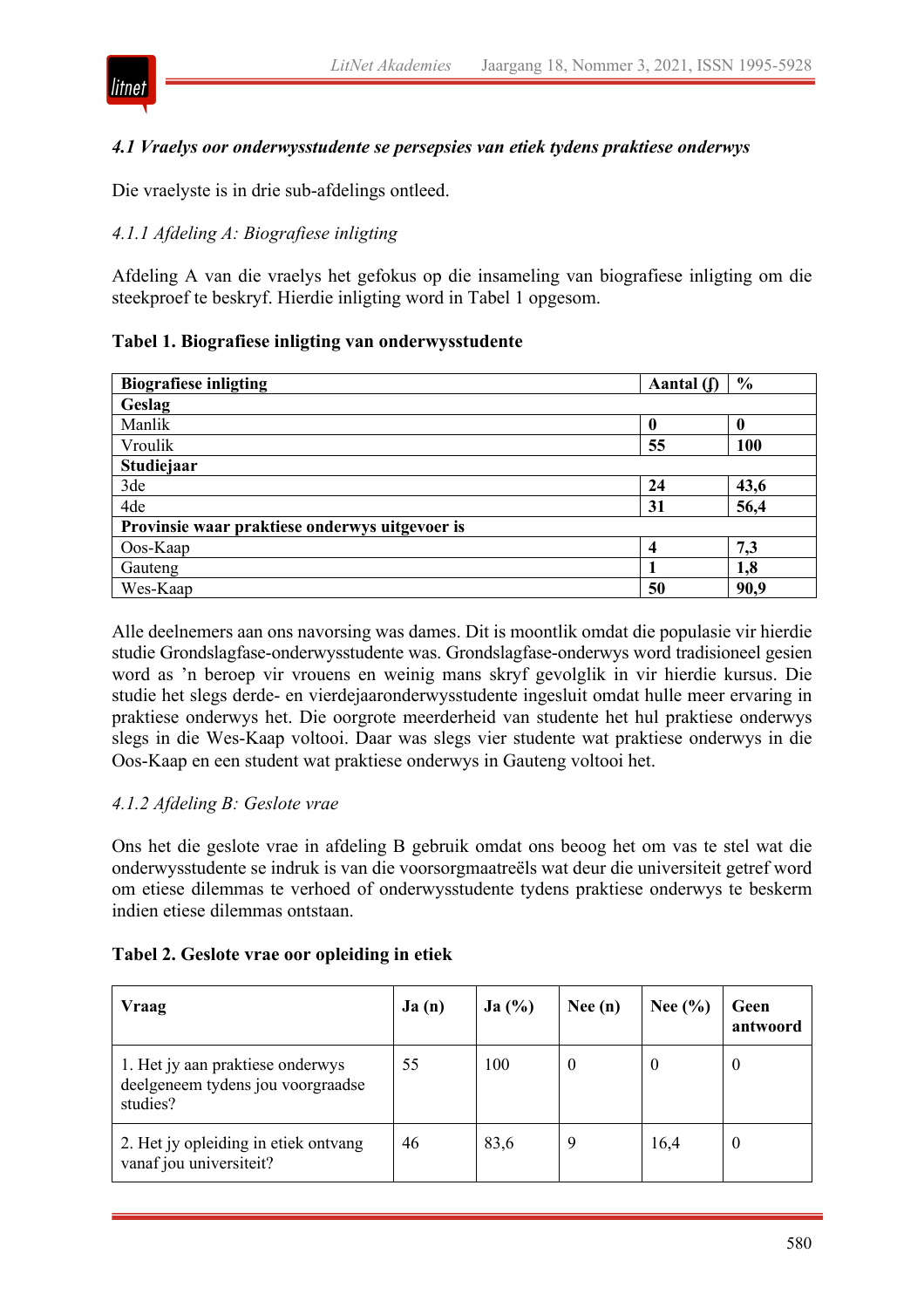| IITN. |
|-------|

| 3. Indien jy ja geantwoord het in<br>vraag 2, was die etiekopleiding as<br>'n alleenstaande vak of geïntegreerd<br>met 'n ander vak aangebied? | $7 =$ alleenstaande (12,7%)<br>$37$ = geïntegreerd (67,3%)                          |                  |              |              | 11(20%)          |
|------------------------------------------------------------------------------------------------------------------------------------------------|-------------------------------------------------------------------------------------|------------------|--------------|--------------|------------------|
| 4. Is jy bewus daarvan dat jou<br>universiteit 'n etiekkode vir praktiese<br>onderwys het?                                                     | 55                                                                                  | 100              | $\mathbf{0}$ | $\mathbf{0}$ | $\theta$         |
| 5. Is jy bewus daarvan dat jou<br>universiteit 'n gedragskode vir<br>praktiese onderwys het?                                                   | 55                                                                                  | 100              | $\Omega$     | $\Omega$     | $\theta$         |
| 6. Het jy as 'n student, die etiek- of<br>gedragskode onderteken voordat jy<br>aan praktiese onderwys deelgeneem<br>het?                       | 54                                                                                  | 98,2             | 1            | 1,8          | $\boldsymbol{0}$ |
| 7. Indien jy ja geantwoord het in<br>vraag 6, wie het die kode aan jou<br>voorgehou?                                                           | $53$ = universiteit (96,4%)<br>$1 =$ skool $(1,8\%)$<br>$1 = \text{ander } (1,8\%)$ | $\boldsymbol{0}$ |              |              |                  |
| 8. Het jou mentor-onderwyser die<br>etiek- of gedragskode onderteken<br>voordat jy aan praktiese onderwys<br>deelgeneem het?                   | 41                                                                                  | 74,5             | 14           | 25,5         | $\boldsymbol{0}$ |
| 9. Het jy al ooit tydens jou praktiese<br>onderwys 'n etiese dilemma ervaar?                                                                   | 8                                                                                   | 14,5             | 47           | 85,5         | $\boldsymbol{0}$ |
| 10. Was jy bewus van die protokol<br>wat jy moes volg toe jy die dilemma<br>ervaar het? (Waar en hoe om dit te<br>rapporteer?)                 | 5                                                                                   | 55,56            | 3            | 33,33        | 1(11,11)         |
|                                                                                                                                                | 6                                                                                   | 10,9             | 6            | 10,9         | 43 (78,2)        |
| 11. Het die universiteit jou ondersteun<br>met die hantering van die dilemma?                                                                  | 1                                                                                   | 11,11            | 8            | 88,89        | $\boldsymbol{0}$ |
| 12. Was die etiese dilemma opgelos?                                                                                                            | $\overline{2}$                                                                      | 22,22            | 7            | 77,78        | $\boldsymbol{0}$ |

Tabel 2 gee 'n opsomming van die deelnemers se antwoorde op die geslote vrae. Al die deelnemers het al voorheen aan praktiese onderwys deelgeneem en het dus al die risiko geloop om 'n etiese dilemma te ervaar. Die meerderheid van die onderwysstudente het egter nog nooit voorheen tydens hul praktiese onderwys 'n etiese dilemma beleef nie. Ten spyte van die feit dat al die deelnemers studente van dieselfde universiteit en kursus was, het hulle nie dieselfde indrukke van die etiese beleide, protokolle en selfs onderrig in etiek gehad nie. Die meerderheid studente is egter van mening dat hulle wel 'n mate van opleiding in etiek ontvang.

Alhoewel die meerderheid studente aanvoer dat etiekopleiding geïntegreerd aangebied word, het 'n paar van die studente geredeneer dat dit as 'n alleenstaande vak aangebied word, terwyl 'n paar van die studente nie die vraag beantwoord het nie (sien Figuur 1). Ongelukkig het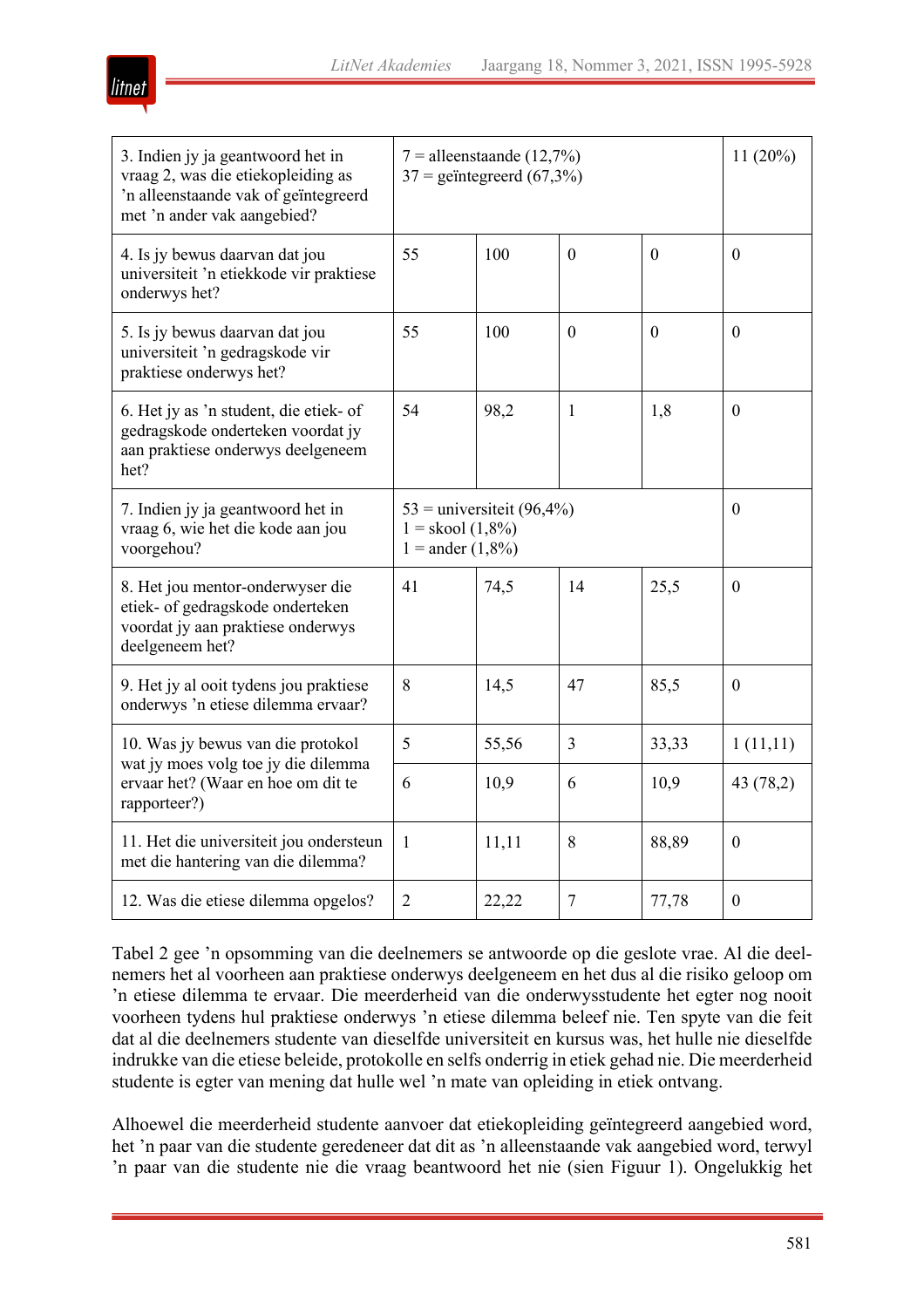

geeneen van die studente wat van mening was dat etiek as alleenstaande vak aangebied word, deel gevorm van die opvolgonderhoude sodat ons hierdie verskynsel met hulle kon opvolg nie. Na aanleiding van die lys van vakke vir die BEd-Grondslagfasekursus van hierdie universiteit is daar egter geen aanduiding van etiek as losstaande vak nie.



# **Figuur 1. Die wyse waarop etiek aangebied word**

Een manier waarop die universiteit voorbereiding kan tref om etiese dilemmas te probeer verhoed, of die onderwysstudente te probeer beskerm wanneer etiese dilemmas opduik, is deur amptelike universiteitsbeleide te publiseer. Volgens al die deelnemers het die universiteit 'n etiek- sowel as gedragskode vir praktiese onderwys. Almal behalwe een student het ook aangevoer dat hulle hierdie kode moet onderteken, terwyl die meerderheid genoem het dat hul mentor-opvoeder ook die kode moet onderteken. Soos gesien kan word in Figuur 2, het die oorgrote meerderheid studente saamgestem dat die universiteit die kode voorsien wat hulle moet onderteken.



# **Figuur 2. Die voorsiener van die etiek- en/of gedragskode**

Op die vraelys het slegs agt onderwysstudente aangedui dat hulle voorheen etiese dilemmas ervaar het. 'n Negende student het egter voortgegaan om al die vrae te beantwoord, insluitend om haar etiese dilemma te klassifiseer en beskryf. Die tweede gedeelte van afdeling B (vanaf vraag 10) was slegs vir studente wat voorheen 'n etiese dilemma tydens hul praktiese onderwys ervaar het. 'n Klein aantal van die ander deelnemers het egter ook voortgegaan om die vrae te beantwoord. Vraag 10 in Tabel 2 se eerste reël dui dus die antwoorde aan van die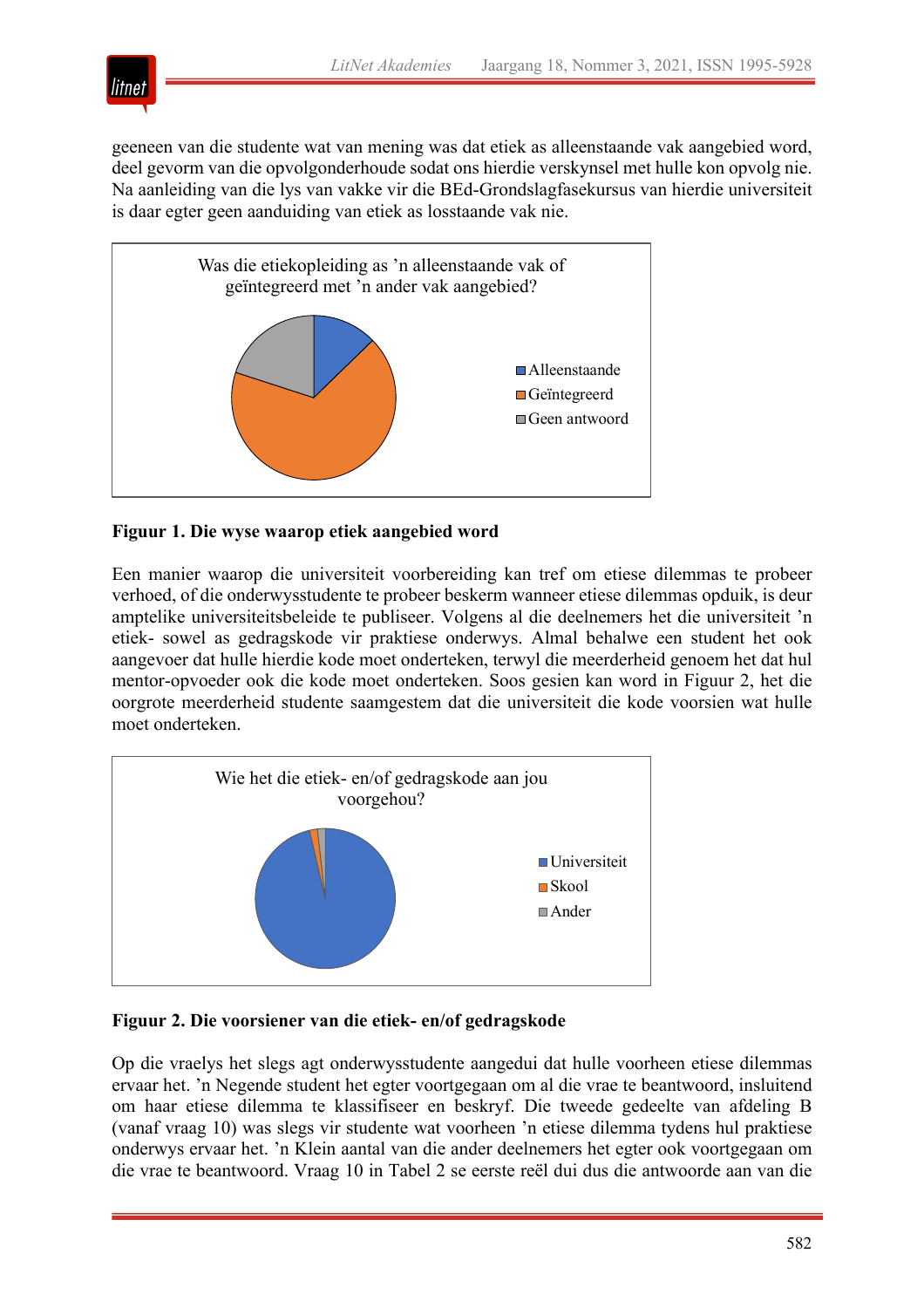

onderwysstudente wat aangedui het dat hulle wel etiese dilemmas ervaar het. Die tweede reël weerspieël die antwoorde van die onderwysstudente wat aangedui het dat hulle nie voorheen 'n etiese dilemma ervaar het nie, en dus nie veronderstel was om voort te gaan met die vraelys nie. Dit is duidelik dat nie alle onderwysstudente bewus is van 'n protokol wat gevolg moet word wanneer hulle 'n etiese dilemma ervaar nie. Die meerderheid van die onderwysstudente wat etiese dilemmas ervaar het, het nie ervaar dat die universiteit hulle ondersteun het nie, of dat hul etiese dilemmas opgelos is nie.



# **Figuur 3. Tipes etiese dilemmas wat deur onderwysstudente ervaar is**

Figuur 3 gee 'n uiteensetting van die kategorieë van die etiese dilemmas wat onderwysstudente tydens hul praktiese onderwys ervaar het. Hierdie kategorieë sluit in: verhouding met 'n onderwyser; verhouding met 'n leerder; verhouding met 'n ouer, versorger of gemeenskapslid; persoonlike handelinge (byvoorbeeld kleredrag, stiptelikheid ensovoorts); vakkennis; pedagogie van onderrig in die Grondslagfase; wette (byvoorbeeld skoolwet, kinderwet en menseregte); kontrasterende waardes met die skool se waardes, skoolbeleide en praktyke (assessering, dissipline ensovoorts). Volgens die vraelyste het vyf van die onderwysstudente etiese dilemmas ervaar wat verband gehou het met wette wat oortree is. Drie studente het dilemmas ervaar omdat hul eie waardes verskil het van die skool se waardes, terwyl een student 'n dilemma ervaar het ten opsigte van die skool se beleide of praktyke wat sy as oneties ervaar het. Opvolgonderhoude is met hierdie nege studente gevoer om beter te verstaan wat hulle tydens hul etiese dilemmas ervaar het, asook hoe hulle dink dit vermy of aangespreek kon word.

# *4.1.3 Afdeling C: Oop vrae*

Afdeling C het bestaan uit drie oop vrae aan die onderwysstudente wat reeds etiese dilemmas ervaar het. Alle deelnemers het egter hierdie vrae beantwoord, wat onverwagte, maar waardevolle addisionele inligting tot hierdie studie bygedra het. Die eerste vraag het beoog om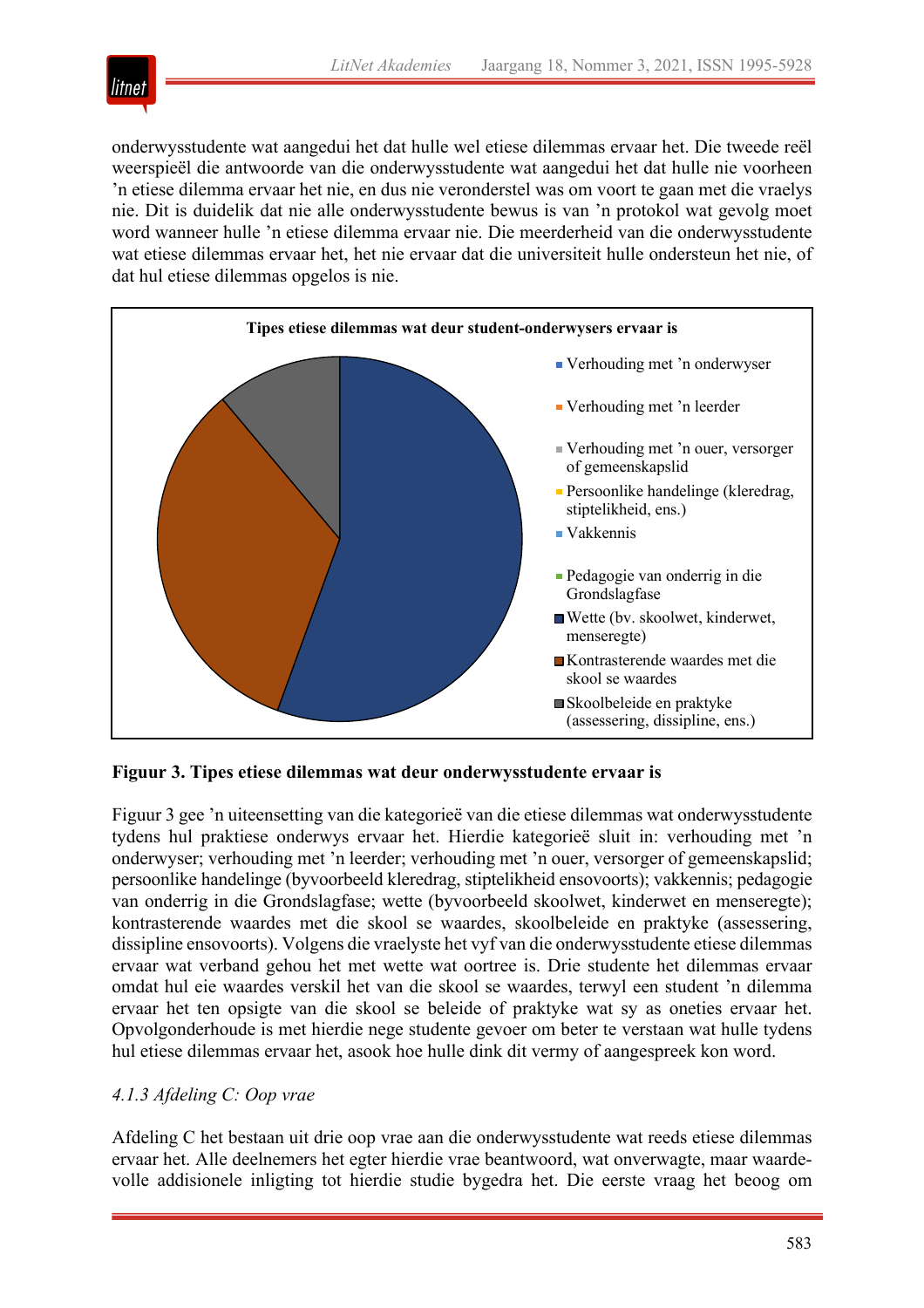

onderwysstudente se opinie te kry oor die voldoendheid van die bestaande beleide en protokolle van die universiteit vir etiek tydens praktiese onderwys. Die meerderheid studente het gevoel dat die universiteit nie genoeg beleide en protokolle in plek het om hulle teen etiese dilemmas tydens praktiese onderwys te beskerm nie. 'n Aantal studente het sterk misnoeë uitgespreek oor die gebrek aan etiese beleide en protokolle. Tog het 'n paar studente gevoel dat die universiteit genoeg beleide en protokolle in plek het om hulle te beskerm. Aangesien die meerderheid van die studente nog nie voorheen 'n etiese dilemma ervaar het nie, bestaan die moontlikheid egter dat hulle dink sulke beleide en protokolle bestaan, alhoewel hulle dit nog nie self teëgekom het nie. Aan die teenkant bestaan die moontlikheid weer dat sommige studente bloot nie kennis geneem het van hierdie beleide en protokolle nie, alhoewel dit dalk bestaan (BRIDGE 2019:5). Die feit dat hierdie beleide en protokolle nie aanlyn beskikbaar is nie dui egter minstens op 'n gebrek aan deursigtigheid.

Die tweede vraag het gepoog om onderwysstudente se insette te kry oor hoe die universiteit se protokolle verbeter kan word om etiek in praktiese onderwys te bevorder. Onderwysstudente het 'n beroep gedoen dat die universiteit 'n vaste kontakpersoon moet hê wat hulle kan kontak indien hulle etiese dilemmas tydens hul praktiese onderwys ervaar. In terme van opleiding het die onderwysstudente gevoel dat etiese opleiding deel van hul kurrikulum moet vorm. Een student was van mening dat die universiteit norme en waardes by onderwysstudente moet vestig. Sommige onderwysstudente het voorgestel dat etiekwerkswinkels aangebied moet word, terwyl ander voorgestel het dat gevallestudies oor etiese dilemmas met hulle behandel moet word om hulle voor te berei om die dilemmas in praktiese onderwys te hanteer. Nog 'n behoefte wat die onderwysstudente geopper het was om opleiding in die nasionale wette, etieken gedragskodes vir die onderwys te ontvang. Verder het 'n aantal studente gevoel dat etiek as 'n afsonderlike vak aangebied moet word sodat 'n sterker fokus daarop geplaas kan word. Alhoewel in die minderheid, het 'n paar onderwysstudente egter gemeen dat etiek slegs voor praktiese onderwys aangespreek hoef te word. Onderwysstudente het ook aangevoer dat mentor-onderwysers opleiding moet ontvang in die universiteit se etiek- en gedragskodes, sodat hulle weet wat van die onderwysstudente verwag word. Ander voorstelle was dat die universiteit 'n dissiplinêre stelsel moet skep waar studente drie waarskuwings kry vir onetiese optrede en dat etiek nie net in vakke geïntegreer moet word nie maar ook in die daaglikse aktiwiteite op kampus soos om betyds te wees vir klas en e-posetiket. Hierdie voorstelle is in ooreenstemming met dit wat in vorige literatuur gevind kan word (Rusznyak 2018:5).

Die derde vraag het onderwysstudente gevra om hul opinies uit te spreek ten opsigte van die DBO se verwagte betrokkenheid in die ontwikkeling van 'n etiek- en gedragskode vir praktiese onderwys. Oor die algemeen voel onderwysstudente dat die DBO 'n groter rol moet speel wat etiek in praktiese onderwys behels. Eerstens voel onderwysstudente dat die DBO betrokke moet raak by die skep van 'n etiek- en gedragskode vir praktiese onderwys. Sommige studente voel dat die DBO hierdie kode moet voorsien en dat daar 'n enkele kode vir alle Suid-Afrikaanse universiteite moet wees. Dit stem ooreen met Van Nuland (2009:50) se aanbeveling dat daar 'n standaardkode behoort te wees wat deur alle rolspelers gevolg word. Ander onderwysstudente voel dat die DBO slegs insette moet lewer in die opstel van die etiek- en gedragskodes. Nog 'n paar voer aan dat die DBO hulself slegs moet vergewis van die kodes wat die universiteit voorsien, terwyl 'n ander groepie onderwysstudente van mening is dat die DBO onderwysstudente moet oplei in die etiek- en gedragskode vir praktiese onderwys. Nog 'n voorstel was dat die DBO vraelyste aan onderwysers en onderwysstudente moet stuur waarin hulle etiese dilemmas kan aanmeld, sodat hierdie inligting gebruik kan word om die etiek- en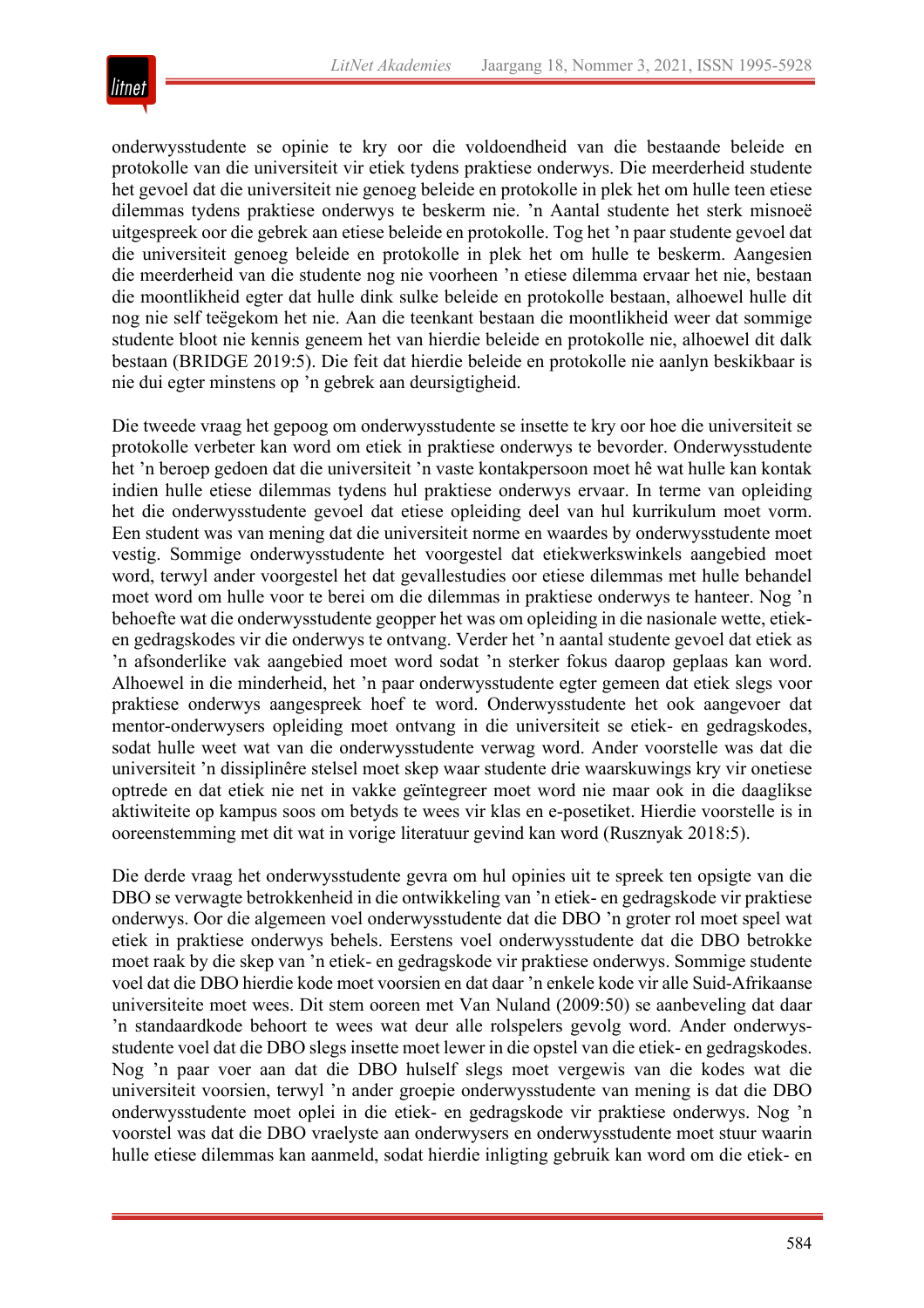

gedragskode op te stel. Ons het ook onderwysstudente gevind wat redeneer dat die DBO as gesagsfiguur moet optree wanneer die kode vir praktiese onderwys oortree word.

#### *4.2 Onderhoude oor onderwysstudente se belewenisse van etiese dilemmas*

Vier hooftemas is tydens die tematiese ontleding van die onderhouddata geïdentifiseer. Die vier temas word in hierdie afdeling bespreek en gestaaf met direkte aanhalings uit die onderhoude.

#### *4.2.1 Beleide en protokolle vir etiek*

Dit blyk dat die universiteit wat ons bestudeer het, wel in ooreenstemming met die internasionale neiging (Anangisye 2011:13; Boon 2011:85; Ulla 2016:243) voor praktiese onderwys sekere dokumentasie aan die onderwysstudente verskaf. Die doel van hierdie dokumentasie wat onderwysstudente in ons studie as 'n etiekkode beskou, is om as riglyn te dien vir die onderwysstudente se gedrag en aksies tydens praktiese onderwys. Dit blyk dus eerder 'n gedragskode te wees.

Daar is ook 'n beleid as jy gaan proef wat sê die "moets" en "moenies". (PST9: In 1.11)

In terme van die onderwysstudente se kennis en bewustheid van beleide vir etiek, is daar gevind dat hulle nie kan onderskei tussen etiek- en gedragskodes nie. Alhoewel al die onderwysstudente in die vraelyste gemerk het dat daar 'n etiekkode vir praktiese onderwys is, het die onderhoude die teendeel bevestig. Die definisies van 'n etiekkode en 'n gedragskode was by die vraelys ingesluit, maar is weer in die onderhoude verduidelik. In die onderhoude het onderwysstudente egter bevestig dat hulle 'n gedragskode en nie 'n etiekkode vir praktiese onderwys het nie. Soos die onderhoude voortgegaan het, het onderwysstudente egter telkemale terug verwys na die gedragskode as die etiekkode. Hierdie gebruik van die twee terme as sinonieme is volgens vorige navorsing (Delgado-Alemany e.a. 2020) 'n algemene verskynsel. Een van die onderwysstudente verduidelik die kode as volg:

Nee ek dink nie so nie, want ons het meer 'n … 'n gedragskode as wat ek sal sê 'n "ethical, e-thi-cal code" [etiese, etiese kode]. (PST53: In 3.58 − 3.59)

Verder het onderwysstudente in die onderhoude bevestig dat hierdie gedragskode tydens praktiese onderwys onderteken moet word. Dit blyk egter dat nie alle skole dieselfde waarde heg aan die ondertekening van hierdie gedragskode nie. Dit is kommerwekkend, aangesien die gedragskode die kontrak tussen die skool en die onderwysstudent is. Indien die kode nie onderteken word nie, is nie een van die partye verbind tot die kontrak nie, wat daartoe lei dat die partye nie beskerm kan word in die geval van 'n etiese dilemma nie.

Die skole waarby ek was moes ek by die hoof ook gaan sit het en ons het saam deur dit gegaan so hy het dit ook geteken; ek weet nie of dit altyd nodig was nie, maar ons het al drie dit geteken. (PST11: In 3.69 − 3.72)

En dan by die skole was die hoof veronderstel om dit te teken, maar die howe [skoolhoofde] het nie tyd gehad vir, meeste van die tyd het die howe [skoolhoofde] nie tyd gehad nie dan het die admin − administratiewe tannie wat voor sit, sy't sommer net vir ons geteken en gestamp so dit was nie altyd die hoof gewees of die onderwyser nie. (PST27: In 3.85 − 4.91)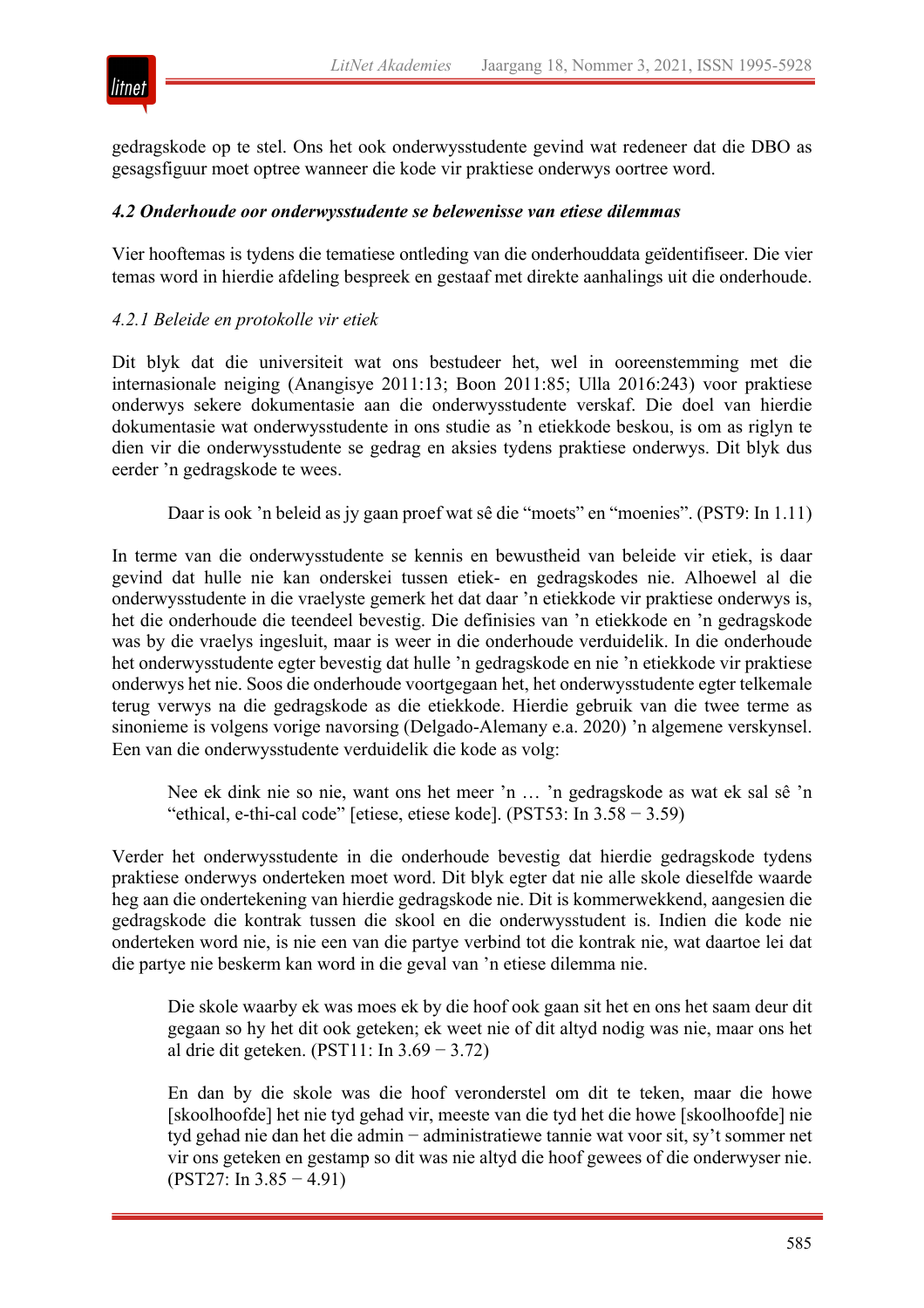

PST9 bevestig die belangrikheid van hierdie kontrak wanneer sy verduidelik dat beleide vir etiese gedrag tydens praktiese onderwys nie net nodig is om onderwysstudente te beskerm nie, maar ook om streng reëls vir hulle neer te lê.

Ja, want ek dink baie van die studente vat, uhm, "advantage" [kanse] as die onderwyser nie eintlik weet wat hulle mag en nie mag doen nie. (PST9: In 3.72 − 3.73)

Dit blyk egter dat nie alle studente hierdie kode as nuttig beskou nie. Vir sommige studente is die gedragskode bloot 'n dokument wat geen mag het om hulle te beskerm nie.

… dis meer om die universiteit se kant skoon te hou by die skole as wat dit is om die student te … in 'n beter posisie te sit of die student op te lei wat om te maak. (PST27: In  $6.187 - 6.188$ 

Ten spyte van die feit dat sommige onderwysstudente die bestaande gedragskodes as nutteloos sien, is daar studente wat redeneer dat 'n addisionele etiekkode, bo en behalwe die gedragskode, baie waardevol sal kan wees.

Ek persoonlik sal beslis 'n lys of 'n boek of 'n, net iets wat ek op skrif kan hê wat ek kan weet maar, uhm, "okay ek is op die regte pad" of "nee ek, gonna griet ek is glád nie op die regte pad nie". So ek dink dit sal rêrig baie baie behulpsaam wees as ons wel so iets ontvang. (PST11: In 3.60 − 3.63)

Daar moet egter steeds gewaak word teen die waarskuwing van vorige navorsers (Boon 2011; Finkler en De Negreiros 2018) dat hierdie waardes en norme nie bloot gememoriseer moet word nie.

Nog 'n bevinding wat duidelik vorendag kom en die bevindinge van die vraelyste bevestig is dat onderwysstudente voel dat etiek- en gedragskodes vir praktiese onderwys meer waarde sal hê indien die DBO meer betrokke daarby raak.

Die Departement van Onderwys moet 'n "code on conduct" [gedragskode] ops- uh 'n "code of ethics" [etiekkode] opstel vir die, uhm, studente ook, maar dan moet hulle ook vir die studente bewus maak van die verskil tussen as jy 'n onderwyser is en as jy 'n student-onderwyser is dat jy as student-onderwyser weet okay dit is wat van jou verwag word. Want dan leer hulle al van hulle eerste jaar af wat hulle praktiese onderwys het "dit is hoe dit werk", "dit is wat ek mag", "dit is wat ek nie mag nie", "dit is die stappe wat ek volg". (PST53: In 16.528 − 16.532)

Ek dink dan dis meer, hoe sal ek sê, nie professioneel nie, strenger, "stricter", mense sal dan dit maklik, beter volg amper as dit deur hulle [DBO] ook … as hulle ook betrokke is. Ek dink so, want ek dink sy sal dan half skrikkerig gewees het, want ek kan, die Departement is betrokke, so dis maklik vir my om dan te sê hoor hie … ek kan haar makliker "report" [aanmeld] as wat sy nou net dink "dis 'n student, wat gaan sy doen"? (PST9: In 16.421 − 16.423)

Alhoewel die onderhoude dit laat blyk dat daar wel beleidsdokumente vir praktiese onderwys by hierdie universiteit bestaan, kom dit voor asof die onderwysstudente nie voel dat dit tans genoeg kan doen om hulle te beskerm teen etiese dilemmas in hul praktiese onderwys nie.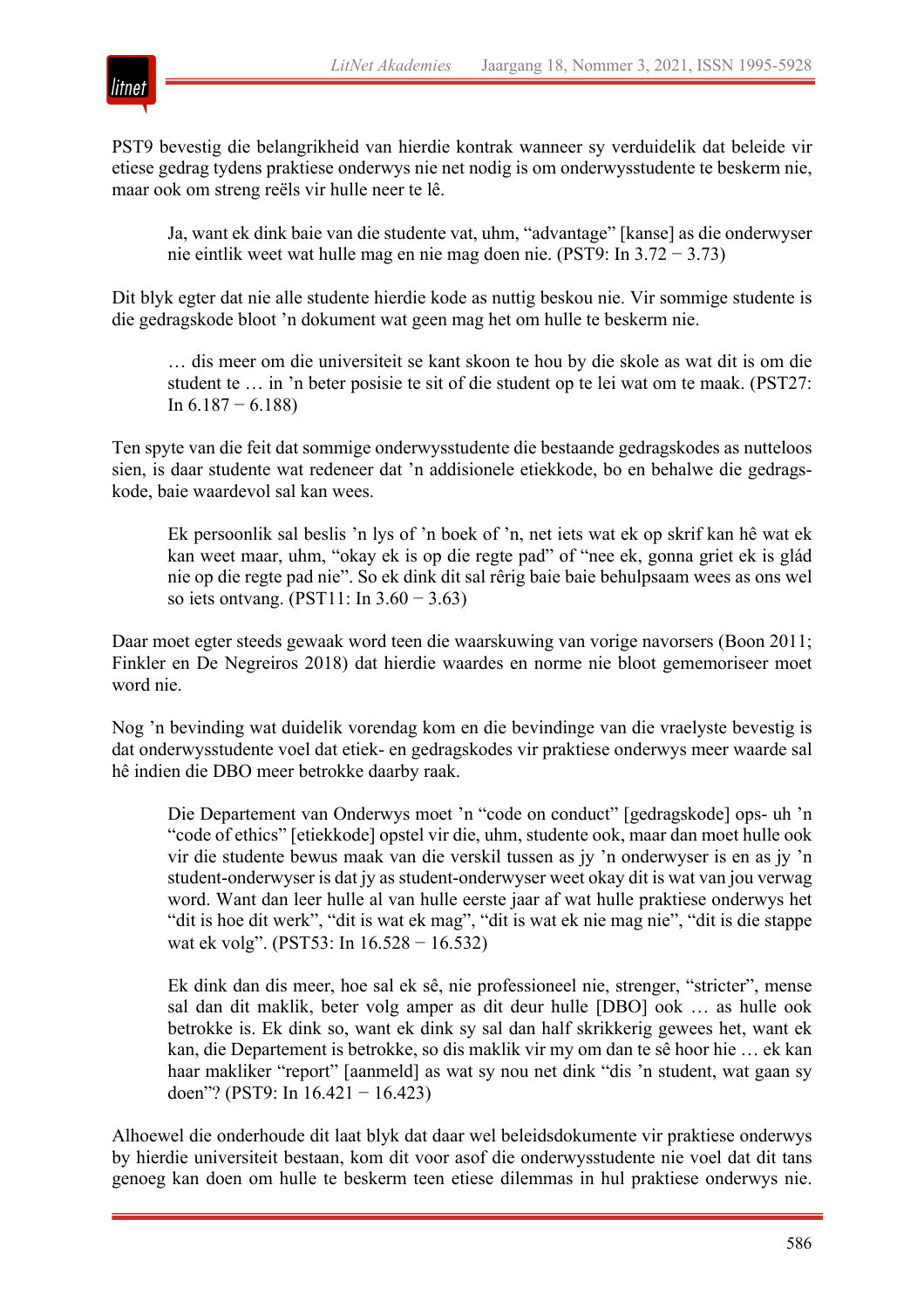



Onderwysstudente het 'n behoefte aan 'n addisionele etiekkode, asook meer betrokkenheid van die DBO by die skep en implementering van hierdie etiek- en gedragskodes vir praktiese onderwys.

# *4.2.2 Onderwysstudente se etiese dilemmas*

PST53 het 'n opmerking gemaak wat nie geïgnoreer kan word nie.

… as 'n studentonderwyser in 'n skool is jou rol by … dit verskil van skool tot skool … maar is jou rol baie anders as 'n … as 'n volle onderwyser. (PST53: In 9.262 − 9.264)

Hierdie opmerking benadruk die belangrikheid daarvan om spesiale etiese en gedragskodes vir onderwysstudente tydens praktiese onderwys te hê. Nie net verskil hul rolle van indiensonderwysers s'n nie, maar dit verskil ook van hul rol as studente terwyl hulle op kampus studeer.

Ons het onderhoude gevoer met nege onderwysstudente wat aangedui het dat hulle 'n etiese dilemma ervaar het tydens hul praktiese onderwys. Alhoewel daar volgens die vraelyste slegs agt studente was wat aangedui het dat hulle 'n etiese dilemma ervaar het, het 'n negende student haar dilemma geklassifiseer. Ons kon per e-pos met haar opvolg en het bevestig dat sy ook 'n etiese dilemma ervaar het. Die feit dat hierdie student onseker was of haar dilemma as 'n etiese dilemma geklassifiseer kan word, dui op 'n moontlike gebrek in haar kennis van etiek. Die onderhoude het onthul dat sommige studente werklike etiese dilemmas beleef het, terwyl ander studente se negatiewe ervaringe wat hulle as etiese dilemmas beleef het, nie noodwendig morele kwessies was nie, byvoorbeeld netheid van die klaskamer. Die onderwysstudent dui egter daarop dat die gebrek aan netheid op 'n gebrek aan onderrig en die gebruik van die korrekte vakdidaktiek sinspeel.

Die klas was verskriklik verskriklik deurmekaar en vuil gewees en daar was, ek onthou nog daar was soos, uhm, 'n spinnekopnes op die telraam gewees so die telraam word nie gebruik nie en toe ek die telraam wil gebruik vir my les toe hardloop daar soos in duisende … [walging] urh, spinnekoppe soos oor die telraam. (PST27: In 6.196 − 7.199)

Die onderhoude het egter 'n aantal kategorieë van etiese dilemmas wat onderwysstudente beleef, geïdentifiseer wat in etiek- en gedragskodes ingesluit behoort te word. Alhoewel sommige van hierdie dilemmas nie noodwendig morele kwessies is nie, kan dit in morele dilemmas ontaard indien dit verkeerd gehanteer word deur die onderwysstudent, mentor-onderwyser of skoolhoof. Na aanleiding van die dilemmas wat onderwysstudente beleef het behoort die etieken gedragskode onderafdelings vir die volgende in te sluit: professionele optrede, persoonlike handelinge en professionele bekwaamheid. Hierdie onderafdelings stem ook ooreen met "The Victorian Teaching Profession Code of Conduct" (VIT 2016) wat deur Australiese skole en universiteite gevolg word.

Professionele optrede behoort die verhoudinge tussen onderwysstudent en skoolpersoneel (insluitend die voorbeeld wat die mentor-onderwyser aan die onderwysstudent behoort te stel), onderwysstudent en leerders, en onderwysstudent en die ouers of versorgers van die leerders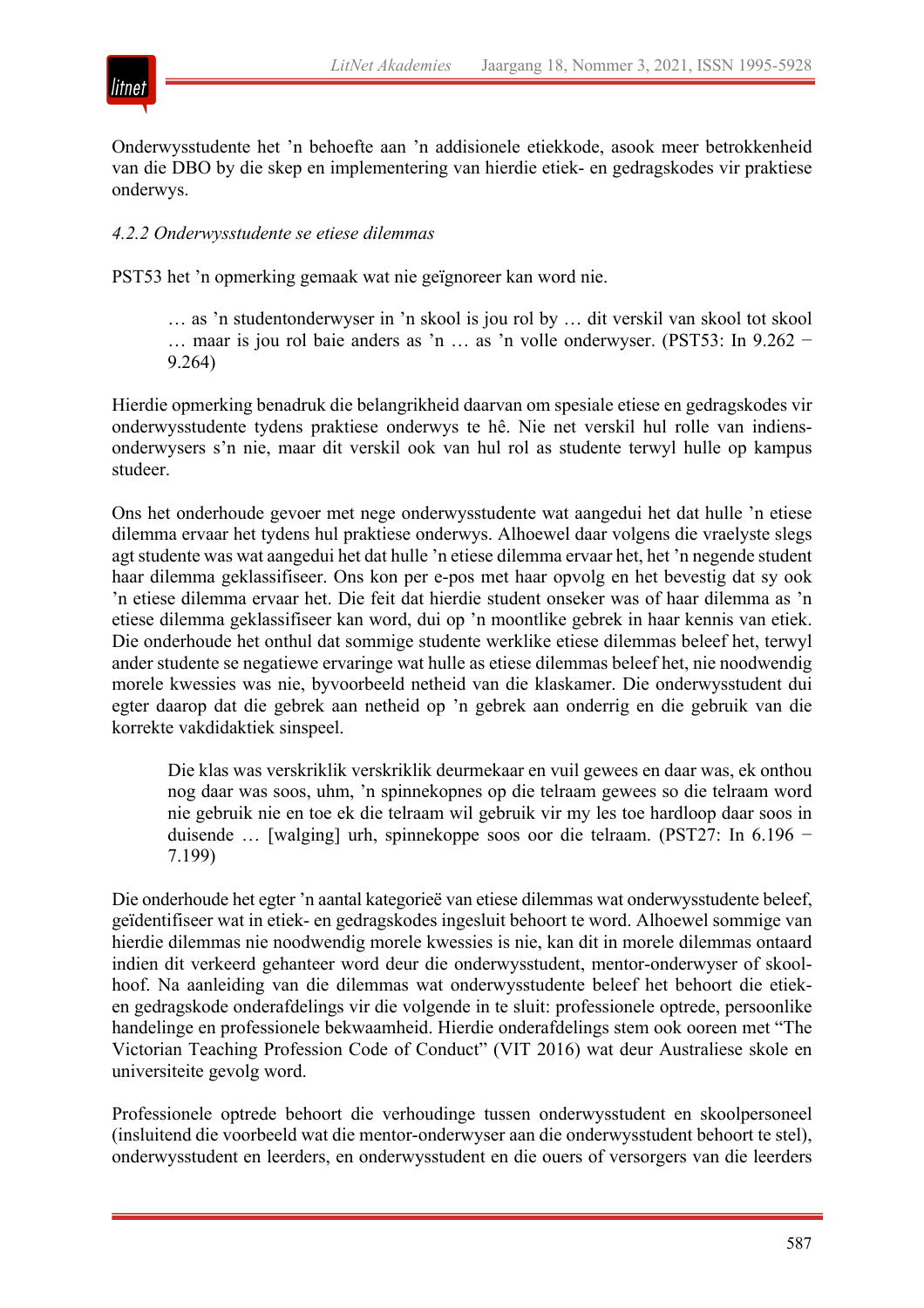

in te sluit. Etiese dilemmas wat dui op die belangrikheid daarvan om hierdie verhoudings aan te spreek, het ingesluit:

… die onderwyser het ook die kind geskop, want die kinders het aan mekaar … in mekaar se hare geraak en toe't die onderwyser die kind getrek aan die hare en toe die kind geskop. (PST27: In 5.127 − 5.129)

… regarding the Apartheid years and teachers and students are humiliated in front of the teachers and colleagues … because it affected, uhm, the children's behaviour towards me, because, uhm, I was never referred to as, uhm, a student or a teacher, I was always referred to as "the white one" and, uhm, or as the, uhm, from the colour of my skin. I was never, uhm, called by my name or my surname. (PST28: In  $6.178 - 7.214$ ) [Ingevolge die Apartheidsjare word onderwysers en studente verneder voor die ander onderwysers en kollegas … en dit het die leerders se gedrag teenoor my beïnvloed. Ek is nooit juffrou genoem nie. Hulle het my altyd "die wit een" genoem na aanleiding van die kleur van my vel. Ek is nooit op my naam of van aangespreek nie.]

Professionele optrede gaan egter dieper as net die verhoudings tussen die onderskeie partye. Kontekstuele faktore in Suid-Afrikaanse skole behoort ook oorweeg te word, aangesien ons so 'n ryk diversiteit van kulture, gelowe en sosiale omstandighede in Suid-Afrika het. Hierdie aspekte moet nie net in onderwysstudente se opleiding in ag geneem word nie, maar ook in die opstel van assesseringskriteria vir praktiese onderwys.

… I'm not used to handling children of that  $−$  of that specific culture it's difficult to know how to react with them, how to teach them. (PST37: In  $12.285 - 12.287$ ) [Ek is nie gewoond daaraan om kinders van daardie spesifieke kultuur te hanteer nie en dit was vir my moeilik om te weet hoe om rondom hulle te reageer en hulle te onderrig.]

Dit was "unfair to mark me according to the criteria of the university of fifteen minutes if the school is this type of setting." [Dit was nie regverdig om my te assesseer op grond van die universiteit se kriteria van vyftien minute nie.] Toe voel ek, ja, maar jy moet miskien net 'n bietjie dink, kyk na die opset voordat jy kyk net die universiteit se "criteria" [kriteria] vat. (PST55: In 9.253 − 9.263)

Wat persoonlike handelinge betref het 'n onderwysstudent die volgende dilemma uitgewys:

Dis net my persoonlike opinie; ek voel dat dis onaanvaarbaar vir 'n onderwyser of 'n student, maar ook 'n onderwyser om byvoorbeeld te rook by 'n skool. (PST17: In 10.317 − 10.319)

Nog 'n dilemma wat deur 'n onderwysstudent geïdentifiseer is, was in terme van professionele bekwaamheid:

… hulpbronne lê so hoop op die kas en ek voel net dat die omgewing by … een van die probleme wat ek gehad het is byvoorbeeld die omgewing waarin jy 'n kind leer kan nie die kind se aandag aftrek nie. (PST17: In 13.418 − 13.420)

'n Ander dilemma wat algemeen voorgekom het was 'n gebrek aan toesig oor en mentorskap vir onderwysstudente. Hierdie dilemma is ook deur een onderwysstudent in haar vraelys geopper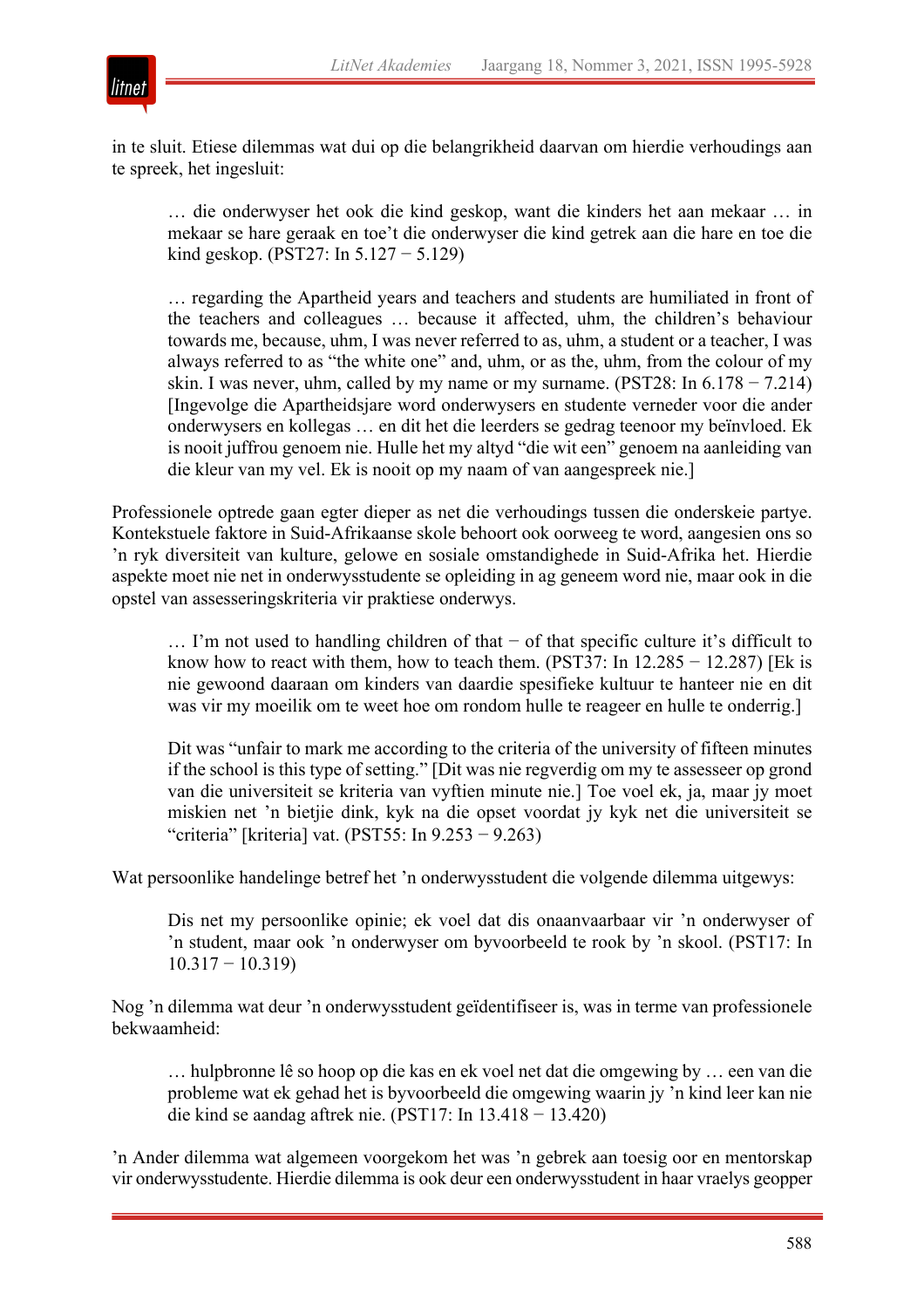

as 'n dilemma wat verband hou met skoolbeleide en praktyke. PST11 het verduidelik dat die mentor-onderwyser vir haar punte toegeken het op grond van haar studiejaar, sonder om haar te beoordeel op dit wat sy voorberei het en sonder om terugvoering of redes te voorsien vir hierdie punte. Ander onderwysstudente het soortgelyke ervarings tydens praktiese onderwys gehad, alhoewel hulle dit nie in die vraelys beskryf het nie. Hierdie verskynsel is ook in die literatuurstudie bespeur (par. 2.3).

… ek het na … na haar toe gegaan en vir haar gevra maar uhm, "wat kan ek doen om dit te verbeter dat ek 'n B kan kry of dat ek 'n A kan kry miskien aan die einde?" en toe't sy eenvoudig vir my gesê maar omdat ek 'n eerstejaarstudent is mag sy net en sál sy net vir my 'n C gee. (PST11: In 6.174 − 6.177)

Dis baie lesse wat ek aanbied dan is hulle nie eers in die klas nie, maar hulle gee vir my goeie punte vir dit. (PST9: In  $4.85 - 4.86$ )

Soos hulle maak baie erg gebruik van studente. Ek weet ek het laasjaar niks van my graad drie-klas gekry nie, want ek het die heeltyd in die afrolkamer gestaan so ek het niks geleer van my juffrou laasjaar nie, want sy't my as haar persoonlike assistent gebruik in pleks van as 'n proefstudent in haar klas, uhm, alhoewel daar in daai − in daai, uhm, reёls en regulasies staan, maar sy't dit net nooit gelees nie. (PST11: In 14.461 − 14.466)

Hierdie gebeurtenisse bevestig die noodsaaklikheid van mentor-onderwyseropleiding, asook 'n mentor-onderwysergids.

# *4.2.3 Rapportering van etiese dilemmas*

Ten spyte van die feit dat hierdie nege onderwysstudente bereid was om hul etiese dilemmas met ons te deel, was dit vir baie van hulle die eerste keer dat hulle oor hierdie gebeurtenis gepraat het. Onderwysstudente meld klaarblyklik nie hul etiese dilemmas aan nie, omdat hulle onder die indruk is dat hulle nie mag nie, bang is dat hulle benadeel sal word indien hulle dit wel aanmeld, of bloot nie weet hoe om die dilemma te rapporteer nie.

Ek het nie geweet ek mag amper nie, as ek dit so kan sê, en ek het gevoel, want mag soos ek sê, ek het hierdie idee van jy mag nie amper uitpraat oor wat in jou skole gebeur het nie. (PST9: In 9.218 − 9.220)

Ek meen as dit nou 'n nuwe ding is waar studente hulle dilemmas kan opper sonder om in die moeilikheid te kom. (PST17: In 4.124 − 4.125)

… maar rapporteer ek dit nou, dan vind sy uit, dan moet ek punte kry en dan bepunt sy my sleg. (PST53: In 5.123 − 5.126)

I thought that he was a principal with a lot of power and, uhm, I was afraid that he would have found out that I was the one, uhm, who complained about it … and I was afraid that he would have known that I was the one doing that, because I was the one standing out at the school, and, uhm, then it would have come out and I believe he − he would have made my life horrible. (PST28: In  $8.227 - 8.235$ ) [Ek het gedink dat hy as skoolhoof baie mag het en ek was bang dat hy sou uitvind ek was die een wat gaan kla het … Omdat ek die een was wat uitgestaan het by die skool was ek bang hy sou weet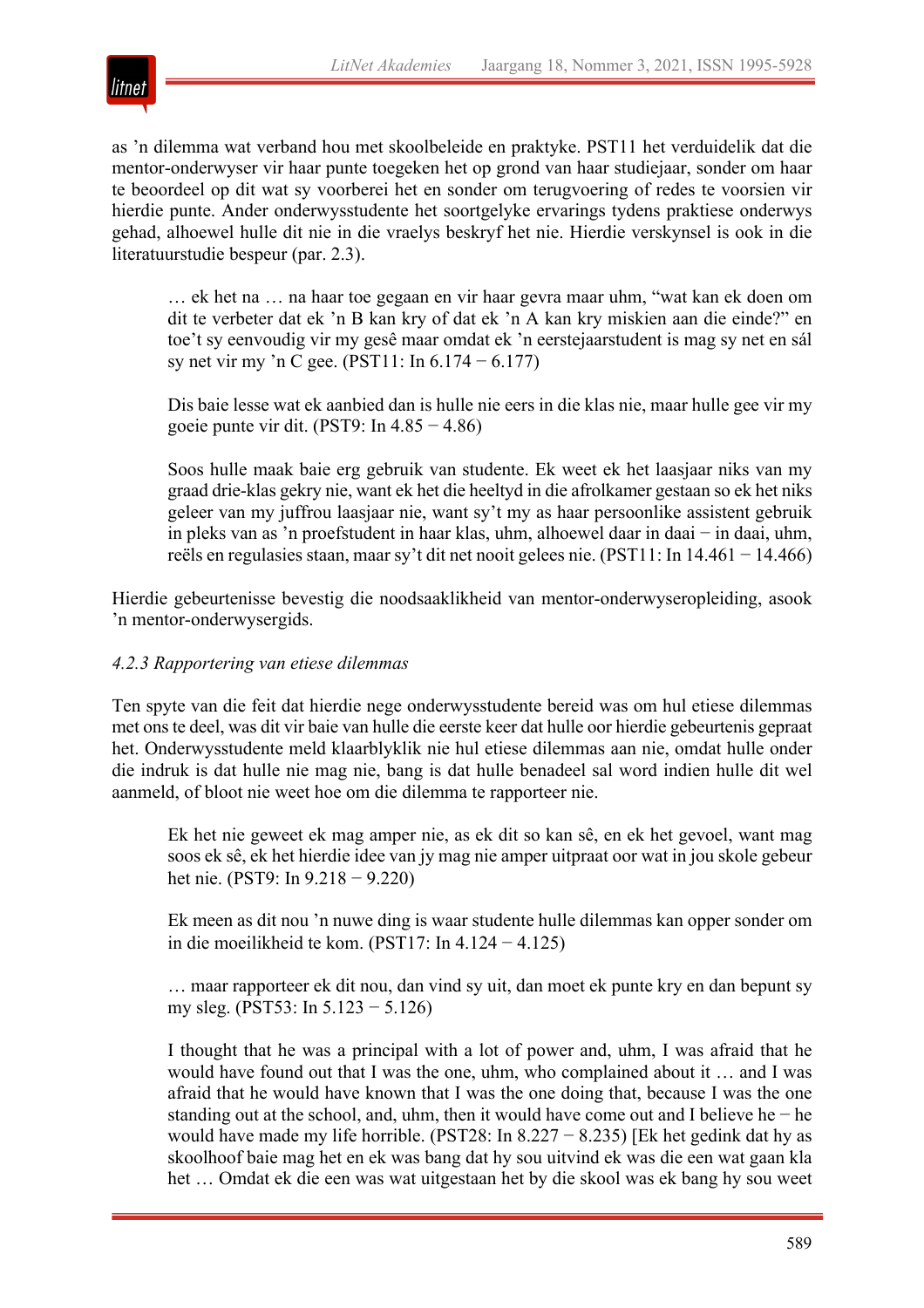

dit was ek, en uhm, ek glo dat hy my lewe baie moeilik sou gemaak het as hy wel uitgevind het dit was ek.]

And I also don't know who this teacher knows and who she's gonna talk to, who the headmaster knows, who he's gonna talk to and that can also kind of like make my future … (PST26: In 14.396 − 14.398) [Ek weet nie wie hierdie onderwyseres ken en met wie sy gaan praat nie, wie die skoolhoof ken en met wie hy gaan praat nie en dit kan my toekoms maak of breek.]

Ek het nie geweet "sê ek nou iets", "bly ek nou stil", want ek weet dit is verkeerd, ek weet ek moet iets sê, maar ek het nie rêrig die hiërargie agter die paadjie wat ek nou moet volg … (PST53: In 1.16 − 1.18)

I'm not really sure the steps to follow … They never tell you the steps to take so it's just, they give you the rules, but they never told you about "if you have a problem, you should follow these steps". That was never mentioned. (PST28: In  $12.367 - 12.369$ ) [Ek is nie seker wat die stappe is wat gevolg moet word nie … Hulle verduidelik nooit die stappe nie, hulle gee vir jou die reëls, maar hulle het nooit verduidelik watter stappe om te volg as jy 'n probleem ervaar nie. Dit is nooit genoem nie.]

Nog 'n rede waarom die onderwysstudente nie hul dilemmas wou aanmeld nie was omdat hulle geglo het dat daar niks daarvan sou kom nie. Soos gesien in die tema van die beleide en protokolle vir etiek, is daar studente wat beleef dat die gedragskode slegs 'n papier is met geen krag nie.

Hulle sal dit nie aangemeld het by die skoolhoof of by die Departement van Onderwys nie, so ek het dit nie aangemeld nie. (PST27: In 7.230 − 7.231)

Ek dink dit was soos my eerste of tweede jaar, het 'n student ook gesê van 'n onderwyser by wie sy was wat ook so tekere gegaan het met die kinders en die een lektor het ook vir haar gesê: "Man, go with it", [Man, gaan net aan] ons praat nie uit oor skole nie. Jy mag dit nie doen nie, jy − net as dit nou rêrig ernstig of goed is, soos sy het die kind dalk dood geslaan, dan mag jy iets sê. (PST9: In 9.225 − 9.229)

PST53 het egter 'n ware etiese dilemma beleef. Sy wou die onderwyser wat steeds van lyfstraf gebruik maak rapporteer, maar het besef dat hierdie onderwyseres dan heel moontlik haar werk sou verloor en dat sy as onderwysstudent verantwoordelik sou wees vir die onderwyseres se werkloosheid.

Sy kan haar werk verloor omdat ek dit gerapporteer het. (PST53: In 5.151 − 5.152)

Onderwysstudente is van mening dat hulle baie gemakliker daarmee sal wees om etiese dilemmas te rapporteer indien die universiteit 'n vaste prosedure en persoon in plek het by wie hulle kan rapporteer.

… as daar daai tipe skakels vir die student beskikbaar gestel word … ek weet soos as ek byvoorbeeld vir Mevrou 'n "email" [e-pos] daaroor sou kon stuur of vir Juffrou, uhm, B 'n "email" daaroor sou stuur sou iemand vir my kon raad gee oor hóé om dit te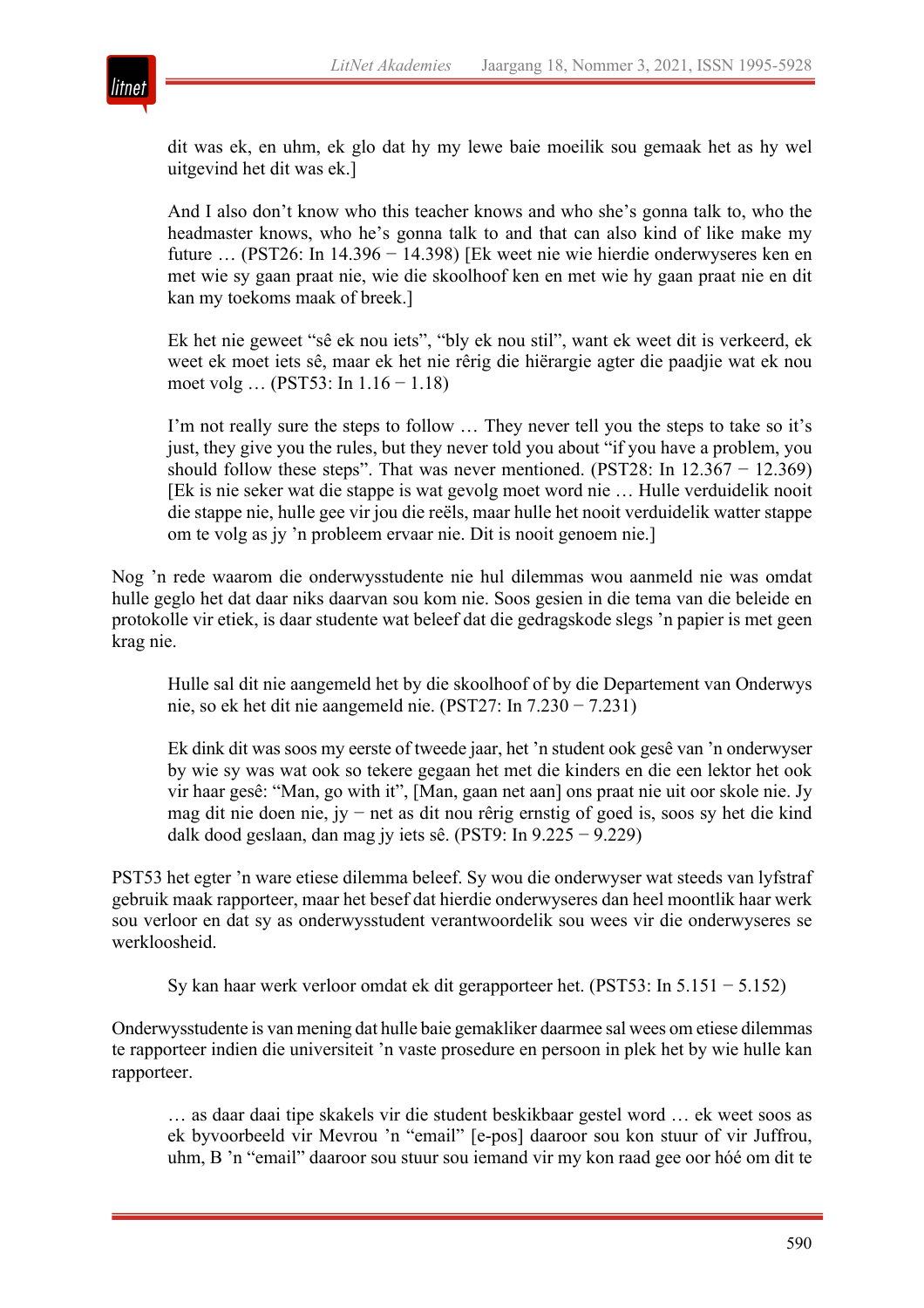

hanteer en, maar ek dink nie omdat daar nie – ek het nie byvoorbeeld die vrymoedigheid om net 'n "email" te stuur … (PST17: In 14.472 − 14.477)

Die onderwysstudente het ook uitgewys dat hulle tydens praktiese onderwys nie altyd naby aan die universiteit is nie en dat dit soms vir hulle moeilik is om dosente te skakel wat self nie op kampus is nie, omdat hulle rondreis om onderwysstudente te evalueer. Hulle het gevolglik voorstelle gemaak met betrekking tot 'n aanlyn sisteem vir die rapportering van etiese dilemmas tydens praktiese onderwys.

Ek sal sê die "online" [aanlyn], want dis makliker en vinniger, want baie van die mense is nie naby kampus daai tyd nie so dan is dit enige plek waar jy in kontak kan kom met die mense. (PST9: In 11.286 − 11.288)

… 'n elektroniese vorm waar dit vir die dosent ook maklik is om daai administrasie te hanteer. (PST17: In 15.507 − 15.508)

PST11 het egter ook gewaarsku dat 'n aanlyn sisteem goed bestuur sal moet word om te voorkom dat studente onbenullighede aanmeld as etiese dilemmas.

So ja, dit sal rêrig uitstekend werk, maar ek dink dit sal baie mooi benader moet word, want, uhm, mens kry baie groot kla-kouse en mense wat rêrig, uhm, baie maklik 'n skool sal sleg sê waar dit nie noodwendig nodig is om so op te tree nie. (PST11: In 13.416 − 13.419)

Een onderwysstudent het egter ook lig gewerp op die feit dat selfs onderwysers wat reeds in diens is nie bewus is van waar, hoe en wanneer om etiese dilemmas aan te meld nie. Volgens hierdie onderwysstudent het haar mentor-onderwyser in groot moeilikheid beland omdat sy versuim het om 'n klag van seksuele teistering tussen twee Grondslagfase-leerders aan te meld. Die onderwyser het klaarblyklik gedink dat dit 'n wolhaarstorie is wat een van die leerders vertel het, maar die leerder se ouer het die saak verder geneem, omdat die onderwyser nie haar "plig om te sorg" nagekom het nie.

… dit het geklink asof dit net 'n opgemaakte storie is en sy't dit toe nooit rapporteer aan enige iemand nie, sy't met altwee kinders gepraat en dit het geklink soos 'n opgemaakte storie. En toe is daar regstappe teen daai onderwyser geneem en sy't nie geweet dat daar gaan regstappe teen haar geneem word nie. (PST27: In 11.363 − 12.369)

Dit is duidelik dat die gesprekke oor etiese dilemmas die onderwysstudente laat besef het dat hulle etiese dilemmas moet aanmeld.

So ek dink definitief dit was verkeerde besluit om dit nie te rapporteer nie. (PST53: In  $6.174 - 6.175$ 

Ek sal dit nie in die … in die toekoms sal ek iets … buite universiteit sal ek so iets definitief aanmeld en sê dat soos "dit is wat ek gesien het". Ek's nie seker waar ek dit doen nie. (PST27: In 5.151 − 5.153)

Universiteite behoort die onderwysstudente in te lig oor die korrekte rapporteringsprosedures wat tydens praktiese onderwys deur hulle gevolg moet word. Hulle behoort ook touwys gemaak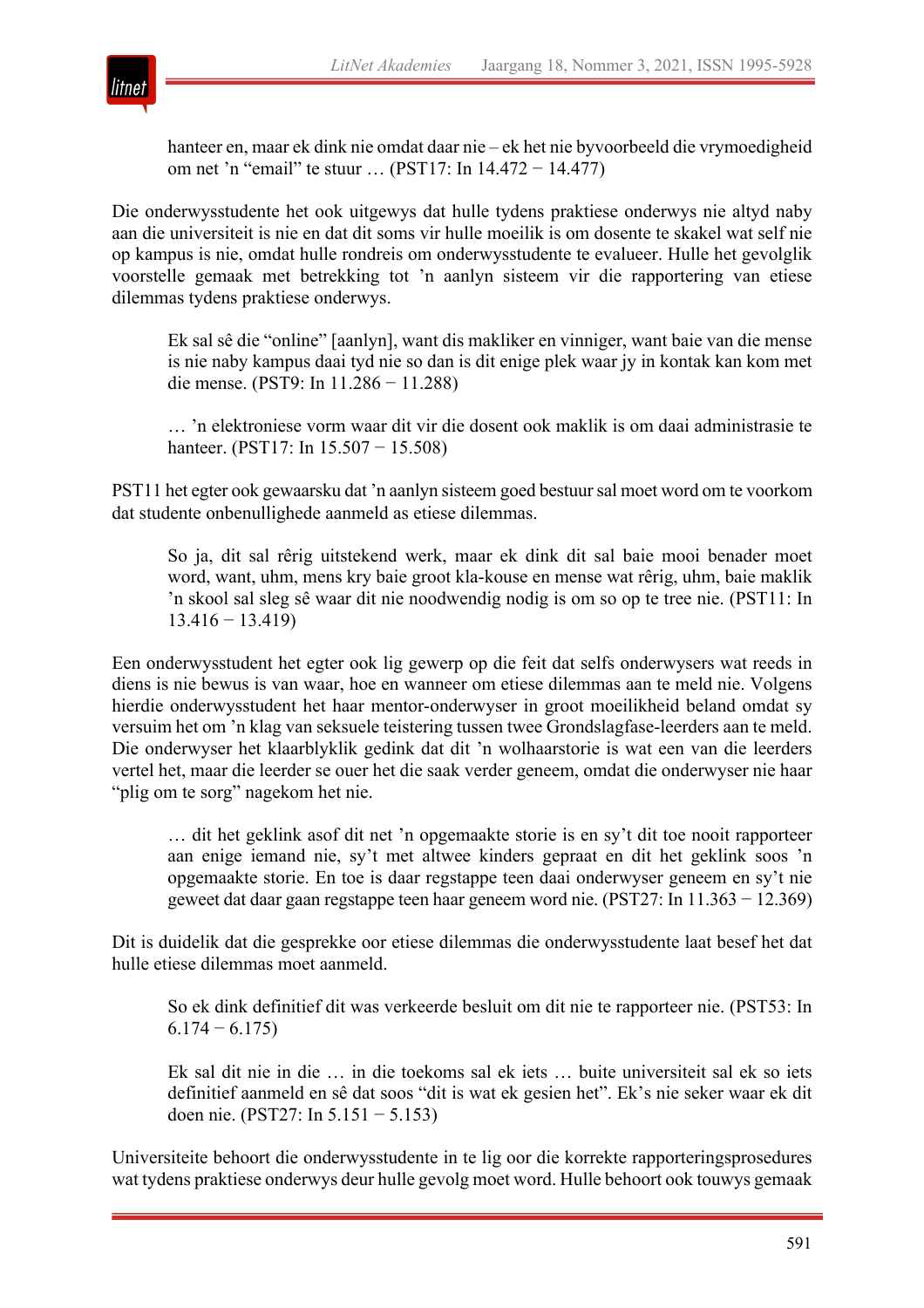



te word oor die rapporteringsprosedures wat indiensonderwysers moet volg om te voorkom dat hulle in 'n siklus van nie-rapportering verval.

#### *4.2.4 Voorbereiding vir etiek in praktiese onderwys*

'n Volgende kwessie wat in die onderhoude aangespreek is, was die voorbereiding vir etiese gedrag en handelinge wat deur die universiteit voorsien word. Die onderwysstudente was van mening dat hulle leer oor die rolle van die onderwysers in die Professionele Praktyk-vak, wat verbind is aan hul praktiese onderwys. Dit gee vir hulle agtergrond oor die norme en waardes wat van 'n onderwyser verwag word. Alhoewel alle onderwysstudente ooreengestem het dat hulle opleiding in etiek ontvang, het hulle verskil oor die mate waarin en wyse waarop hierdie opleiding geskied.

Ek voel ons het net elke keer voor proef het ons so half 'n … 'n lesing gehad waar die onderwyser nou, of die dosent nou vir ons sê, uhm, "dit is wat van jou verwag word, jy mag nie dit en dit en dit doen nie", maar daar's nie noodwendig "ethics" bespreek en hoe, as so iets gebeur, hoe jy dit moet hanteer en wat jy moet doen of as jy in 'n ongemaklike situasie geplaas is, wat is jou optrede daarteenoor … (PST27: In 6.165 − 6.170)

Hulle hanteer letterlik net dit wat daar staan en dit is wat dit is en daar gaan jy, uhm, en jy bied jou proef aan. So ek sal sê hulle werk deur dit met ons, maar ek sal nie sê dit spreek genoeg aan nie. (PST53: In 8.249 − 8.251)

… maar as 'n student het jy geen idee nie en dan kom jy in die skool en dan't jy nog steeds geen idee nie en dan los jy dit maar net weereens en dan's dit 'n "evil cycle" [bose kringloop] wat net aanhou, want niemand spreek dit aan nie. (PST53: In 9.273 − 9.275)

Studente het 'n aantal leemtes in hul kennis met betrekking tot etiek en etiese protokolle vir praktiese onderwys genoem. Wanneer onderwysstudente sekere etiese dilemmas tydens hul praktiese onderwys ervaar, besef hulle watter kennis en vaardighede in etiek hulle ontbreek en wat hulle wel benodig. Dit is waarom dit belangrik is om onderwysstudente se opinies te kry in verband met die tipes dilemmas wat hulle ervaar en die kennis wat hulle benodig.

As 'n kind byvoorbeeld nou vir my klap gaan ek niks daaraan kan doen nie, ek kan nie, dis hoe die wet maar werk. (PST26: In  $2.29 - 2.31$ )

… soos wat gebeur het in die situasie is die onderwyser het die kinders geslaan in die klas, soos pak gegee, en ek het glad nie geweet hoe om dit te hanteer nie. (PST53: In  $1.14 - 1.16$ 

Sê nou maar ek het nie eties opgetree nie, wat is my regte, wat is my verantwoordelikhede? Uhm, as ek nie eties opgetree het nie of as ek wel eties opgetree het teenoor 'n onderwyser of 'n ouer of 'n wat ook al, wat − hoe − hoe kan ek myself verder beskerm … (PST11: In 2.26 − 2.29)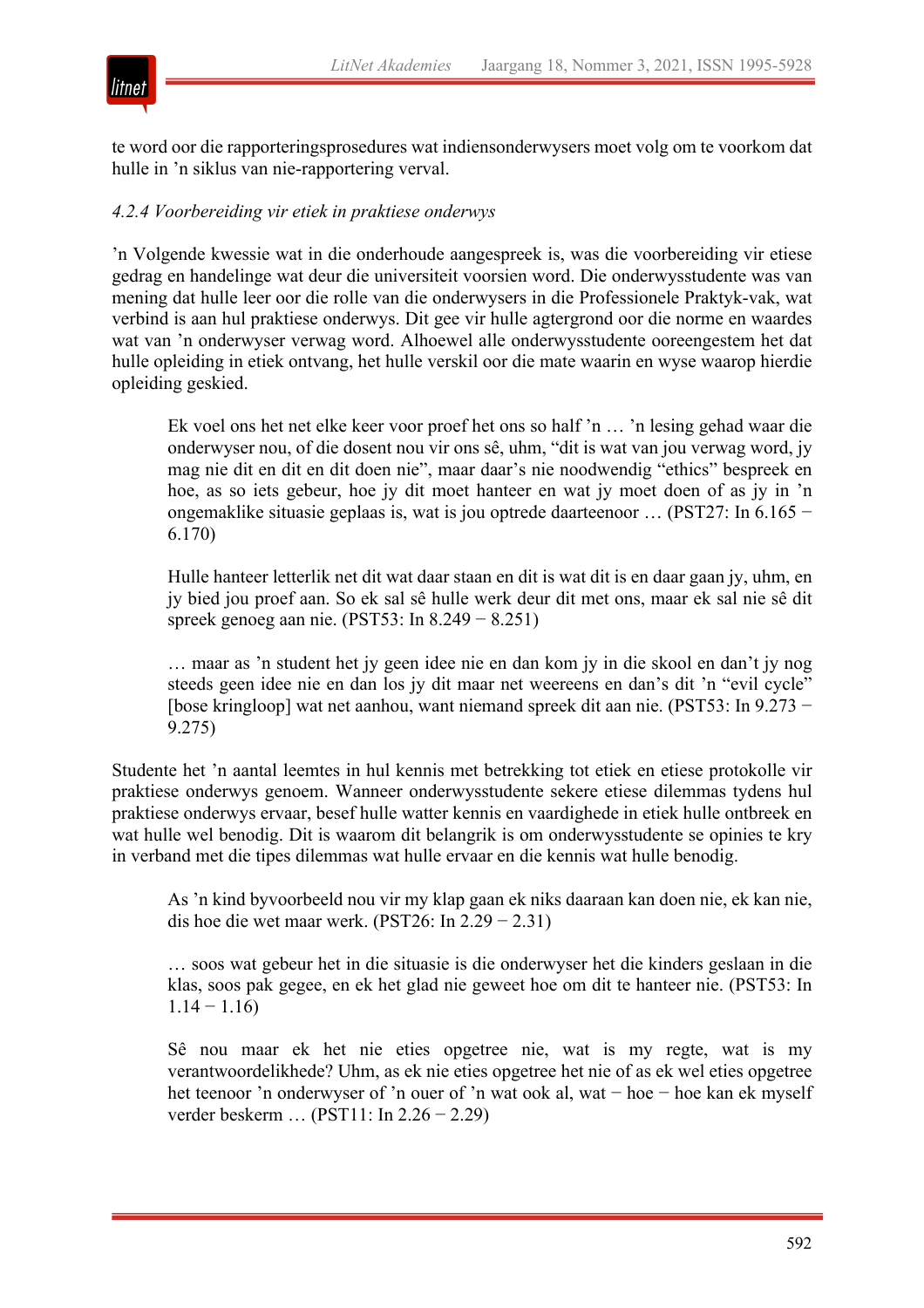

Dit is duidelik dat onderwysstudente nie altyd seker is wat hul regte is of hoe hulle moet optree tydens etiese dilemmas nie. Onderwysstudente het 'n aantal behoeftes geopper in terme van opleiding in etiek.

Ons weet nie hoe om daai tipe van goed te hanteer nie en ek dink as ons dit aangeraak het sal proef ook makliker wees om half te weet "okay, indien so iets gebeur gaan jy na hierdie persoon toe, jy rapporteer dit so en jy volg hierdie stappe". (PST53: In 1.19 − 1.23)

Maar ons het nog nooit enige regte van ons behandel in die klas nie. Ek weet nie as ek hier uitstap hoe … wat is my regte in die klaskamer, wat mag ek doen, wat mag ek nie doen nie, wat's my verantwoordelikhede … (PST11: In 16.532 − 16.535)

… DBO 'n … 'n dokument daaroor het … ek's doodseker hulle het … maar ek dink dit sal wys wees om so iets, nie hulle s'n nie, maar so tipe dokument te bestudeer en dan ook soos ons praktiese onderwys se gids waarvolgens jy jouself as student in die skool moet behandel [gedra], mens kan so iets ook met − met studente bespreek en dan dink ek aan die hand van dilemma soos wat … soos wat dit opkom. (PST17: In 4.118 − 4.123)

Die noodsaaklikheid van opleiding in etiek kom na vore in PST17 se woorde:

… as ons nie geleer word om daai goed te hanteer nie is dit 'n baie groot probleem, want dan gaan jy ook nie weet hoe om dit te hanteer wanneer jy 'n onderwyser is nie. (PST17: In 16.453 − 16456)

Onderwysstudente het ook verskillende voorkeure gehad in verband met die wyse waarop hul opleiding in etiek in die toekoms moet geskied. Die algemene gevoel was egter dat hulle 'n behoefte het aan meer doelgerigte opleiding in etiek, eerder as informele integrasie van etiese opleiding deur die hele kurrikulum.

As dit nou nog 'n module moet bykom vir 'n semester gaan dit waarskynlik afgeskeep word, want die waarde van "ethics" dink ek nie word aangespreek soos wat dit moet nie. (PST53: In 12.367 − 12.368)

Yeah, it could be, maybe part of a subject, uh, like maybe part of Professional Practice, like that would be like a little sub-division that you do alone for the first few months. (PST37: In 19.162 − 19.164) [Ja, dit kan dalk deel van 'n vak soos Professionele Praktyk vorm, soos 'n onderafdeling wat die eerste paar maande alleen aangespreek word].

Ek sal sê doen dit nie net voor proef nie, maar doen dit heel jaar lank dat mens daaroor kan praat. (PST9: In 14.342 − 14.343)

Ek dink eintlik nou die "spread out" [uitgesprei] sou beter wees, want soos ek sê, jy gaan dit tien teen een vergeet as jy dit net in jou tweede jaar doen. So die vier jaar een sal definitief beter wees. (PST9: In 15.386 − 15.388)

… veral in jou vierde jaar, kan dit 'n eie vak wees, uhm, dit ja. Ek dink vier weke voor jou proeftydperk elke jaar gaan nie genoeg wees om alles te dek nie, uhm ja dit, ja. Dit kan beslis, ek dink, ek sy eie vak kry. (PST11: In 17.560 − 17.563)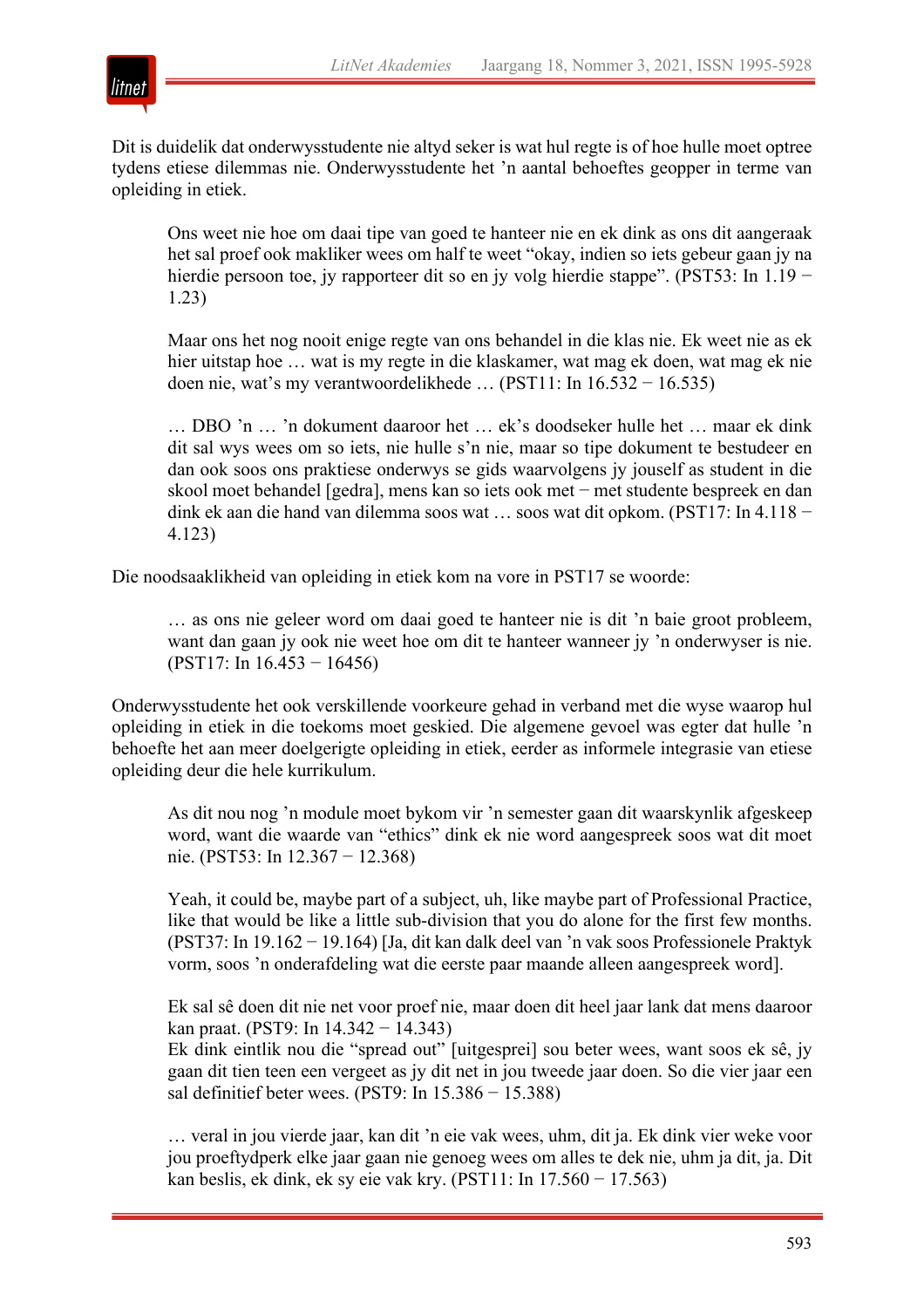

… want proeftydperke is jy 'n student, maar as jy dan nou, sê nou maar, in jou vierde jaar kom dan moet hulle jou ook op 'n ander manier voorberei om 'n juffrou te gaan wees. Jy's nou nie meer 'n student-onderwyser nie, jy's 'n onderwyser so 'n mens gaan anders optree … daai twee kan wel geskei word, maar eers later in jou studies. (PST11: In  $5.165 - 5.161$ 

Verder het onderwysstudente ook voorstelle gemaak oor die onderrig- en leermetodes wat hulle voel geskik sal wees om etiek vir onderwysstudente te onderrig.

Ek dink as daar die … die geleentheid gegun word dat hierdie dinge bespreek word en dat ons meer kan leer en dieper kan delf in die onderwerp in sal … ek dink ons sal baie van mekaar kan leer en mekaar kan beïnvloed … (PST53: In 15.468 − 15.772)

Ek dink ideaal sou gewees het as, uhm, scenarios van vorige studente, wat met vorige studente gebeur het, genoem word in − in die klas en dit word bespreek. (PST11: In 11.349 − 11.351)

… smallgroup discussion [kleingroepbesprekings] is belangrik, want jy praat meer in klein groepe as wat in die groot klas, dan's daar 'n handjievol mense wat hulle opinie lewer en dis nie almal wat praat nie. (PST27: In 13.428 − 13.430)

'n Waardevolle voorstel is deur PST53 gemaak dat voorbereiding in etiek nie net in vakinhoud ingesluit moet word nie, maar dat dit deel moet vorm van die daaglikse handelinge by die universiteit. Dit is ook in vorige navorsing bevind (Rusznyak 2018:5).

Ek … ek voel die Universiteit, uhm, in Engels sê "they − they cut them some slack" [hulle gee vir hulle nog kanse] 'n bietjie te veel, uhm, want ons kry almal jammer en haai shame [foeitog], ons … ons gee maar vir jou nog 'n kans. Dit … daar … ek weet "honestly" [eerlikwaar] nie hoe ons nog so baie in ons klas is nie, want daar's soveel mense wat ek geen idee het hoe hulle deurkom nie, maar hulle sit in die klas … (PST53: In  $13.418 - 13.423$ 

Een onderwysstudent het gevoel dat nie al haar mede-studente noodwendig oor die norme en waardes beskik wat noodsaaklik is om 'n goeie onderwyser te word nie. Na haar mening moet onderwysstudente reeds oor sekere norme en waardes beskik voordat hulle toelating kry tot die Grondslagfase Onderwys-kursus. Hierdie voorstel is ook nie vir die eerste keer deur hierdie student gemaak nie (Maxwell 2015: 10; Boon en Maxwell 2016: 10; Rusznyak 2018: 5).

Ek dink dis 'n ingesteldheid wat jy as mens het en ek kan ook seker nou nie sê mens moet 'n waardigheidstoetsie, of soos 'n, uhm, wat noem mense daai … daai toetse wat … aanlegtoetse of wat ook al … ek dink nie jy kan as 'n Universiteit sê "okay jy moet nou as jy wil onderwys kom swot hierdie toets skryf om te bepaal of jy aan hierdie waardes voldoen". (PST53: In 14.454 − 14.459)

Soos dit blyk dat daar studente is wat bloot nie kennis neem van bestaande beleide en protokolle wat daargestel is nie, blyk dit dat daar mentor-onderwysers is wat hulself ook skuldig maak aan hierdie praktyk.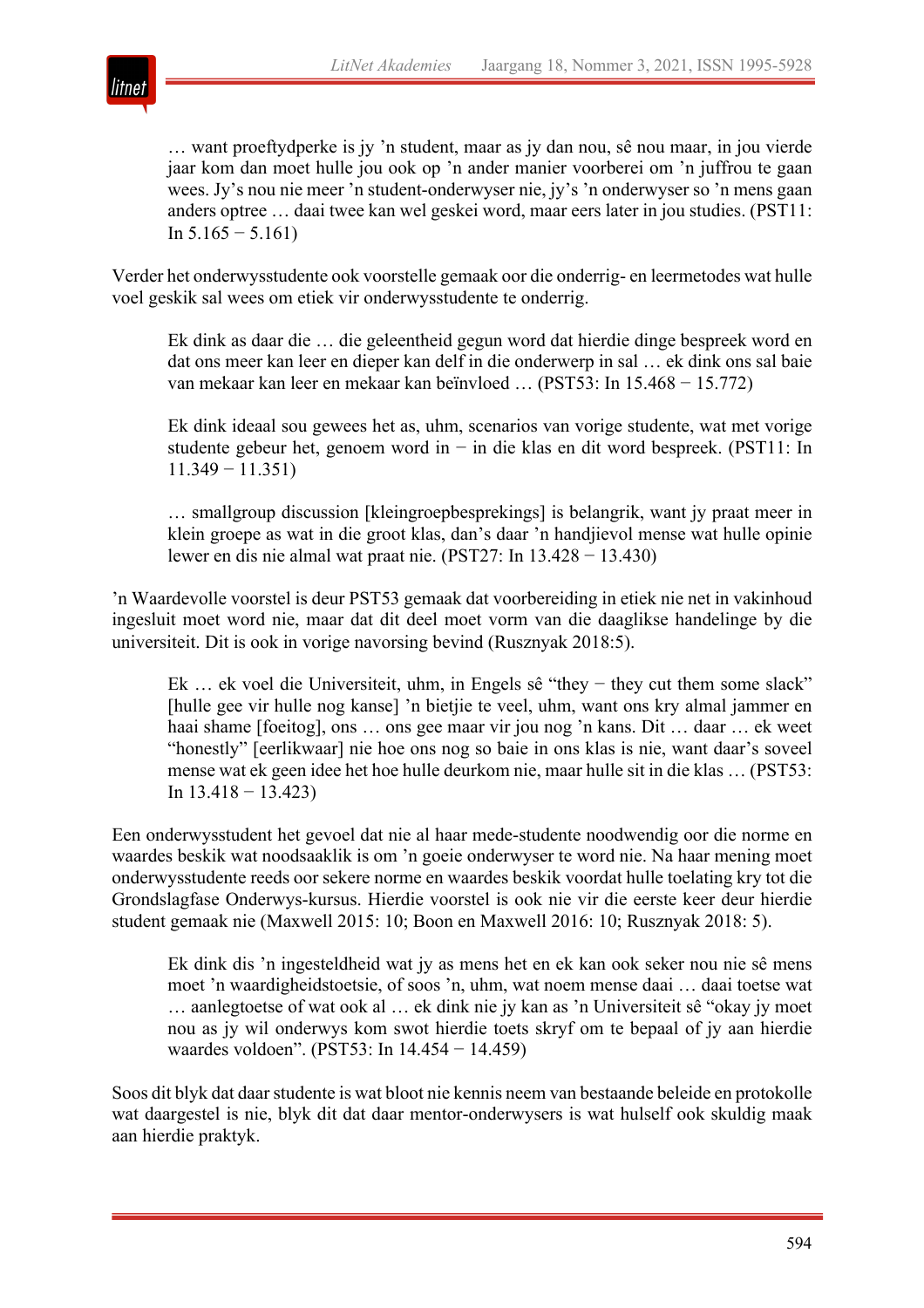

Soos hulle maak baie erg gebruik van studente … alhoewel daar in daai … in daai, uhm, reёls en regulasies staan, maar sy't dit net nooit gelees nie. (PST11: In 14.462 − 14.467)

Gevolglik kan die belangrikheid van mentor-onderwyseropleiding nie misgekyk word nie. Soos gesien in die tema *etiese dilemmas*, word baie van die dilemmas wat die onderwysstudente beleef, veroorsaak deur die mentor-onderwyser of ander personeel by die skool, byvoorbeeld die skoolhoof. Hierdie opleiding behoort egter nie net in die universiteit se etieken gedragskodes te wees nie, maar ook in die nasionale wette en etiekkodes waartoe onderwysers verbind is, omdat dit dikwels juis die oortreding van hierdie wette en kodes is wat onderwysstudente met etiese dilemmas laat.

Ek dink skole benodig ook meer, uhm, "ethic" opleiding vir die onderwysers, want ek dink hulle, urgh, ek dink nie hulle is noodwendig bewus van alles wat verander en die, uhm, hulle kry dalk "mails" of 'n briefie van die Departement af wat nou sê "okay dit het nou verander", maar ek dink die fisiese opleiding en sê maar werkswinkels met betrekking tot hierdie onderwerpe sal hulle ook meer "up to date" [op hoogte van sake] hou en bewus maak van dit wat hulle doen, hoe hulle dit doen en die gevolge daarvan. (PST53: In 17.549 − 17.555)

So ek dink as … as die onderwyser geweet het, of sy nou weet of nie weet nie, maar as sy miskien geweet het dat dit is … nie logies nie, dit is, uhm … ja, "non-ethical" [nie eties nie] en volgens die wet on … dis onwettig om te rook in 'n klaskamer en dat daar is fisiese regstappe wat teen haar geneem kan word dat sy miskien sou heroorweeg om liewer dan buite te gaan staan of verder te gaan staan van kinders, uhm, maar ja ek weet nie of sy net nie omgee oor die … oor die regte of wette of wat ook al nie. (PST27: In 11.334 − 11.344)

Nog 'n belangrike aspek wat onderwysstudente geopper het is dat opleiding van mentoronderwysers slegs waardevol sal wees indien alle mentor-opvoeders opleiding ontvang en nie net die skole wat naby die universiteit geleë is nie. Verder het hulle weereens die belangrikheid daarvan benadruk dat die DBO 'n rol behoort te speel in hierdie opleiding en implementering van die etiek- en gedragskode om dit as gesagsfiguur op die skole af te dwing.

Dit … hulle moet net by ál die skole kan uitkom en Jan Rap en sy maat wat in "Toeka Tou" daar eenkant sit in daai skool … verstaan dit gaan moeilik wees vir húlle om dit te kan verstaan … maar ek dink veral die skole op Universiteit A4 se lys, want hulle teken tog áán op die ding en sê "dis reg dat ons Universiteit A4 studente kan ontvang" so ek dink hulle moet ook maar ja, dit sal … dit sal beter wees as hulle wel 'n opleidingsessie of 'n ding ontvang oor wat rêrig dit behels. (PST11: In 15.490 − 15.496)

[etiekwerkswinkels] in samewerking moet wees met die Departement van Onderwys, maar dan ook, uhm, bydraes van "lecturers" [lektore] wat hierdie module aanbied. (PST53: In 17.564 − 17.565)

Onderwysstudente meen dat die opleiding van beide onderwysstudente en mentor-opvoeders in etiek noodsaaklik is en dat universiteite en die DBO moet saamwerk om te verseker dat alle partye opleiding ontvang en die etiek- en gedragskodes implementeer.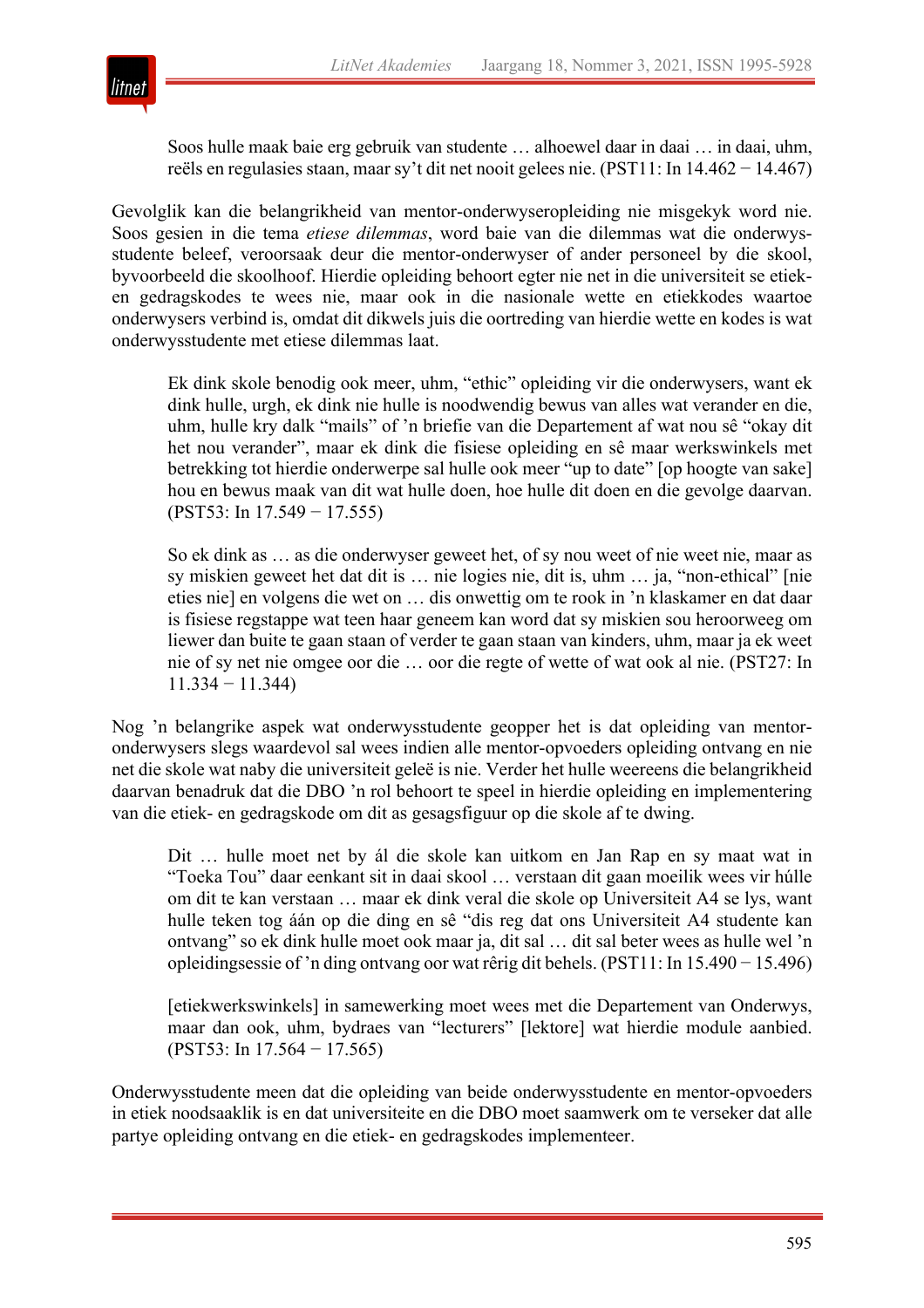

#### **5. Slotsom**

Die teorie van toegepaste etiek veronderstel dat die werklike etiese dilemmas wat beleef word, gebruik moet word om teorie uit te brei (Collste 2012). Gevolglik het ons navorsing gedoen om uit te vind watter tipe etiese dilemmas onderwysstudente tydens hul praktiese onderwys teëkom en hoe hulle dit ervaar. Alhoewel dit blyk dat onderwysstudente maklik onetiese gedrag van ander rolspelers in praktiese onderwys kon identifiseer, het dit geblyk dat hulle nie altyd kon vasstel dat hul eie gedrag oneties was nie. Verder het dit geblyk dat sommige dilemmas wat onderwysstudente gerapporteer het nie werklik etiese dilemmas was nie, maar eerder alledaagse probleme. Sommige van hierdie alledaagse probleme het egter die potensiaal gehad om in etiese dilemmas te ontaard indien dit nie korrek bestuur sou word nie. Ander alledaagse probleme het weer op dieper onderliggende etiese dilemmas gesinspeel. Alhoewel dit nie met die eerste oogopslag as morele kwessies beskou is nie, het die onderwysstudente se verduidelikings onthul dat 'n deurmekaar klaskamer byvoorbeeld daarop sinspeel dat daar weinig onderrig in die klaskamer plaasvind.

Volgens die vraelyste hou die meeste etiese dilemmas wat onderwysstudente (van een kampus van die tersaaklike universiteit) tydens hul praktiese onderwys ervaar, verband met wette wat oortree word. Dit moet egter in gedagte gehou word dat etiek baie dieper gaan as bloot om wette te gehoorsaam (Finkler en De Negreiros 2018:41). Volgens die onderwysstudente is dit hoofsaaklik die onderwysers en skoolhoofde wat oneties optree en hulle gevolglik met etiese dilemmas laat. In enkele gevalle het onderwysstudente wel genoem dat die leerders en die universiteit hul etiese dilemmas veroorsaak. Hierdie verskynsel van onetiese verhoudings tussen verskeie rolspelers in praktiese onderwys is ook in vorige navorsing bespeur (Woody 2008:40; Boon 2011:83). Die meerderheid studente het ongemaklike situasies tydens hul praktiese onderwys beskryf waar hulle moes toekyk hoe onderwysers lyfstraf toedien, asook leerders fisies en/of verbaal aanval. Hierdie dilemmas is ook in vorige navorsing (Van Nuland 2009; Davids 2016) en SARO-verslae en beleide (SARO 2020b; SARO 2021) geïdentifiseer. Die feit dat studente hierdie tipe etiese dilemmas uitken en benoem, dui op 'n deontologiesetiese oortuiging van die studente (Fieser 2020). Die onderwysstudente se belewenisse maak dit duidelik dat nie alle onderwysers lyfstraf as verkeerd beskou nie. Dit blyk dus dat onderwysers se onderliggende morele waardes, asook hul filosofieë van etiek verskil. Daarom het Collste (2012:31) beklemtoon dat etiek in onderwys altyd behoort te fokus op wat in die leerders se beste belang is; dus word die belangrikheid van 'n gedeelde etiekkode vir alle onderwysers en studentonderwysers beklemtoon. Die feit dat indiensonderwysers hulle egter nie aan wette en skoolbeleide steur nie, skep egter die vraag of etiekkodes hul waardes sal beïnvloed.

Ander etiese dilemmas wat studente gerapporteer het hou verband met onderwysstudente se persoonlike waardes wat verskil van die waardes van die skole, asook skoolreëls en -beleide wat studente beleef as iets wat inbreuk maak op hul eie oortuigings. Vorige navorsing het aangedui dat indiensonderwysers ook stoei met persoonlike oortuigings wat verskil van die skoolreëls en beleide (Shapira-Lishchinsky 2010:4). 'n Ander etiese dilemma wat onderwysstudente beleef het, was die kontekstuele faktor waar hulle leerders moes onderrig wie se kulturele omstandighede nie vir hulle bekend was nie. Dit blyk dat kontekstuele verskille dikwels lei tot etiese dilemmas in skole (Donahue 1999; Davids 2016). Dit moet egter in gedagte gehou word dat die beperkte aantal deelnemers, van 'n enkele Suid-Afrikaanse universiteit, se ervaringe nie noodwendig 'n volledige prentjie skets van die etiese dilemmas wat in praktiese onderwys kan voorkom nie.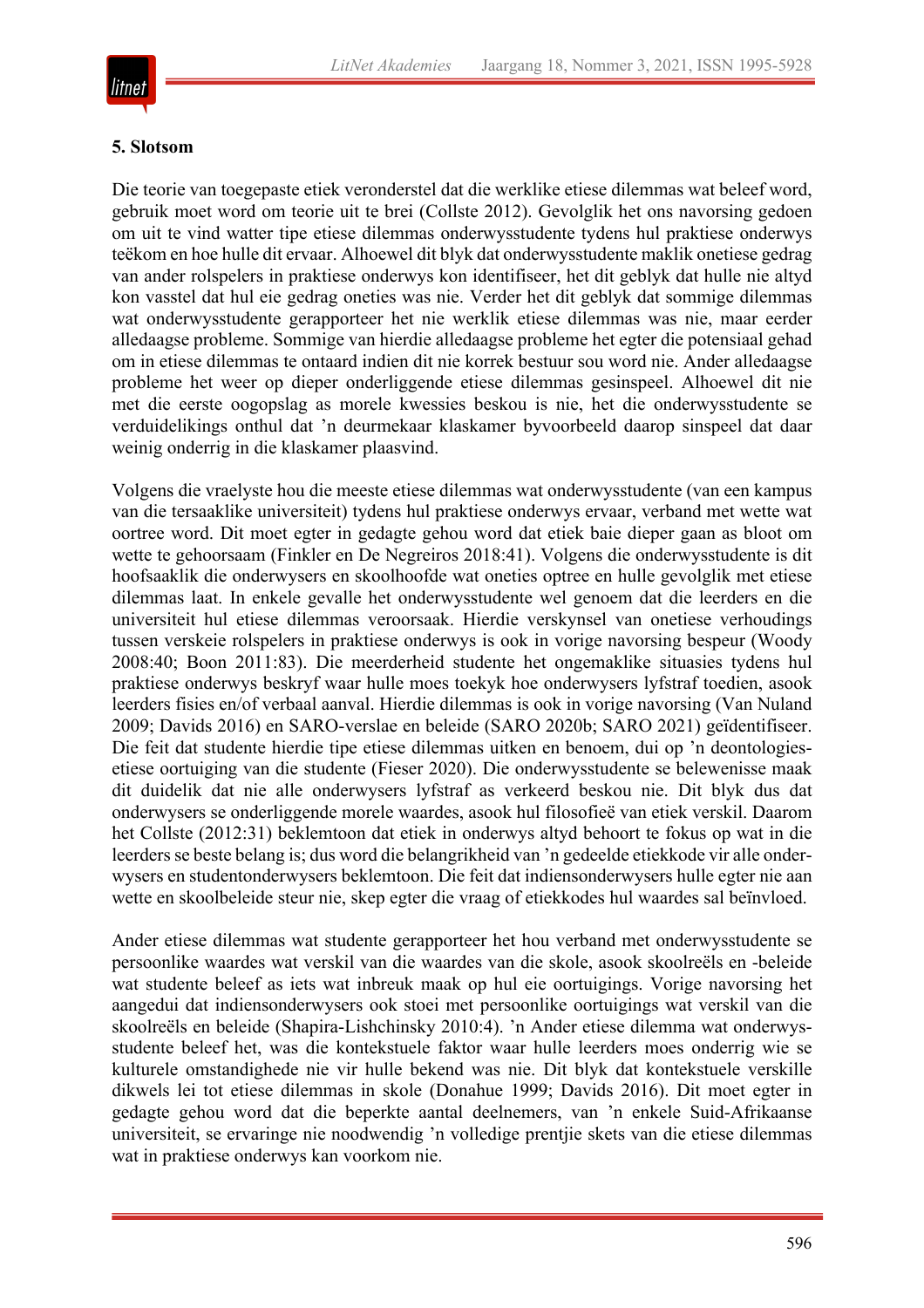

In terme van die etiese dilemmas wat studente beskou het as persoonlike waardes wat verskil van die waardes van die skool, kon hierdie etiese dilemmas ook beskou word as dilemmas met betrekking tot vakdidaktiek en onderrig. Onderwysstudente het beskryf hoe die onderwysers 'n gebrek aan motivering en passie vir die onderwys toon en 'n swak voorbeeld stel in terme van die gebruik van hulpbronne en ouderdomgeskikte onderrig en leerervarings wat hulle bied. Een student het ook gerapporteer hoe sy 'n slagoffer van rassisme was. Sy het gemeld dat sy as "die wit een" gebrandmerk en verneder is deur die skoolhoof, personeellede en selfs leerders en dat dit nie met haar waardes ooreenstem nie. Dilemmas in verband met gebrekkige vakdidaktiese kennis van onderwysers en kulturele onverdraagsaamheid is ook in vorige navorsingstudies gemeld (Woody 2008; Boon 2011).

Die opvolgvrae in die vraelys se antwoorde het onthul dat onderwysstudente wat etiese dilemmas ervaar het wat verband hou met skoolreëls en -beleide in werklikheid verwys het na die evalueringskriteria en vereistes van die universiteit, asook die manier waarop dit by die skole uitgevoer word. Sommige studente het gevoel dat die assesseringskriteria nie geskik is vir sekere tipes skole nie en dus daartoe lei dat hulle as onderwysstudente benadeel word. Ander studente het weer gerapporteer dat onderwysers die assesseringskriteria en dit wat van die onderwysstudent verwag word bloot ignoreer en punte gee afhangende van die jaargroep van die student sonder om 'n verduideliking te kan gee vir die punt op die evalueringsvorm, of selfs sonder om die lesse wat die student aanbied waar te neem. Die laasgenoemde openbaar 'n volgende etiese dilemma: 'n gebrek aan toesig oor en mentorskap vir onderwysstudente. 'n Gebrek aan toesig en mentorskap blyk ook 'n algemene etiese dilemma in praktiese onderwys te wees (Heeralal en Bayaga 2011:104; Ulla 2016:244). Soos gesien in die voorbeelde het die onderhoude met onderwysstudente bevestig dat studente se etiese dilemmas selde slegs in een kategorie geplaas kon word en dat baie van die dilemmas wat hulle beleef het in twee of meer kategorieë van etiese dilemmas geplaas kon word.

Alhoewel 100% van die deelnemers in hul vraelyste aangedui het dat die universiteit 'n etiekkode en 'n gedragskode vir praktiese onderwys het, was daar nege onderwysstudente wat aangedui het dat hulle nie bewus is van 'n beleid of vaste protokol wat gevolg moet word indien hulle 'n etiese dilemma tydens hul proeftydperk ervaar nie. Drie van hierdie studente was deel van die nege studente wat etiese dilemmas ervaar het, terwyl die ander ses studente nog nie voorheen 'n etiese dilemma in hul proeftydperk ervaar het nie. Studente wat nog nie 'n etiese dilemma ervaar het nie is versoek om die vraelys te staak by vraag tien. Sommige studente het egter voortgegaan met die vraelys wat onder meer gelei het daartoe dat die finale uitslag bepaal het dat 45% van die studente wat die vraag beantwoord het nie geweet het watter protokol om te volg in die geval van 'n etiese dilemma nie.

Die onderhoude het verdere skokkende onthullings gemaak. 'n Paar van die onderwysstudente was onder die indruk dat hulle glad nie iets mag sê indien hulle 'n etiese dilemma by 'n skool ervaar nie. Hierdie bevindinge bevestig die belangrikheid daarvan dat die universiteit moet verseker dat alle rolspelers, maar veral die onderwysstudente, bewus moet wees van die beleide en protokolle in terme van etiese gedrag tydens praktiese onderwys. Dit blyk dat die meerderheid studente wat etiese dilemmas ervaar het dit nooit gerapporteer het nie, omdat hulle nie geweet het hoe om dit te rapporteer nie, nie geweet het dat hulle dit mag rapporteer nie, of bang was dat hulle benadeel sou word indien hulle dit sou rapporteer. Shapira-Lishchinsky (2010:7) se navorsing het bevestig dat selfs indiensonderwysers dikwels nie oor die nodige selfvertroue beskik om etiese dilemmas aan te meld nie. Dit is dus uiters belangrik dat studentonderwysers leiding in verband met die rapportering van etiese dilemmas ontvang.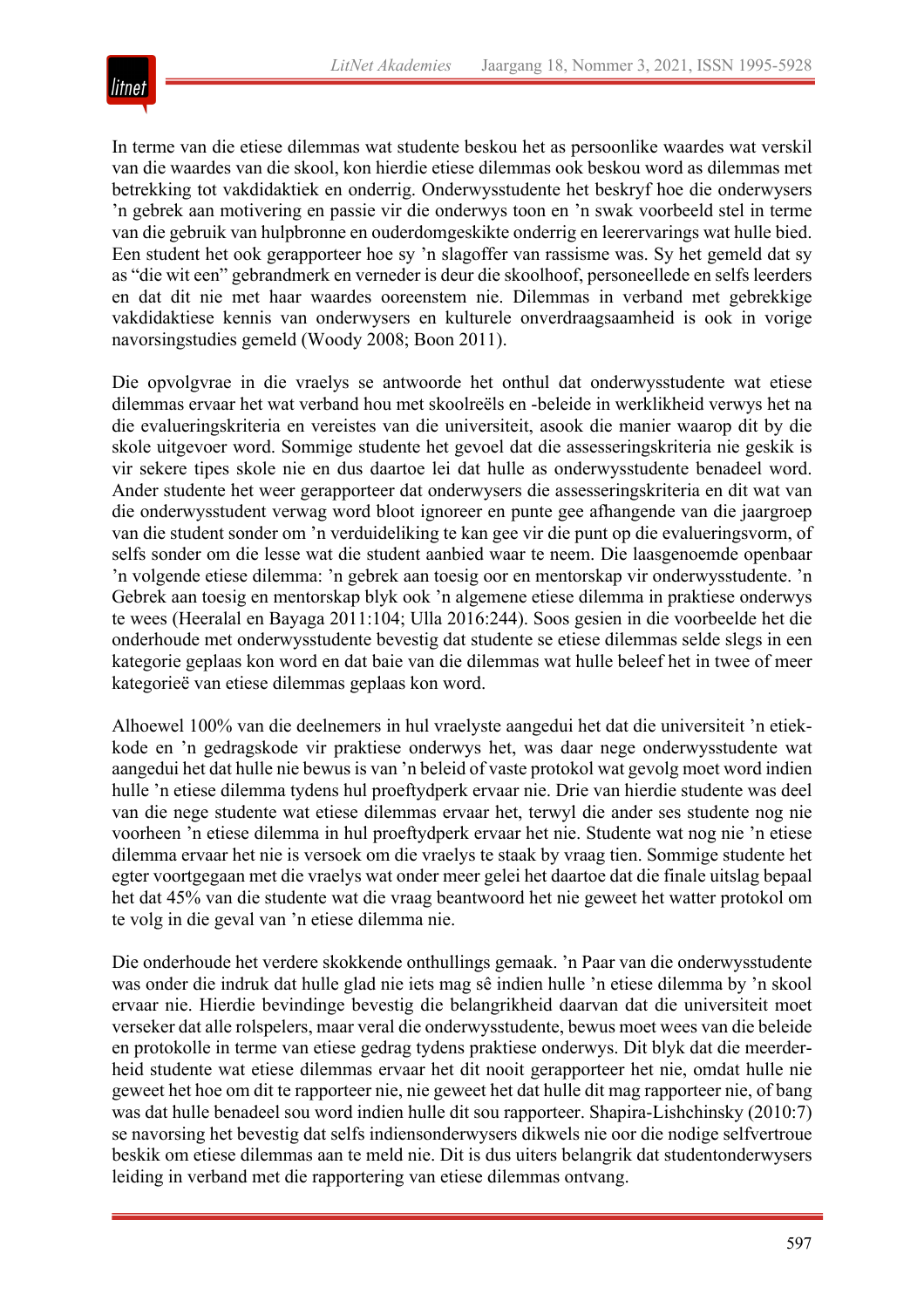

Gebrekkige kennis van beleide en protokolle met betrekking tot etiek in praktiese onderwys kom duidelik na vore in die redes waarom studente nie die etiese dilemmas wat hulle tydens praktiese onderwys ervaar aanmeld nie. Volgens die onderwysstudente is daar geen protokol by hul proefboeke ingesluit om hulle te lei met die rapportering van etiese dilemmas nie. Onderwysstudente het in beide die vraelyste en onderhoude voorgestel dat die beleide rakende etiek in praktiese onderwys deel moet vorm van hul kursus se inhoud. Vorige navorsing (Warnick en Silverman 2011:274) het ook aangevoer dat etiek- en gedragskodes nutteloos is indien die studente nie die geleentheid gegun word om met die etiek- en gedragskode te werk en dit toe te pas nie. Die onderwysstudente het verder ook aangeraai dat stiptelikheid, netheid, kleredrag en 'n rookverbod in die gedragskode vir onderwysstudente gestipuleer moet word. Hierdie vereistes stem ooreen met dié wat in die Deakin Universiteit se praktiese onderwyshandleiding verskyn (Deakin University School of Education 2020). Een onderwysstudent het ook aangevoer dat die rookverbod ook vir indiensonderwysers behoort te geld.

Nog 'n interessante bevinding was dat die onderwysstudente verskil het van mening oor die genoegsaamheid van die universiteit se beleide en protokolle vir etiek in praktiese onderwys. Sommige onderwysstudente glo dat die beleide slegs op papier bestaan en dat dit hulle nie tydens 'n etiese dilemma sal beskerm nie. Hulle het voorgestel dat die DBO meer betrokke raak by etiese dilemmas wat verband hou met leerders, onderwysers en skoolhoofde se gedrag, omdat hulle van mening is dat die universiteit se beleide hulle nie op hierdie vlak kan beskerm nie. Van Nuland (2009) het ook die belangrikheid van ooreenstemming tussen die universiteitsbeleide, landswette, asook nasionale onderwysdepartement se beleide beklemtoon. Verder het studentonderwysers ook aangevoer dat hierdie beleide tans nutteloos is omdat die universiteit en die BDO nie die mentor-onderwysers daarin oplei nie. Van Nuland en Khandelwal (2006:20) het ook die belangrikheid van opleiding van alle betrokke rolspelers in die inhoud van etieken gedragskodes beklemtoon.

Bo en behalwe 'n behoefte om onderrig te ontvang oor die beleide en protokolle wat verband hou met etiek in praktiese onderwys het onderwysstudente 'n aantal ander behoeftes vir opleiding in etiek gehad. In ooreenstemming met vorige navorsing (Boon 2011) het onderwysstudente aangevoer dat hulle meer eksplisiete onderrig en opleiding in etiek nodig het as blote oriëntasie ten opsigte van die inhoud wat in hul proefboeke verskyn. Hulle beveel aan dat oriëntasie ten opsigte van etiek die universiteit se beleide, sowel as die nasionale beleide ten opsigte van etiek, asook die wette met betrekking tot die onderwys moet insluit. Verder verwag hulle dat die universiteit moet toesien dat onderwysstudente norme en waardes ontwikkel wat geskik is vir 'n onderwyser voordat hulle praktiese onderwys gee. Delgado-Alemany e.a. (2020) het ook aangevoer dat universiteite etiese waardes wat van onderwysers verwag word behoort te onderrig. Die onderwysstudente redeneer dat etiek nie meer informeel in die kurrikulum geïntegreer moet word nie, maar eerder as 'n losstaande vak, of as 'n formele module van Professionele Praktyk (die vak wat verband hou met hul praktiese onderwys) vir 'n semester elke jaar aangebied moet word. Woody (2008) en Walters e.a. (2017) ondersteun ook die aanbieding van etiek as 'n formele, losstaande vak. In ooreenstemming met ander navorsing (Davids 2016:393; Schjetne e.a. 2016:10; Walters e.a. 2017:39; Orchard en Davids 2019:15) het 'n paar van die onderwysstudente egter kort, gefokusde aanbiedings oor etiek voorgestel, byvoorbeeld werkswinkels oor etiek of 'n opleidingsessie tydens die eerstejaars se oriënteringsprogram. Soos reeds genoem het die onderwysstudente ook die belangrikheid van die opleiding van mentor-onderwysers in die etiek- en gedragskodes vir praktiese onderwys as 'n opleidingsbehoefte onthul.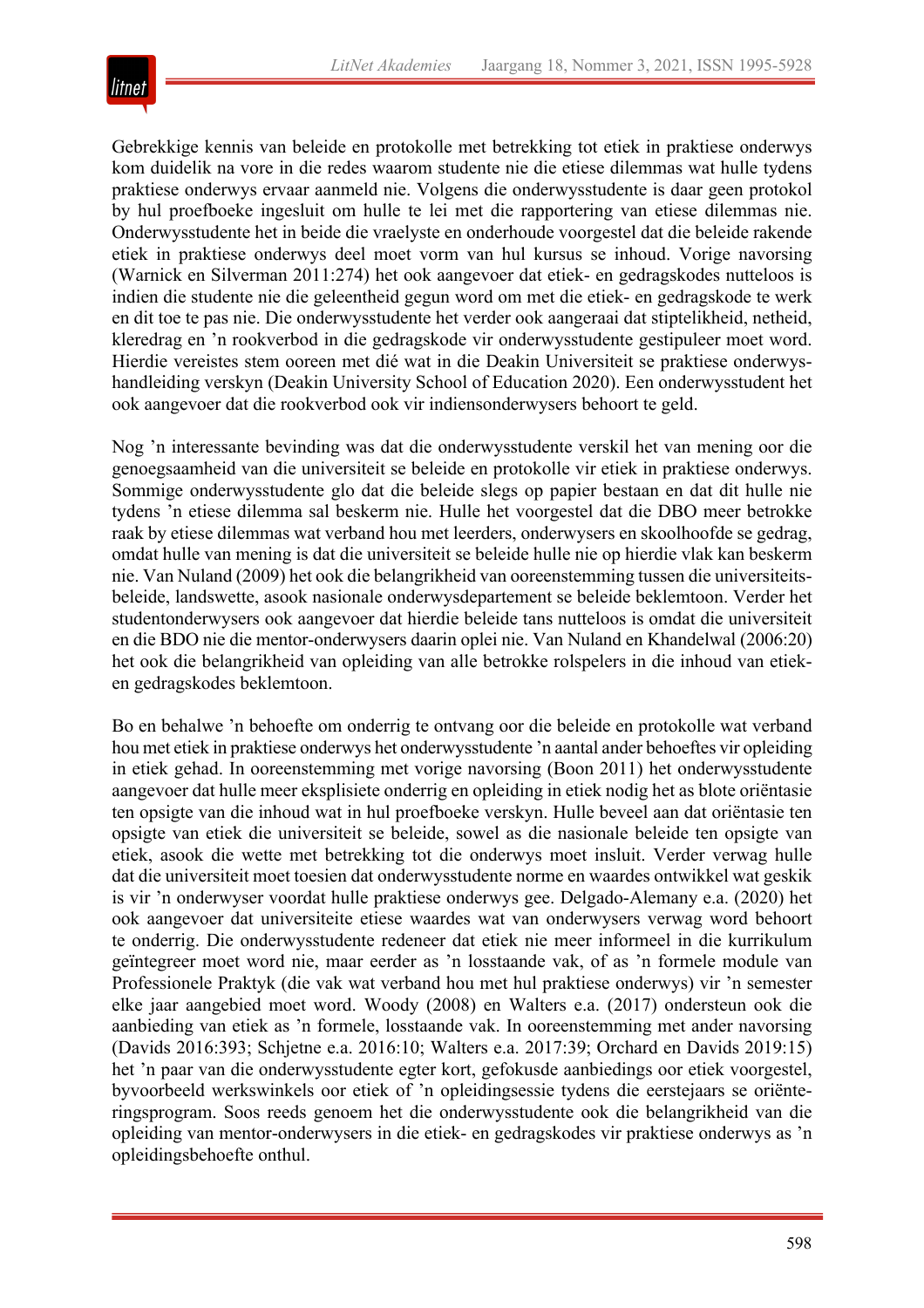

Op grond van die bevindinge van hierdie studie wil ons graag 'n aantal aanbevelings maak ten opsigte van etiek tydens praktiese onderwys. Ons stel voor dat die universiteit formele etieken gedragskodes, spesifiek vir praktiese onderwys, opstel. Hierdie kodes kan die formele grieweprosedure insluit wat studente moet volg indien hulle etiese dilemmas ervaar, asook wat deur ander rolspelers gevolg moet word indien onderwysstudente etiese dilemmas tydens praktiese onderwys veroorsaak. Die dissiplinêre stappe wat teen oortreders gedoen kan word, kan ook by hierdie kodes ingesluit word. Verder beveel ons aan dat hierdie kodes op 'n aanlyn platform geplaas word waar alle onderwysstudente, asook ander rolspelers in praktiese onderwys, toegang daartoe kan verkry. Dit blyk ook dat onderwysstudente dit sal verkies indien die griewe op 'n aanlyn platform aangemeld kan word. Hierdie platform kan ook 'n opsie hê vir anonieme klagtes, aangesien dit blyk dat sommige studente te bang is om etiese dilemmas aan te meld.

Verdere aanbevelings op grond van die resultate sluit onder meer in dat DBO en SARO meer betrokke kan raak by die universiteite met die etiekopleiding van onderwysstudente, asook by die prosedures wat tydens praktiese onderwys gevolg behoort te word om etiese optrede te bevorder of onetiese optrede aan te spreek. DBO en SARO kan deur middel van formele en informele vergaderings saam met die universiteite werk om etiekkodes en gedragskodes vir praktiese onderwys op te stel en uit te brei. SARO kan ook toesien dat onderwysstudente reeds voorwaardelik geregistreer is en SARO se Kode vir Professionele Etiek onderteken voordat hulle in hul eerstejaar met praktiese onderwys begin. SARO kan ook self opleidingsessies vir onderwysstudente aanbied oor hierdie kode, die proses vir tydelike registrasie van onderwysstudente, die proses vir permanente registrasie van indiensonderwysers, asook die grieweprosedures wat hulle as studentonderwysers tydens praktiese onderwys, en ook as indiensonderwysers in die beroep kan volg. Verder kan beide DBO en SARO ook betrokke raak by mentor-onderwyseropleiding in terme van toesig en mentorskap tydens praktiese onderwys, asook etiese optrede as voorbeeld vir onderwysstudente.

# **Erkenning**

Ons wil graag erkenning gee aan die Departement van Hoër Onderwys en Opleiding en die Universiteitskapasiteitsontwikkelingstoekenning vir die befondsing deur die Program vir die Verbetering van Kwalifikasies, asook die Universiteitsnavorsingsfonds, wat die DEd-studie waarbinne ons navorsing plaasgevind het moontlik gemaak het.

# **Bibliografie**

Anangisye, W.A.L. 2011. Teacher ethics in the curriculum of teacher education in Tanzania. *Journal of Educational Sciences & Psychology*, I(LXIII)(1):9–15.

Bergman, D.J. 2013. Pre-service teachers' perceptions about ethical practices in student evaluation. *Issues in Teacher Education*, 22(1):29–48.

Boon, H.J. 2011. Raising the bar: Ethics education for quality teachers. *Australian Journal of Teacher Education*, 36(7):76–93.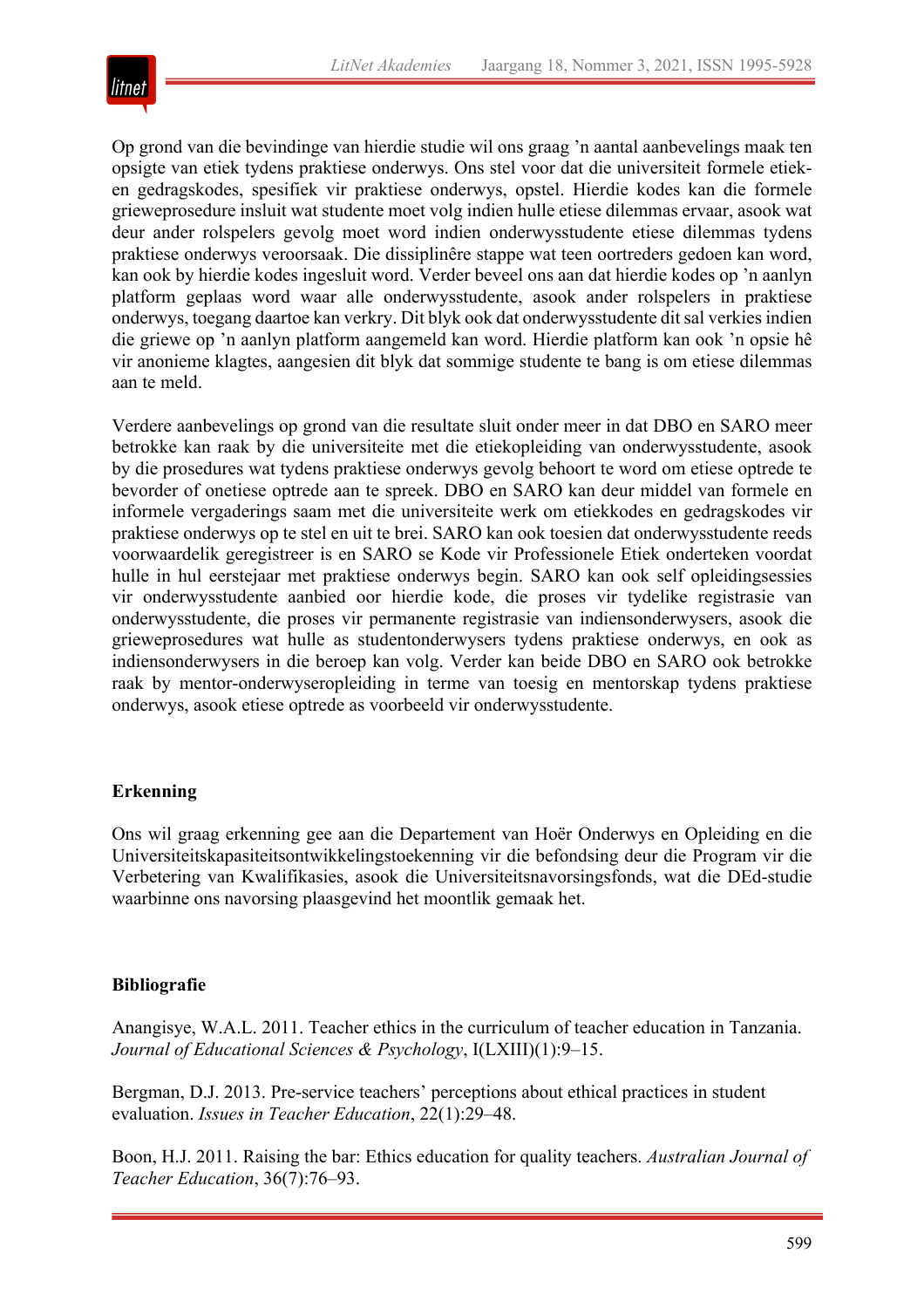

Boon, H.J. en B. Maxwell. 2016. Ethics education in Australian preservice teacher programs: A hidden perspective. *Australian Journal of Teacher Education*, 41(5):1–18.

Braxton, J.M. en A.E. Bayer. 2004. Toward a code of conduct for undergraduate teaching. *New Directions for Teaching and Learning*, 2004(99):47–55.

BRIDGE. 2019. Meeting highlights: Initial teacher education (ITE) community of practice. Johannesburg. https://www.bridge.org.za/wp-content/uploads/2019/02/ITE-CoP-Meeting-Highlights-2019-02-05.pdf (11 Maart 2021 geraadpleeg).

Campbell, E. 2000. Professional ethics in teaching: Towards the development of a code of practice. *Cambridge Journal of Education*, 30(2):203–21.

Collste, G. 2007. *Perspectives on applied ethics*. Linköping: Centre for Applied Ethics. http://liu.diva-portal.org/smash/get/diva2:259464/FULLTEXT01.pdf (28 Januarie 2020 geraadpleeg).

Collste, G. 2012. Applied and professional ethics. *Kemanusiaan*, 19(1):17–33.

Concordia University. 2005. *Code of ethics and professional conduct of student-teachers*. Montreal: Concordia University Department of Education.

Creswell, J.W. 2015. Revisiting mixed methods and advancing scientific practices. In Hesse-Biber en Johnson (reds.) 2015.

Creswell, J.W. en V.L. Plano Clark (reds.). 2007. *Designing and conducting mixed methods research*. Thousand Oaks: SAGE.

—. 2011. *Designing and conducting mixed methods research*. Los Angeles: SAGE.

Davids, N. 2016. Deliberation, belonging and inclusion: Towards ethical teaching in a democratic South Africa. *Ethics and Education*, 11(3):274–85.

DBO sien Departement van Basiese Onderwys.

DHOO sien Departement van Hoër Onderwys en Opleiding.

Deakin University School of Education. 2020. Conduct during professional experience placement. https://www.deakin.edu.au/students/faculties/artsed/soe/professional‐experience‐ placement/policies‐and‐guidelines (13 November 2021 geraadpleeg – Bron opgedateer op 5 November 2021).

Delgado-Alemany, R., A. Blanco-González en F. Díez-Martín. 2020. Ethics and deontology in Spanish public universities. *Education Sciences*, 10(259):1–14.

Departement van Basiese Onderwys. 2000. Norms and standards for educators. *Staatskoerant*, 82 van 2000 (20844).

—. 2016. Personnel administrative measures (PAM). *Staatskoerant*, 170 van 2016 (39684).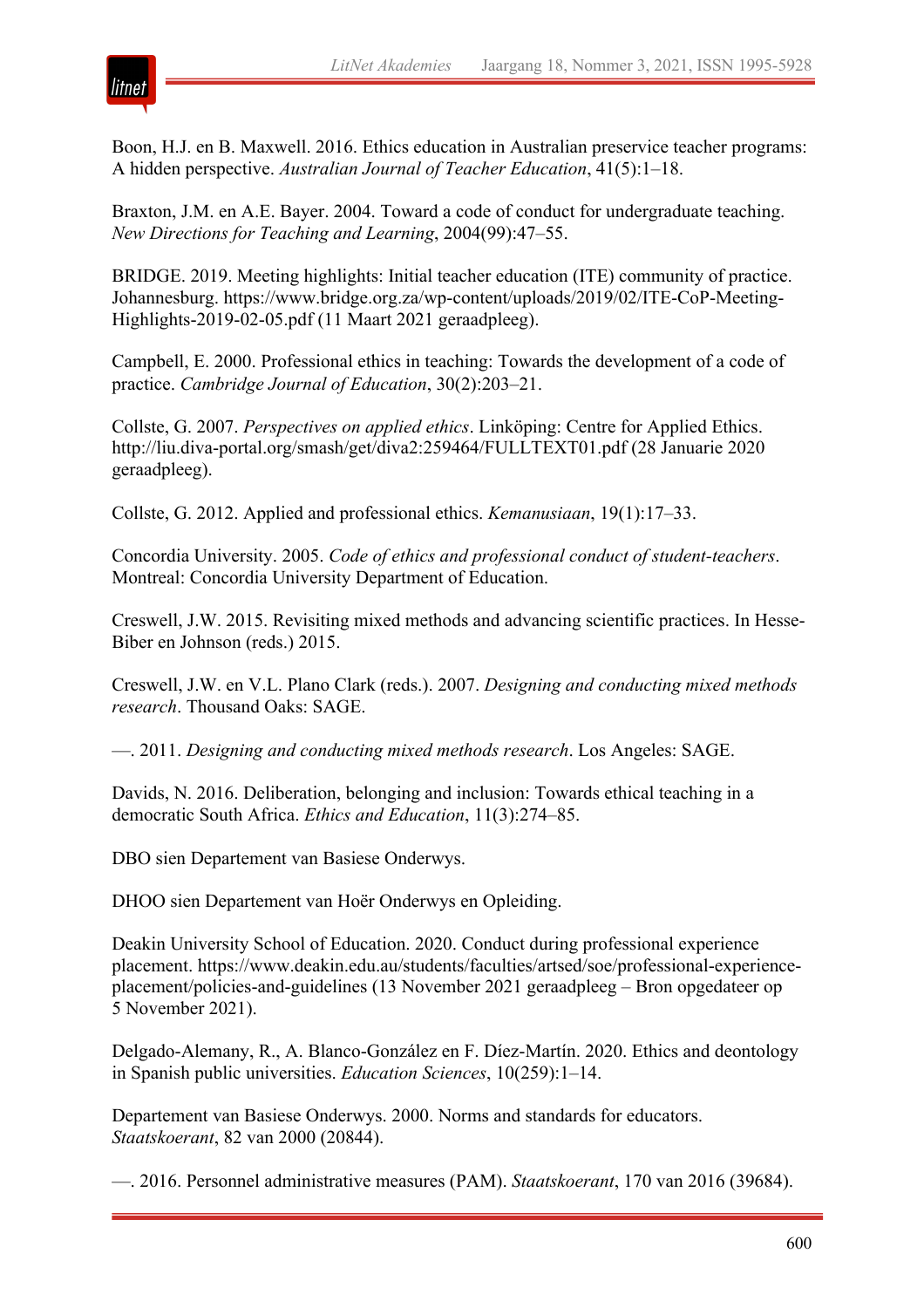

Departement van Hoër Onderwys en Opleiding. 2015. Minimum requirements for teacher education qualifications. *Staatskoerant*, 596(38487):1–72.

Donahue, D.M. 1999. Service-learning for preservice teachers: Ethical dilemmas for practice. *Teaching and Teacher Education*, 15(6):685–95.

Fieser, J. 2020. *The internet encyclopedia of philosophy*. https://www.iep.utm.edu/ethics (20 September 2019 geraadpleeg).

Finkler, M. en D.P. De Negreiros. 2018. Training x education, deontology x ethics: Rethinking concepts and repositioning professors. *Revista da ABENO*, 18(2):37–44.

Fisher, A. 2014. *Metaethics: An introduction*. 2de uitgawe. New York: Routledge.

Forster, D.J. 2012. Codes of ethics in Australian education: Towards a national perspective. *Australian Journal of Teacher Education*, 37(9):1–17.

Fossa, F. 2017. What is moral application? Towards a philosophical theory of applied ethics. *Applied ethics: The past, present and future of applied ethics*. Sapporo: Hokkaido Universiteit.

Foulger, T.S., A.D. Ewbank, A. Kay, S.O. Popp en H.L. Carter. 2009. Moral spaces in myspace: Preservice teachers' perspectives about ethical issues in social networking. *Journal of Research on Technology in Education*, 42(1):1–28.

Heeralal, P.J. en A. Bayaga. 2011. Pre-service teachers' experiences of teaching practice: Case of South African university. *Journal of Social Sciences*, 28(2):99–105.

Hesse-Biber, S.N. en R.B. Johnson (reds.). 2015. *The Oxford handbook of multimethod and mixed methods research inquiry*. ProQuest Ebook Central: Oxford University Press Incorporated.

Kruea-In, N. en C. Kruea-In. 2015. Pre-service teachers' responses to ethical situations related to teaching practice. *Procedia − Social and Behavioral Sciences*, 197(February):988–92.

Kumar, J.S. 2015. An approach to professional ethics education for pre service teachers. *Educational Quest: An International Journal of Education and Applied Social Sciences*, 6(1):61−7.

Maxwell, B. 2015. A survey of ethics curriculum in Canadian initial teachers education. *McGill Journal of Education*, 50(1):1–18.

McDonough, S. 2015. Using ethical mapping for exploring two professional dilemmas in initial teacher education. *Reflective Practice*, 16(1):142–53.

Mokgalane, E. 2018. Professionele e-posbrief aan die dekaan van onderwys by die Kaapse Skiereiland Universiteit van Tegnologie.

Okeke, C. en M. van Wyk (reds.). 2015. *Educational research – an African approach*. Kaapstad: Oxford University Press.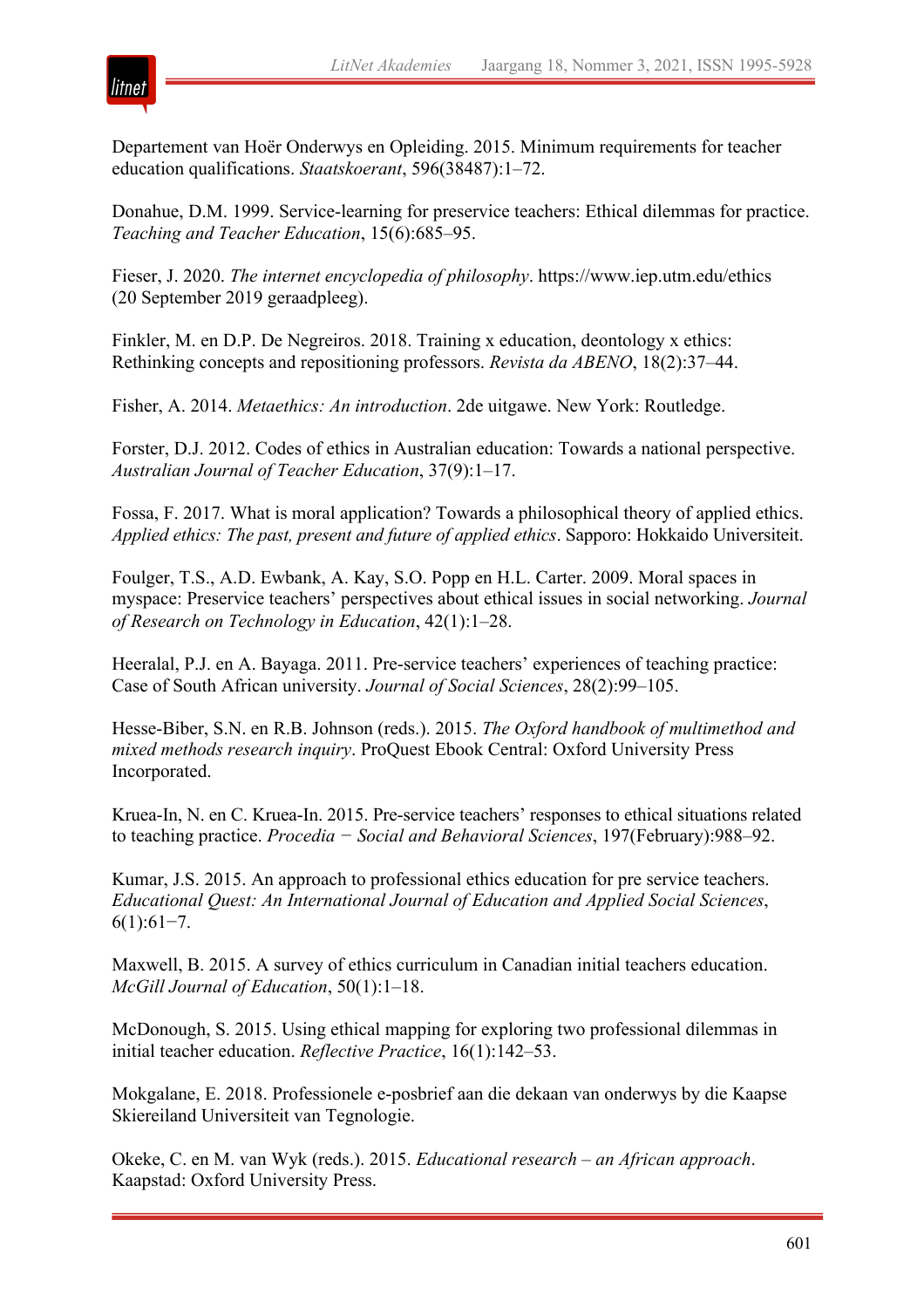

Orchard, J.L. en N. Davids. 2019. Philosophy for teachers (P4T) in South Africa – re-imagining provision to support new teachers' applied ethical decision-making. *Ethics and Education*, 14(3):333–50.

PrimTEd. 2019. *Teaching practice: Guidelines for initial teacher education programmes*. Pretoria: Department of Higher Education and Training, Primary Teacher Education Project.

Rusznyak, L. 2018. What messages about teacher professionalism are transmitted through South African pre-service teacher education programmes? *South African Journal of Education*, 38(3):1–11.

Sabbagh, C. 2009. International handbook of research on teachers and teaching. In Saha en Dworkin (reds.) 2009.

Saha, L.J. en A.G. Dworkin (reds.). 2009. *International handbook of research on teachers and teaching*. Boston: Springer.

SARO sien Suid-Afrikaanse Raad vir Opvoeders

Suid-Afrikaanse Raad vir Opvoeders. 2020a. *Code of professional ethics*. https://www.sace.org.za/pages/the-code-of-professional-ethics (7 Maart 2021 geraadpleeg).

—. 2020b. Jaarverslag Pretoria. https://www.sace.org.za/assets/documents/uploads/sace\_ 60114-2021-01-25-SACE%20Electronic%202019-20%20Annual%20Report-compressed.pdf (20 April 2021 geraadpleeg).

—. 2021. *Teachers' safety and security in South African schools: A handbook*. Centurion: SARO.

Şahin, R., Ş. Öztürk en M. Ünalmiş. 2009. Professional ethics and moral values in Akhi institution. *Procedia – Social and Behavioral Sciences*, 1:800–4.

Saldaña, J. 2013. *The coding manual for qualitative researchers*. 2de uitgawe. Thousand Oaks: SAGE.

Sawhney, N. 2015. Professional ethics and commitment in teacher education. *Research Gate*, (Junie). https://www.researchgate.net/publication/277632176 (28 Januarie 2021 geraadpleeg).

Schjetne, E., H.W. Afdal, T. Anker, N. Johannesen en G. Afdal. 2016. Empirical moral philosophy and teacher education. *Ethics and Education*, 11(1):29–41.

Schroeder, M. 2018. Normative ethics and metaethics. *The Routledge handbook of metaethics*: 674–86.

Shapira-Lishchinsky, O. 2010. Teachers' critical incidents: Ethical dilemmas in teaching practice. *Teaching and Teacher Education*, 27(3):648–56.

Suid-Afrika. 2007. The national policy framework for teacher education and development in South Africa – more teachers, better teachers. *Staatskoerant*, 502(29832):40.